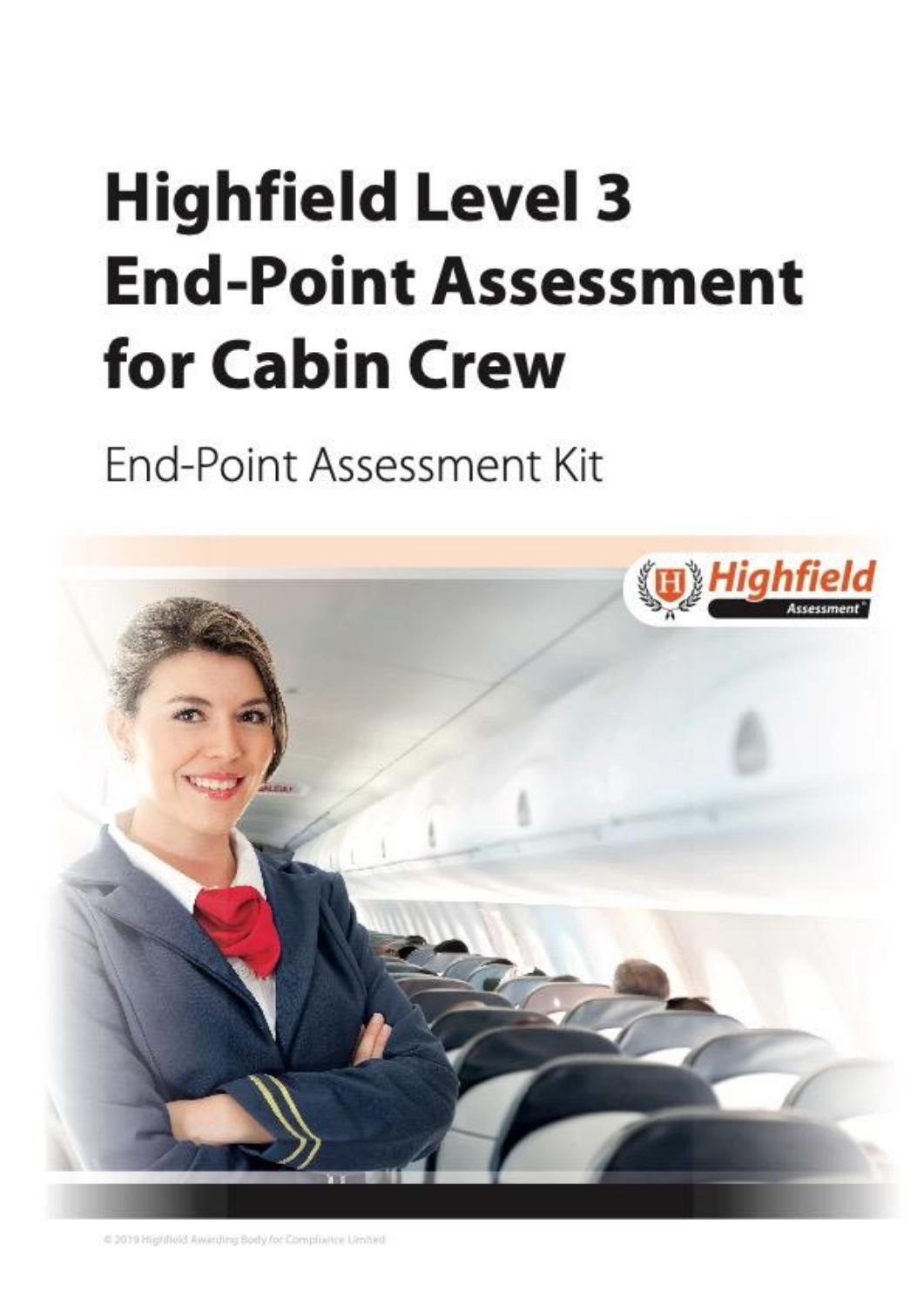# Highfield Level 3 End-Point Assessment for Cabin Crew

### EPA Kit

### Contents

Please click on the headings below to navigate to the associated section of the EPA kit.

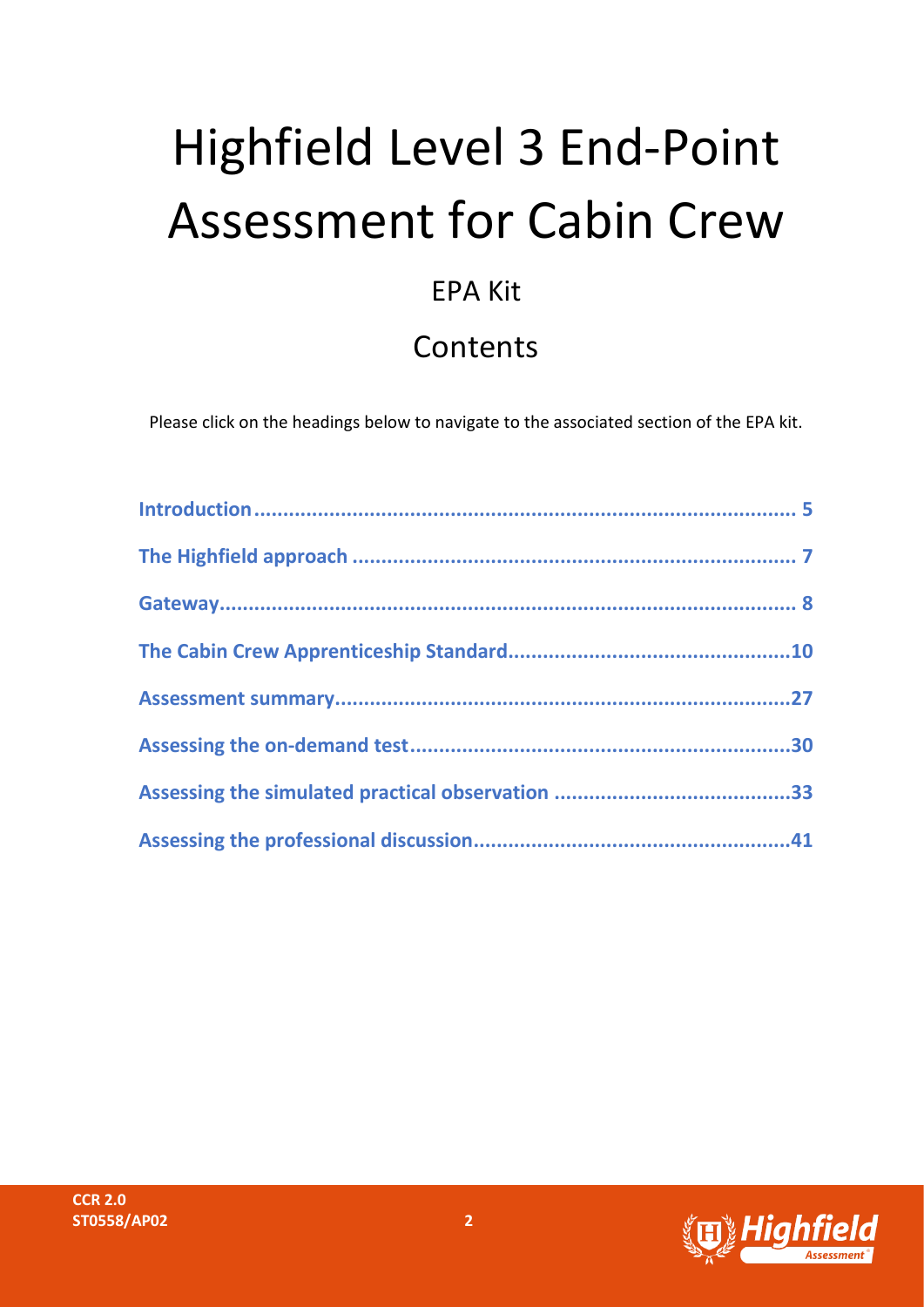### **How to use this EPA kit**

Welcome to the Highfield end-point assessment kit for the Level 3 Cabin Crew Apprenticeship Standard.

Highfield is an independent end-point assessment organisation that has been approved to offer and carry out the independent end-point assessments for the Level 3 Cabin Crew Apprenticeship Standard. Highfield internally quality assure all end-point assessments in accordance with its IQA process. Additionally all end-point assessments are externally quality assured by the relevant EQA organisation, in this case this is People 1st.

This kit is designed to outline all you need to know about the end-point assessments for this standard and will also provide an overview of the on-programme delivery requirements. In addition, advice and guidance for trainers on how to prepare apprentices for the end-point assessment is included. The approaches suggested are not the only way in which an apprentice may be prepared for their assessments, but trainers may find them helpful as a starting point.

Highfield also offers the Highfield Cabin Crew Apprenti-kit that is a comprehensive learning resource which is designed to be used on-programme.

For more information, please go to the Highfield Products website. Please note that the use of this kit is not a prerequisite for apprentices undertaking the Cabin Crew end-point assessment.

| <b>Key facts</b>                     |                                                                             |
|--------------------------------------|-----------------------------------------------------------------------------|
| <b>Apprenticeship standard:</b>      | Cabin Crew                                                                  |
| Level:                               | 3                                                                           |
| On programme duration:               | Minimum of 12 months                                                        |
| <b>Grading:</b>                      | Pass/Distinction                                                            |
| End-point assessment window:         | 3 months                                                                    |
| <b>End-point assessment methods:</b> | On-demand test, simulated practical observation,<br>professional discussion |

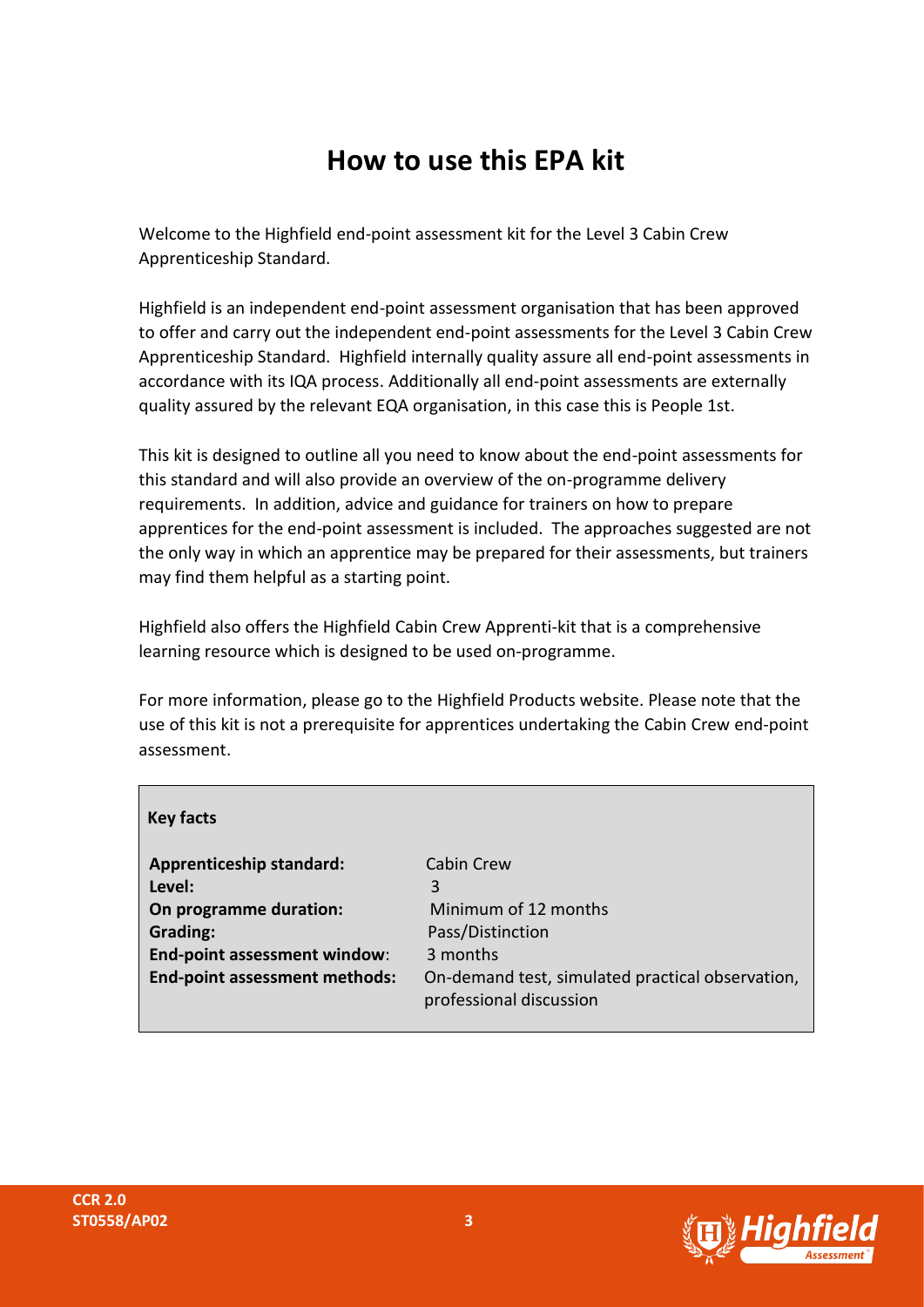### **In this kit, you will find:**

- an overview of the standard and any on-programme requirements
- a section focused on delivery, where the standard and assessment criteria are presented in a suggested format that is suitable for delivery
- guidance on how to prepare the apprentice for gateway
- detailed information on which part of the standard is assessed by which assessment method
- suggestions on how to prepare the apprentice for each part of the end-point assessment
- a section focused on the end-point assessment method where the assessment criteria are presented in a format suitable for carrying out 'mock' assessments

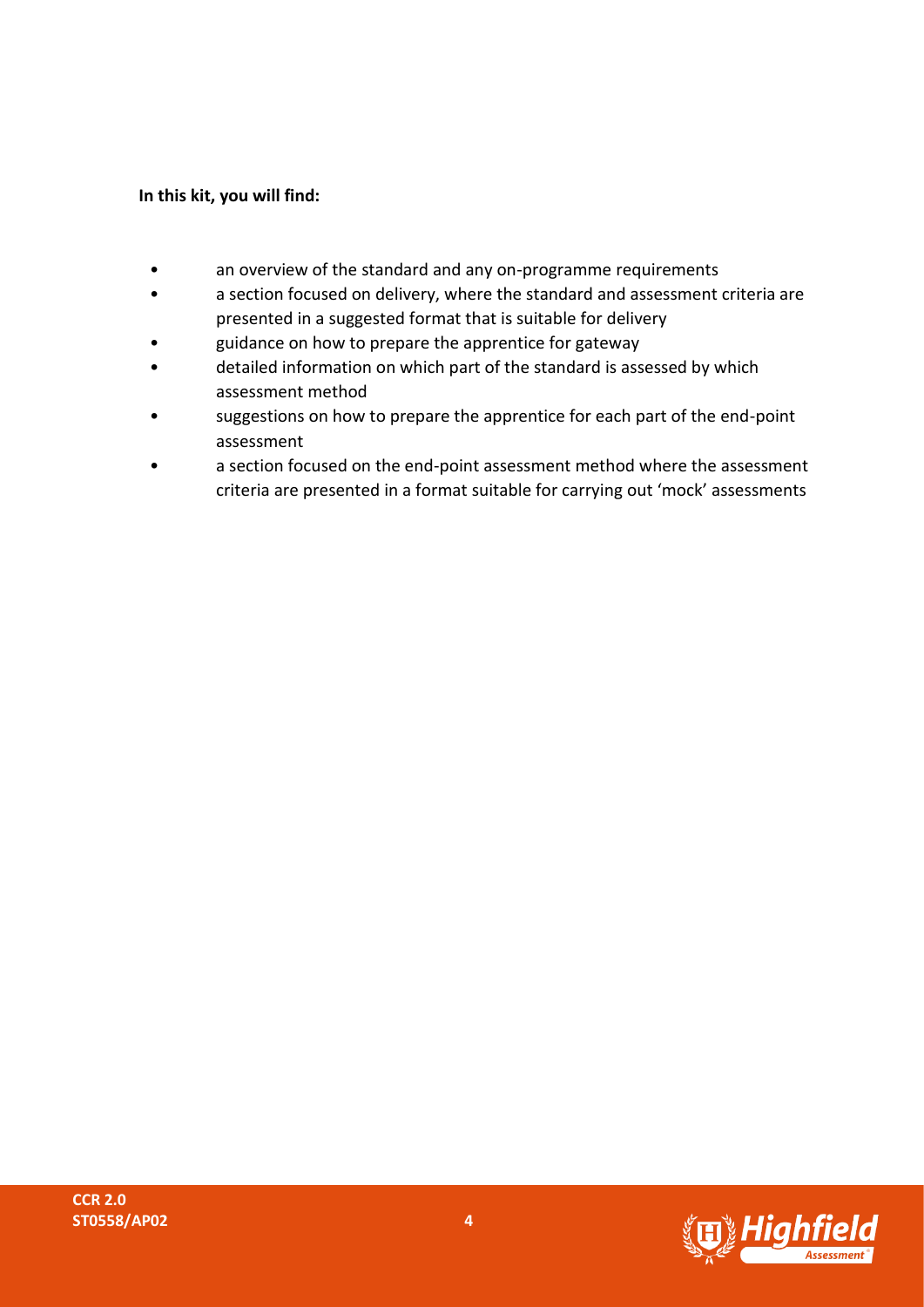### **Introduction**

### <span id="page-4-0"></span>**Standard overview**

The role of an air cabin crew member is primarily to ensure customers' safety at all times while on board the aircraft. They also provide excellent customer service to customers throughout the flight. They are trained to deal with security and emergency situations which may arise and can administer first aid to customers. Cabin crew may work for commercial organisations, working with large volumes of customers, or may work with small groups of customers on smaller aircraft. To achieve this, cabin crew are required to adapt to the needs of a wide range of individuals and customers and will need to understand how their needs can be accommodated. This may be from supporting nervous customers, individuals with young children, and those with special dietary or medical requirements. Some cabin crew may work as part of the armed forces, providing services for royalty, ministers and other dignitaries.

### **On-programme requirements**

The period of learning, development and on-programme assessment is managed by the employer, in most cases with the service of an education or training provider. Although learning, development and on-programme assessment is flexible, and the process is not prescribed, it is anticipated that employers will provide apprentices with regular reviews during the learning phase and structured feedback as to their progress.

On-programme reviews and records are important to support the apprentice, the provider and employer in monitoring the progress of learning and development and to determine when the apprentice has achieved full competence in their job role and is ready for independent end-point assessment.

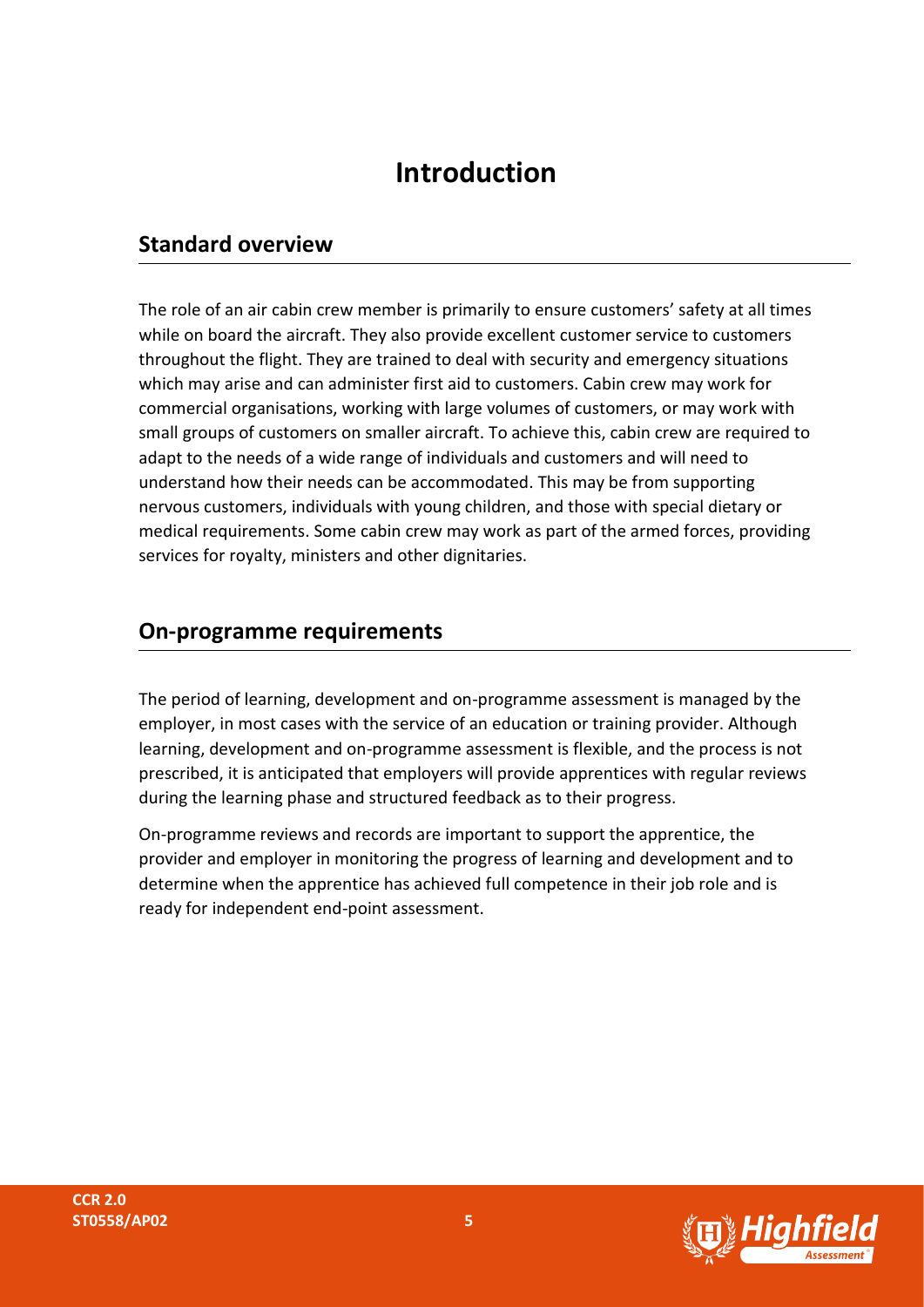### **Readiness for end-point assessment**

In order for an apprentice to be ready for the end-point assessments:

- they must have successfully completed the level 2 English and maths components of the apprenticeship
- the employer must be confident that the apprentice has developed all the knowledge, skills and behaviours defined in the apprenticeship standard; to ensure this, the apprentice must attend a formal meeting with their employer to complete the gateway readiness report
- the apprentice and the employer should engage with Highfield to agree a plan and schedule for each assessment activity to ensure all components can be completed within a 3-month end-assessment window; further information about the gateway process is covered later in this kit

### **Order of end-point assessments**

There is no stipulated order of assessment methods. This will be discussed with the apprentice, training provider and/or employer with our scheduling team when scheduling the assessments to ensure that the learner is provided with the best opportunity to attempt the assessment.

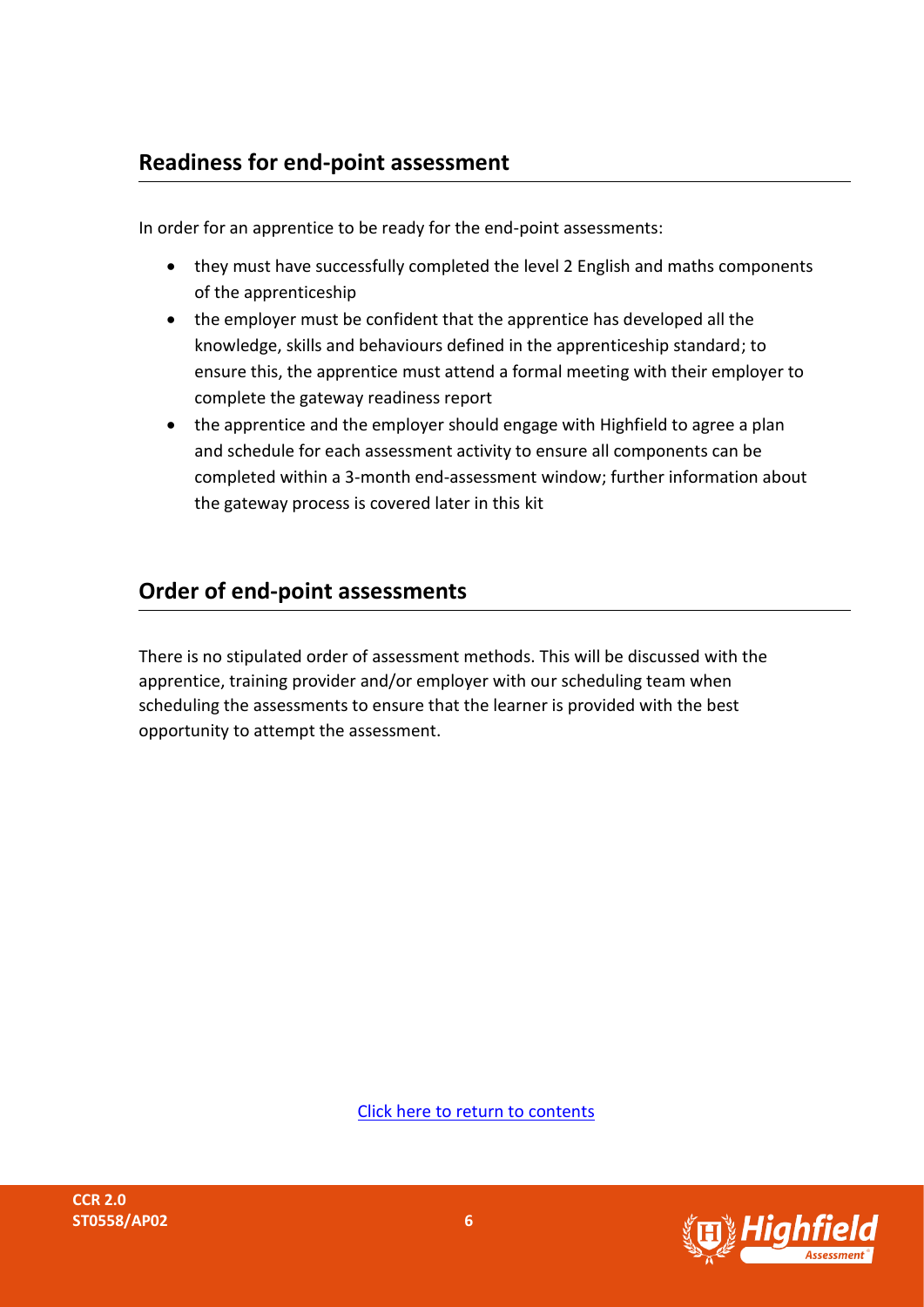### <span id="page-6-0"></span>**The Highfield Approach**

This section describes the approach Highfield has adopted in the development of this end-point assessment in terms of its interpretation of the requirements of the end-point assessment plan and other relevant documents.

### **Documents used in developing this end-point assessment**

Standard (2018)

<https://www.instituteforapprenticeships.org/apprenticeship-standards/cabin-crew/>

End-point assessment plan (2019)

[https://www.instituteforapprenticeships.org/media/3712/st0558\\_cabin-crew\\_l3\\_-ap.pdf](https://www.instituteforapprenticeships.org/media/3712/st0558_cabin-crew_l3_-ap.pdf)

#### **Specific considerations**

A separate version of this kit is available for armed forces apprentices.

The end-point assessment plan states that the professional discussion will be a structured discussion between the apprentice and the end-point assessor. The employer may be present to support, but not lead the apprentice and to confirm information at the assessor's request.

The employer will not be allowed to add any further information or examples to what the apprentice has stated or lead them in any way. Highfield would encourage the employer/training provider and the apprentice to plan for the professional discussion and consider what resources they may bring with them to support them during their professional discussion. This must be their own work and will only be used to support their discussion. The professional discussion should be the last assessment to take place.

The professional discussion will need to take place in a suitable environment and should last for 1 hour. The discussion will be against the set criteria that are outlined in the following pages and will be appropriately structured to draw out the best of the apprentice's energy, enthusiasm, competence and excellence.



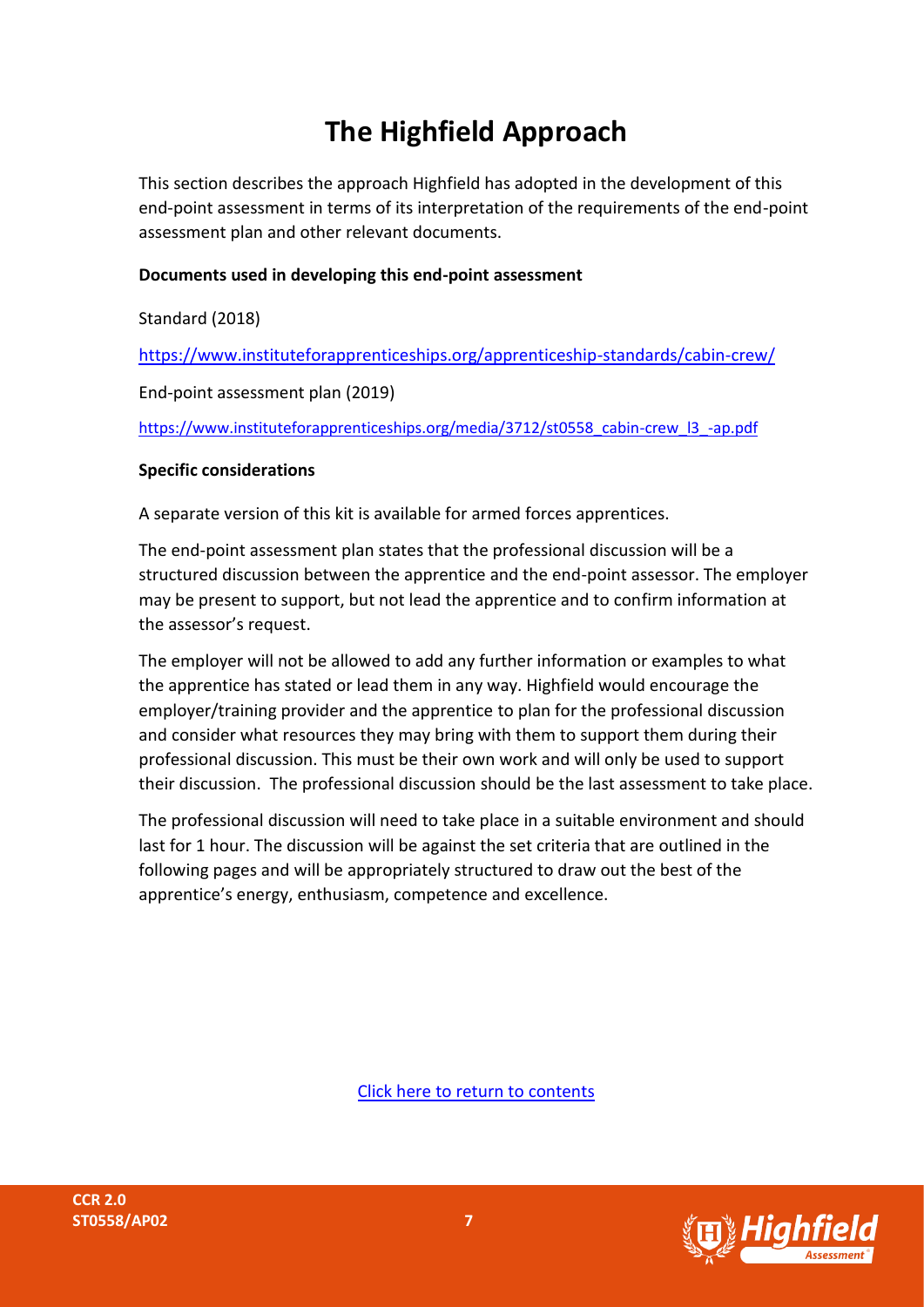### **Gateway**

### <span id="page-7-0"></span>**How to prepare for gateway**

After apprentices have completed their on-programme learning they should be ready to pass through 'gateway' to their end-point assessment.

Gateway is a meeting that should be arranged between the apprentice, their employer and training provider to determine that the apprentice is ready to undertake their endpoint assessment. The apprentice should prepare for this meeting by bringing along work-based evidence, including;

- recordings
- manager statements
- witness statements

As well as evidence from others, such as:

- mid and end-of-year performance reviews
- feedback to show how they have met the apprenticeship standards while onprogramme

In advance of gateway, apprentices will need to have:

- achieved level 2 English
- achieved level 2 maths
- employer report

Apprentices should be advised by employers and providers to gather this evidence throughout their on-programme training. It is recommended that employers and providers complete regular checks and reviews of this evidence to ensure the apprentice is progressing and achieving the standards before the formal gateway meeting is arranged.

### **The gateway meeting**

The gateway meeting should last around 1 hour and must be completed on or after the apprenticeship on-programme end date. It should be attended by the apprentice and the relevant people who have worked with the apprentice on-programme, such as the line manager/employer or mentor, the on-programme trainer/training provider and/or a senior manager (as appropriate to the business).

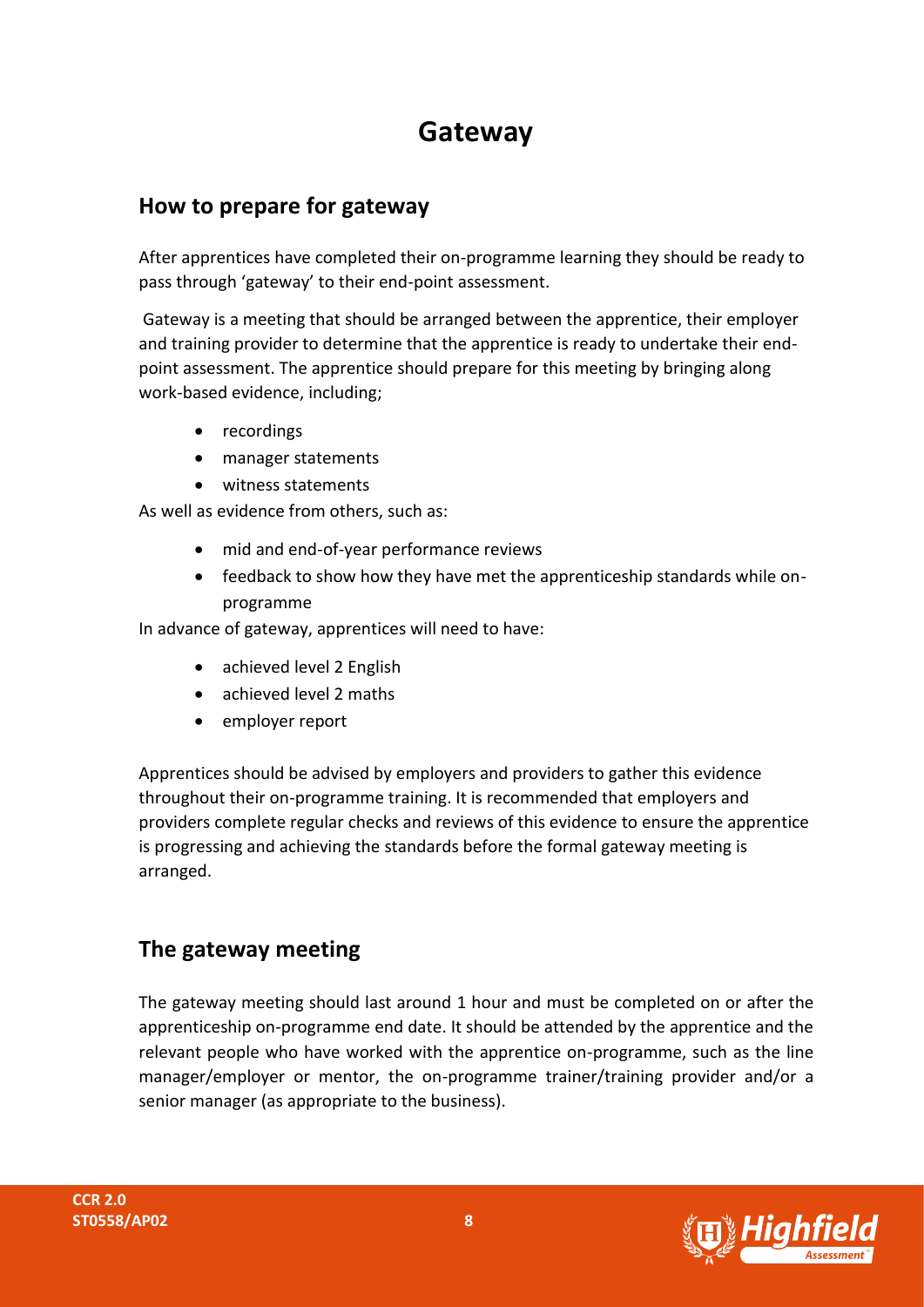During the meeting, the apprentice, employer and training provider will discuss the apprentice's progress to date and confirm if the apprentice has met the full criteria of the apprenticeship standard during their on-programme training.

The **gateway readiness report** should be used to log the outcomes of the meeting and should be agreed by all 3 parties. This report is available to download from the Highfield Assessment website.

The report should then be submitted to Highfield to initiate the end-point assessment process. If you require any support completing the gateway readiness report, please contact your employer engagement manager at Highfield Assessment.

**Please note:** a copy of the standard should be made available to all attendees during the gateway meeting.

#### **Reasonable adjustments and special considerations**

Highfield Assessment has measures in place for apprentices who require additional support. Please refer to the Highfield Assessment's Reasonable Adjustments Policy for further information/guidance.

#### **ID requirements**

Highfield Assessment will need to ensure that the person undertaking an assessment is indeed the person they are claiming to be. All employers are therefore required to ensure that each apprentice has their identification with them on the day of the assessment so the end-point assessor can check.

Highfield Assessment will accept the following as proof of an apprentice's identity:

- a valid passport (any nationality)
- a signed UK photocard driving license
- a valid warrant card issued by HM forces or the police
- another photographic ID card, e.g. employee ID card, travel card, etc.

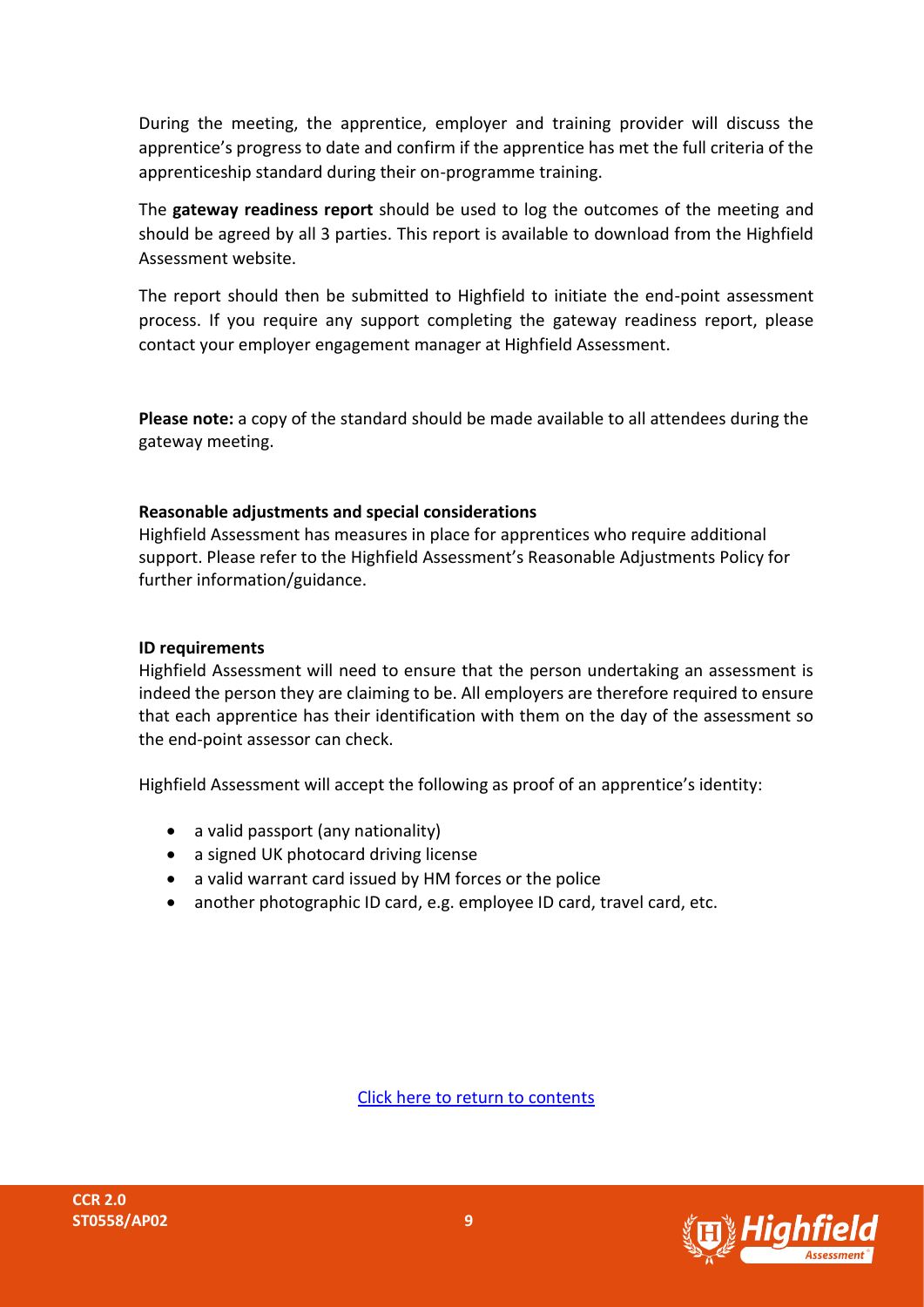### **The Cabin Crew Apprenticeship Standard**

The following pages contain the Level 3 Cabin Crew Apprenticeship Standard and the assessment criteria in a format that is suitable for delivery.

<span id="page-9-0"></span>

| <b>Pre-flight</b>                                                                                                                                                                                                                                                                                                                                                                                                                                                                                                                                                                                                                                                                                                                                                                                                                                                                                                                                                                                                                                    |                                                                                                                                                                                                                                                                                                                                                                                                                                                                                                                                                                                                                                                                                                                                                                                                                                                                                                                    |  |
|------------------------------------------------------------------------------------------------------------------------------------------------------------------------------------------------------------------------------------------------------------------------------------------------------------------------------------------------------------------------------------------------------------------------------------------------------------------------------------------------------------------------------------------------------------------------------------------------------------------------------------------------------------------------------------------------------------------------------------------------------------------------------------------------------------------------------------------------------------------------------------------------------------------------------------------------------------------------------------------------------------------------------------------------------|--------------------------------------------------------------------------------------------------------------------------------------------------------------------------------------------------------------------------------------------------------------------------------------------------------------------------------------------------------------------------------------------------------------------------------------------------------------------------------------------------------------------------------------------------------------------------------------------------------------------------------------------------------------------------------------------------------------------------------------------------------------------------------------------------------------------------------------------------------------------------------------------------------------------|--|
| Knowledge                                                                                                                                                                                                                                                                                                                                                                                                                                                                                                                                                                                                                                                                                                                                                                                                                                                                                                                                                                                                                                            | <b>Skills</b>                                                                                                                                                                                                                                                                                                                                                                                                                                                                                                                                                                                                                                                                                                                                                                                                                                                                                                      |  |
| The standards required for personal presentation and that of the cabin<br>$\bullet$<br>(including organisation uniform standard)<br>The systems, procedures and monitoring requirements for pre-flight<br>checks, briefings and boarding of customers and their items<br>How to maintain service equipment and address identified failures and<br>$\bullet$<br>processes to minimise disruption and delay, allowing for alternative<br>arrangements to reduce chance of injury, and ensure on time<br>performance<br>The typical customer profile for the organisation and how the services<br>provided are matched to it<br>The destination profile and how the flight may be adapted according to<br>this<br>Organisational procedures for Passengers with Reduced Mobility (PRM)<br>and other special assistance which may be required<br>The <b>protocols</b> required for specific areas, locations, press, security,<br>carrying of items that may require specific care<br>The protocols when Royalty, Ministers and Dignitaries are on board | Liaise with the customer, airport, ground staff, suppliers<br>$\bullet$<br>and colleagues to ensure the efficient loading of catering<br>and ancillary items and boarding procedures meet service<br>standards and aviation regulations.<br>Proactively address issues that arise during boarding,<br>$\bullet$<br>making effective decisions to ensure a satisfactory outcome<br>and on time departure<br>Monitor cabin environment, appearance and on-board<br>$\bullet$<br>facilities to ensure customer satisfaction and adherence to<br>operational standards, and using controls to adjust it<br>Communicate effectively with customers, flight and cabin<br>$\bullet$<br>crew and other parties in the event of disruption, keeping<br>them informed of progress, actions and results<br>Follow procedures to assist passengers with reduced<br>mobility (PRM) or other requirements for special assistance |  |

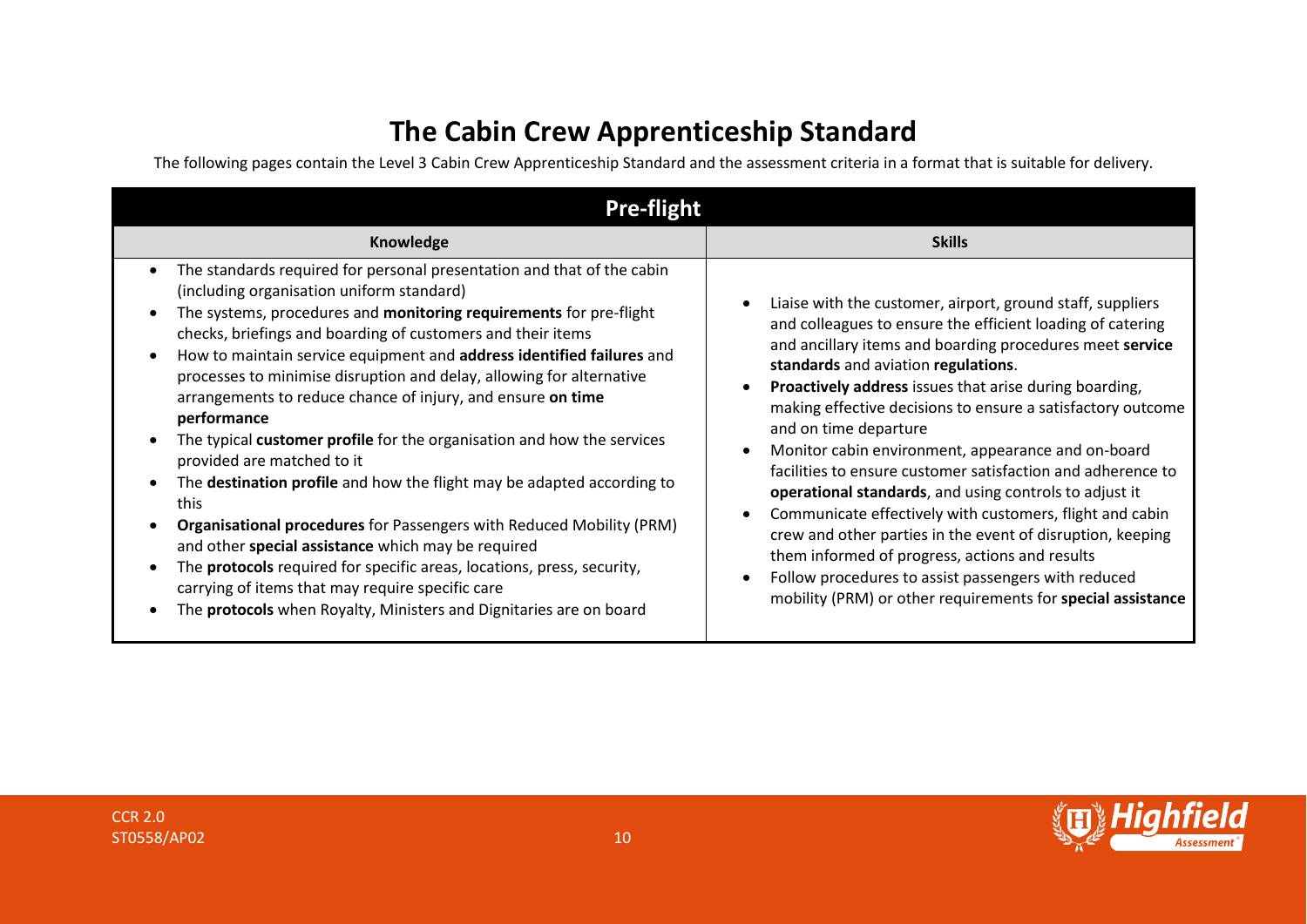|                                                                                                                                                                                                                                                                                                                                                                                                                                                                                                                                                                                                                                                                    | <b>On-demand test</b>                                                                                                                                                                                                                                                                                                                                                                                                                                                                                                                                                                     |             |                                                                                                                                                                                            |
|--------------------------------------------------------------------------------------------------------------------------------------------------------------------------------------------------------------------------------------------------------------------------------------------------------------------------------------------------------------------------------------------------------------------------------------------------------------------------------------------------------------------------------------------------------------------------------------------------------------------------------------------------------------------|-------------------------------------------------------------------------------------------------------------------------------------------------------------------------------------------------------------------------------------------------------------------------------------------------------------------------------------------------------------------------------------------------------------------------------------------------------------------------------------------------------------------------------------------------------------------------------------------|-------------|--------------------------------------------------------------------------------------------------------------------------------------------------------------------------------------------|
|                                                                                                                                                                                                                                                                                                                                                                                                                                                                                                                                                                                                                                                                    | Criteria covered in on-demand test                                                                                                                                                                                                                                                                                                                                                                                                                                                                                                                                                        |             |                                                                                                                                                                                            |
| PR <sub>1</sub><br>The standards required for personal presentation and that of the cabin (including organisation uniform standard)<br>PR <sub>2</sub><br>Systems, procedures and monitoring requirements for pre-flight checks, briefings and boarding of customers and their items<br>How to maintain service equipment and address identified failures and processes to minimise disruption and delay, allowing for alternative<br>PR <sub>3</sub><br>arrangements to reduce chance of injury, and ensure on time performance<br>PR4<br>The protocols required for specific areas, locations, press, security, carrying of items that may require specific care |                                                                                                                                                                                                                                                                                                                                                                                                                                                                                                                                                                                           |             |                                                                                                                                                                                            |
| PR5                                                                                                                                                                                                                                                                                                                                                                                                                                                                                                                                                                                                                                                                | The protocols when Royalty, Ministers and Dignitaries are on board<br>Scenarios with professional discussion                                                                                                                                                                                                                                                                                                                                                                                                                                                                              |             |                                                                                                                                                                                            |
|                                                                                                                                                                                                                                                                                                                                                                                                                                                                                                                                                                                                                                                                    | To gain a distinction<br>To pass, the following must be demonstrated                                                                                                                                                                                                                                                                                                                                                                                                                                                                                                                      |             |                                                                                                                                                                                            |
| PR <sub>6</sub><br>PR7<br>PR <sub>8</sub><br>PR <sub>9</sub>                                                                                                                                                                                                                                                                                                                                                                                                                                                                                                                                                                                                       | Outline the typical customer profile for the organisation and how the services provided are<br>matched to it<br>Outline the destination profile and how the flight may be adapted according to this<br>Explain the organisational procedures for Passengers with Reduced Mobility (PRM) and other<br>special assistance which may be required<br>Explain how they liaise with the customer, airport, ground staff, suppliers and colleagues to ensure<br>the efficient loading of catering and ancillary items and boarding procedures meet service standards<br>and aviation regulations | <b>PR14</b> | Explains how they show<br>initiative to proactively make<br>decisions to ensure all standards<br>and procedures are met or<br>exceeded in either safety,<br>security, or customer service) |
| <b>PR10</b><br><b>PR11</b>                                                                                                                                                                                                                                                                                                                                                                                                                                                                                                                                                                                                                                         | Evidence how they proactively address issues that arise during boarding, making effective decisions<br>to ensure a satisfactory outcome and on time departure<br>Detail how they monitor cabin environment, appearance and on-board facilities to ensure customer<br>satisfaction and adherence to operational standards, and using controls to adjust it                                                                                                                                                                                                                                 |             |                                                                                                                                                                                            |
| <b>PR12</b><br><b>PR13</b>                                                                                                                                                                                                                                                                                                                                                                                                                                                                                                                                                                                                                                         | Explain methods used to communicate effectively with customers, flight and cabin crew and other<br>parties in the event of disruption, keeping them informed of progress, actions and results<br>Explain how to follow procedures to assist passengers with reduced mobility (PRM) or other<br>requirements for special assistance                                                                                                                                                                                                                                                        |             |                                                                                                                                                                                            |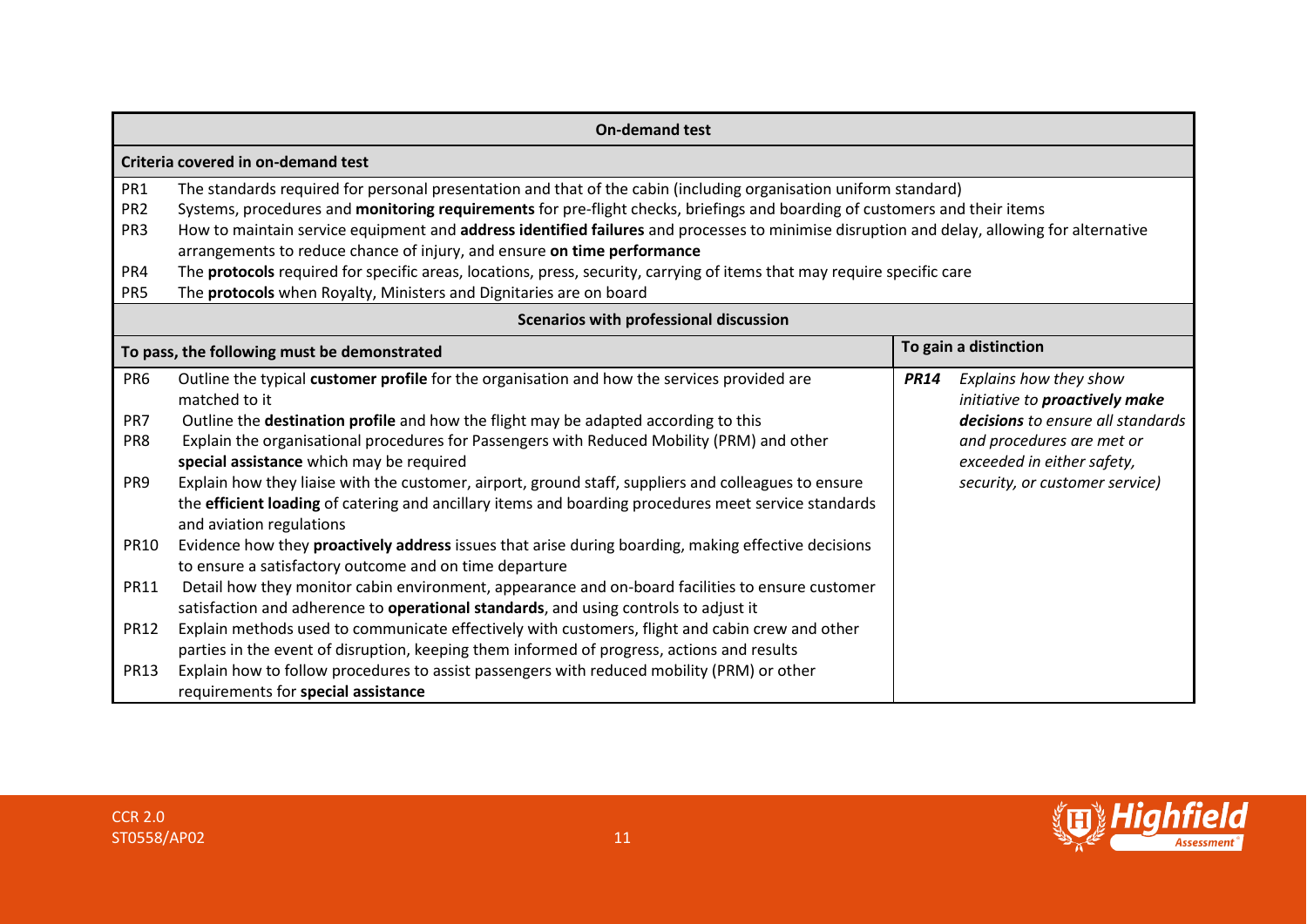- **Monitoring requirements** how items on board (including systems, equipment and procedures) are checked and with what regularity, as outlined by an organisation
- **Address identified failures** actions to take if a discrepancy is found
- **On time performance** how well an organisation operates to the schedule
- **Customer profile** information about customers which helps the organisation target their service offer appropriately
- **Destination profile** information about destinations which helps the organisation shape their service offer appropriately to their customers
- **Organisational procedures** the way you must do things as defined by the company you work for
- **Special assistance** help you should offer people if their circumstances are different to that of the majority
- **Protocols** a set of rules which dictates the code of conduct or procedure to be followed
- **Efficient loading** ensuring items which must be boarded for the flight is done so in a thorough and timely way
- **Operational standards** the way you must follow procedures as laid out by the company you work for
- **Service standards - t**he quality you must deliver as laid out by your organisation, and what is expected by customers
- **Proactively make decisions - c**reate or control situations as you anticipate them rather than waiting to be instructed to do so
- **Regulation - r**ules to regulate the conduct of the organisation and it's staff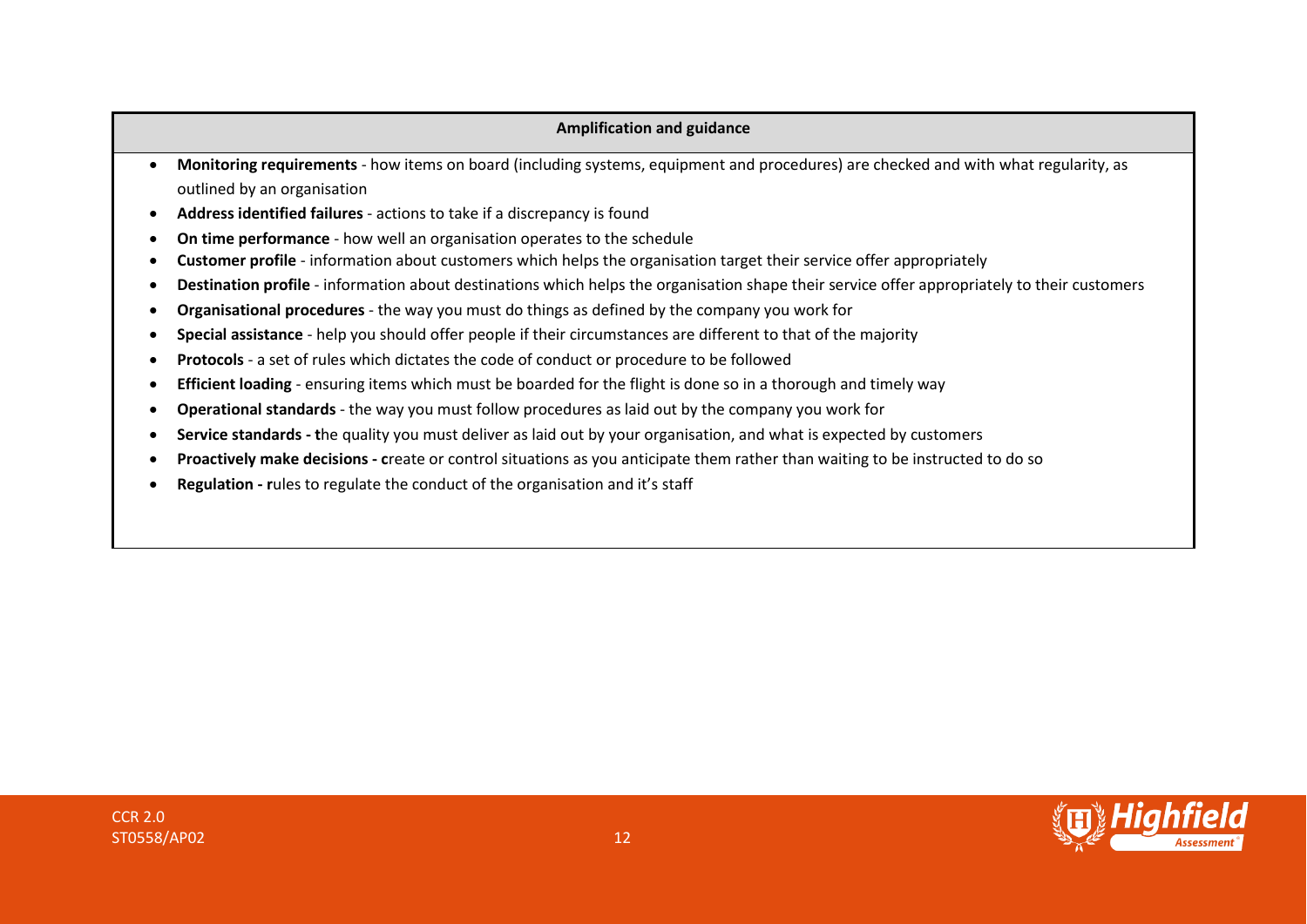| In-flight                                                                                                                                                                                                                                                                                                                                                                                                                                                                                                                                                                                                                                                 |                                                                                                                                                                                                                                                                                                                                                                                                                                                                                                                                                                                                                                                                                                      |  |  |
|-----------------------------------------------------------------------------------------------------------------------------------------------------------------------------------------------------------------------------------------------------------------------------------------------------------------------------------------------------------------------------------------------------------------------------------------------------------------------------------------------------------------------------------------------------------------------------------------------------------------------------------------------------------|------------------------------------------------------------------------------------------------------------------------------------------------------------------------------------------------------------------------------------------------------------------------------------------------------------------------------------------------------------------------------------------------------------------------------------------------------------------------------------------------------------------------------------------------------------------------------------------------------------------------------------------------------------------------------------------------------|--|--|
| Knowledge                                                                                                                                                                                                                                                                                                                                                                                                                                                                                                                                                                                                                                                 | <b>Skills</b>                                                                                                                                                                                                                                                                                                                                                                                                                                                                                                                                                                                                                                                                                        |  |  |
| How to deal with complex customer needs which may affect the<br>onboard operation, including challenging situations in individual<br>and group situations<br>The pre-take off checks which must be conducted once doors are<br>closed<br>Thorough knowledge of the organisations service routines for<br>specific flight/route/sector<br>The procedures for service recovery and procedures for any<br>possible issues that arise, including understanding of approved<br>maintenance records and report forms<br>The required on-board targets for service and sales, in line with<br>organisation's procedures<br>Process to report defective equipment | Address complex customer needs to ensure service standards and<br>individual requirements are maintained<br>Complete the on-board food, beverage and retail service provided<br>by the organisation in line with standards and quality measures<br>Communicate effectively with colleagues, flight crew, ground<br>operational teams and customers at appropriate times to ensure<br>service efficiency, safety and security and timely reporting of<br>defective equipment is maintained<br>Conduct in flight checks and monitor customers and onboard<br>facilities<br>Ensure post service requirements are completed, including<br>reconciliations of stock/money or cash equivalents as required |  |  |
| On demand test                                                                                                                                                                                                                                                                                                                                                                                                                                                                                                                                                                                                                                            |                                                                                                                                                                                                                                                                                                                                                                                                                                                                                                                                                                                                                                                                                                      |  |  |
| Criteria covered in on-demand test                                                                                                                                                                                                                                                                                                                                                                                                                                                                                                                                                                                                                        |                                                                                                                                                                                                                                                                                                                                                                                                                                                                                                                                                                                                                                                                                                      |  |  |
| IF1 How to deal with complex customer needs which may affect the onboard operation, including challenging situations in individual and group<br>situations<br>The pre-take off checks which must be conducted once doors are closed<br>IF <sub>2</sub>                                                                                                                                                                                                                                                                                                                                                                                                    |                                                                                                                                                                                                                                                                                                                                                                                                                                                                                                                                                                                                                                                                                                      |  |  |

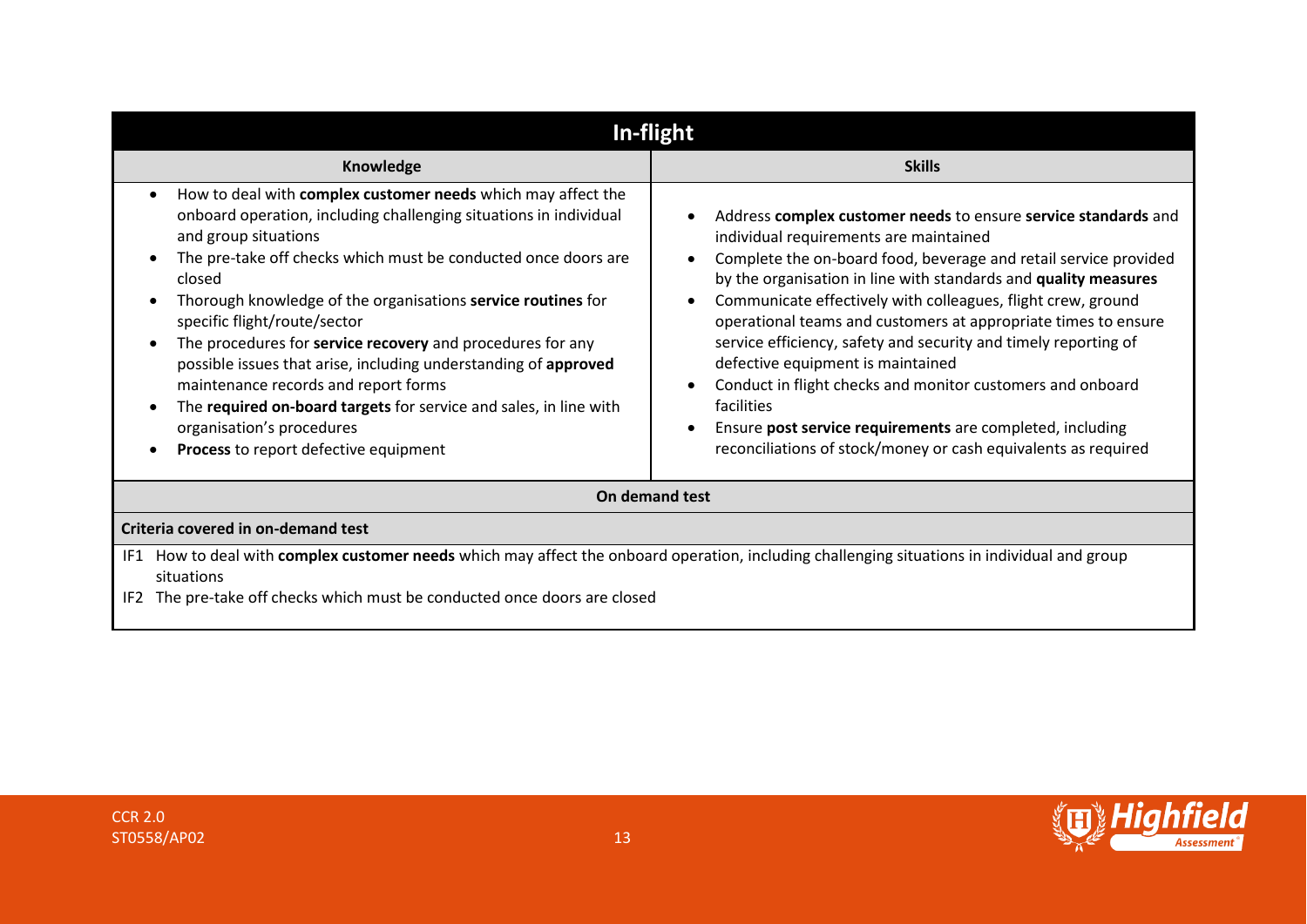|             | <b>Simulated practical observations</b>                                                                                                                                                                                                              |      |                                                                       |
|-------------|------------------------------------------------------------------------------------------------------------------------------------------------------------------------------------------------------------------------------------------------------|------|-----------------------------------------------------------------------|
|             | To pass, the following must be demonstrated                                                                                                                                                                                                          |      |                                                                       |
| IF3         | Communicate effectively with colleagues, flight crew, ground operational teams and customers at appropriate times to ensure service efficiency,<br>safety and security and timely reporting of defective equipment is maintained                     |      |                                                                       |
|             | Scenarios with professional discussion                                                                                                                                                                                                               |      |                                                                       |
|             | To pass, the following must be demonstrated                                                                                                                                                                                                          |      | To gain a distinction                                                 |
| IF4         | Explain how to address complex customer needs to ensure service standards and individual<br>requirements are maintained                                                                                                                              | IF13 | Explains how they show initiative<br>to proactively make decisions to |
| IF5         | Outline the organisations service routines for specific flight/route/sector                                                                                                                                                                          |      | ensure all standards and                                              |
| IF6         | Explain the procedures for service recovery and procedures for any possible issues that arise, including<br>understanding of approved maintenance records and report forms                                                                           |      | procedures are met or exceeded<br>in either safety, security, or      |
| IF7         | Describe how the on- board food, beverage and retail service is provided by the organisation in line<br>with standards and quality measures*                                                                                                         |      | customer service)                                                     |
| IF8         | Give at least one example of how the required on-board targets for service and sales is met, in line with<br>organisation's procedures*                                                                                                              |      |                                                                       |
| IF9         | Clarify how to communicate effectively with colleagues, flight crew, ground operational teams and<br>customers at appropriate times to ensure a service efficiency, safety and security and timely reporting<br>of defective equipment is maintained |      |                                                                       |
| IF10        | Outline the process to report defective equipment                                                                                                                                                                                                    |      |                                                                       |
| <b>IF11</b> | Explain how they conduct in flight checks and monitor customers and onboard facilities to ensure the<br>required quality of service has been delivered                                                                                               |      |                                                                       |
| IF12        | Describe the processes to ensure post service requirements are completed, including reconciliations<br>of stock/money or cash equivalents as required                                                                                                |      |                                                                       |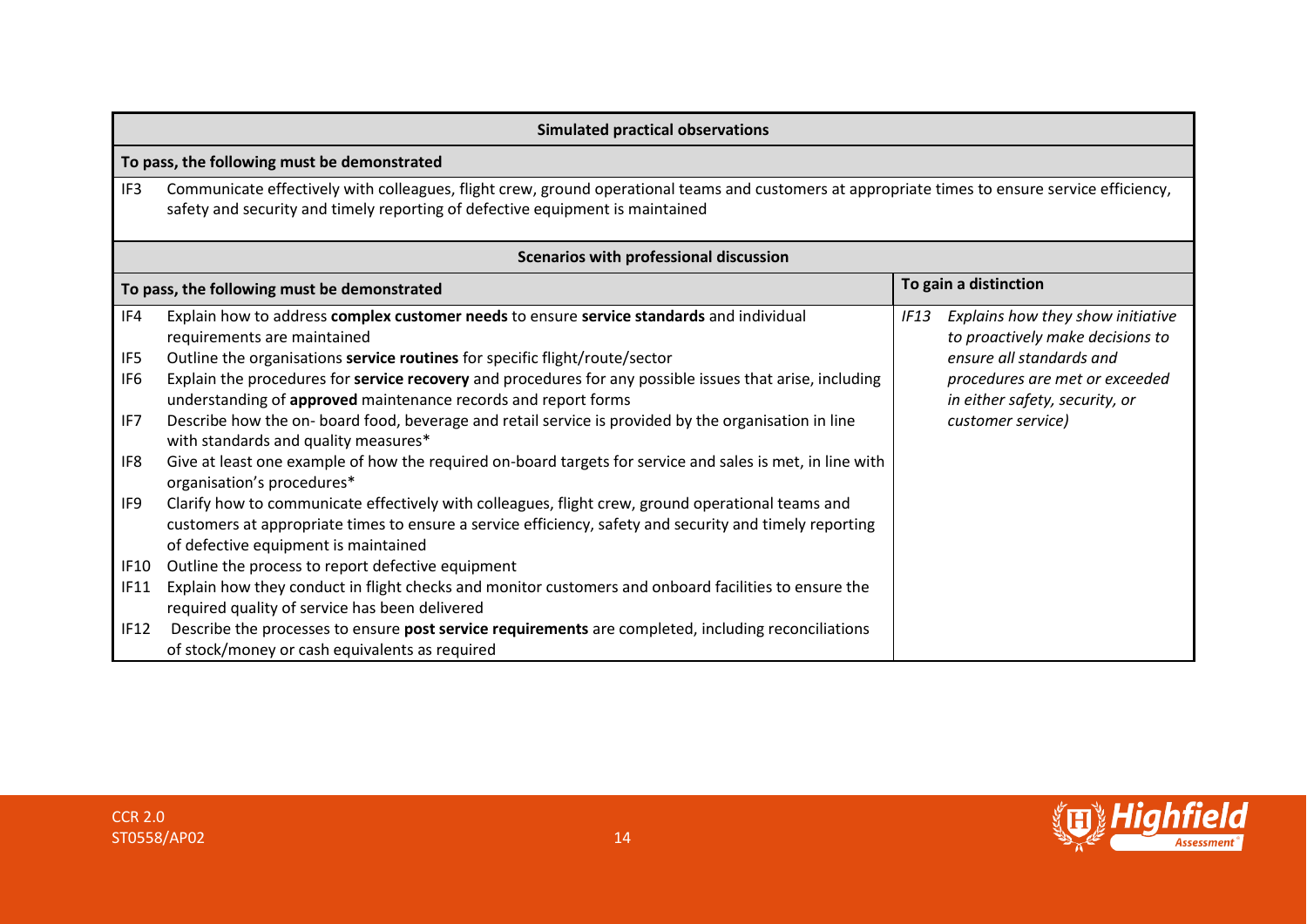- **Complex customer needs – r**equirements individuals may have which are different to the routine
- **Service routines – a** way in which a customer's experience is shaped, including how products are made available to them
- **Service recovery - t**he way in which the routine of delivering products to the customers is continued despite an interruption
- **Approved - a**s deemed concrete by an Authority
- **Required on-board targets - w**hat you are expected to achieve whilst on the aircraft as laid out by the organisation
- **Process - t**he way you must do things or how you should conduct yourself
- **Quality Measures - d**efined elements which contribute to an excellent customer experience; high quality is expected from a customer
- **Post service requirements - t**he processes you must follow once the service has ended in full or in part

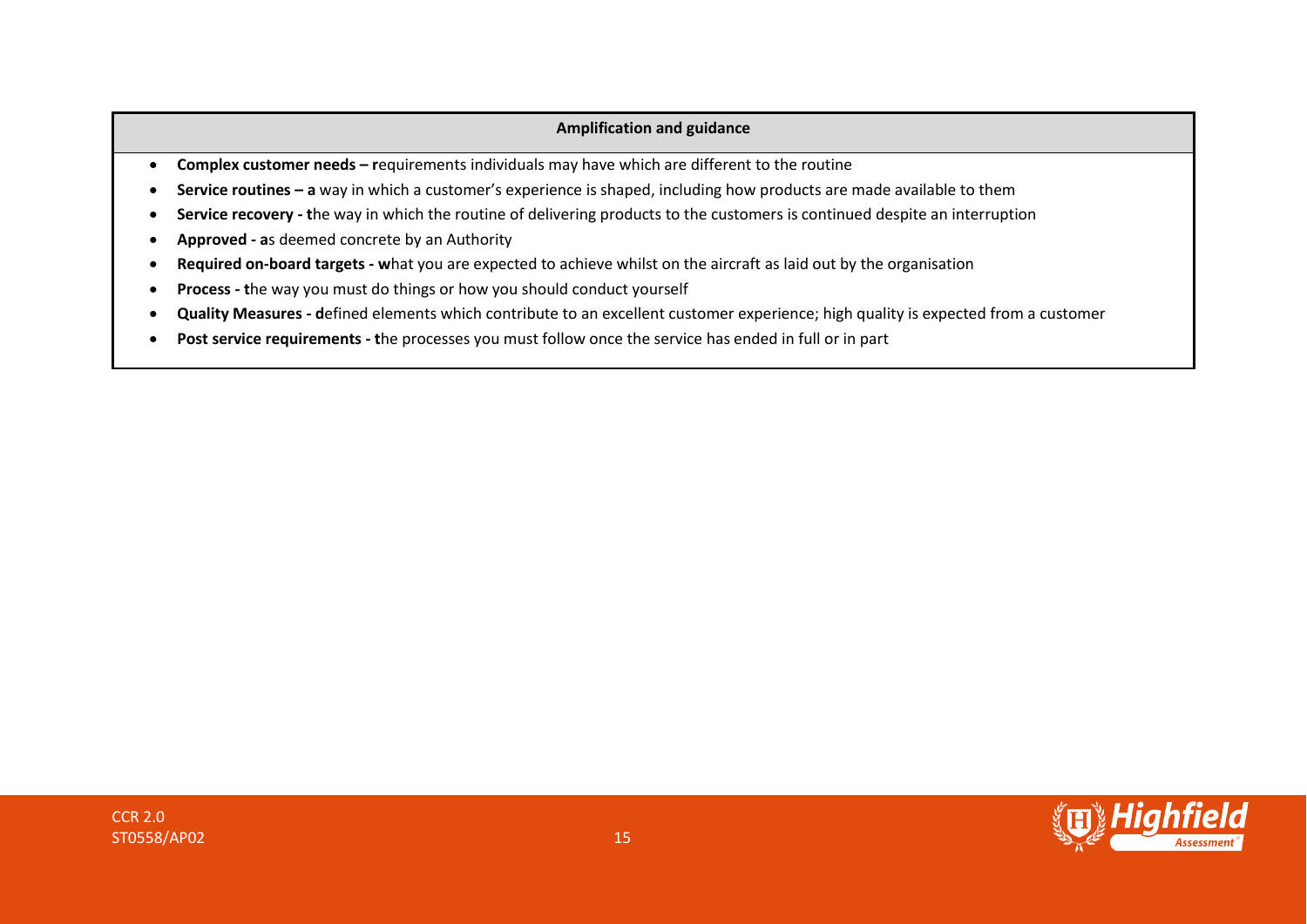| <b>Post flight</b>                                                       |                                                                                                                                                                                                                                                                                                                                                                                                                                                                                                                                                                                                                      |                                                                                                                                                                                                                                                                                                                                                                                                                                                                                                              |  |  |
|--------------------------------------------------------------------------|----------------------------------------------------------------------------------------------------------------------------------------------------------------------------------------------------------------------------------------------------------------------------------------------------------------------------------------------------------------------------------------------------------------------------------------------------------------------------------------------------------------------------------------------------------------------------------------------------------------------|--------------------------------------------------------------------------------------------------------------------------------------------------------------------------------------------------------------------------------------------------------------------------------------------------------------------------------------------------------------------------------------------------------------------------------------------------------------------------------------------------------------|--|--|
|                                                                          | Knowledge                                                                                                                                                                                                                                                                                                                                                                                                                                                                                                                                                                                                            | <b>Skills</b>                                                                                                                                                                                                                                                                                                                                                                                                                                                                                                |  |  |
|                                                                          | Understanding of disembarkation procedures including monitoring<br>of all customers including special categories of customer<br>The post flight checks and duties which must be conducted<br>Security of on-board resources and adherence to local regulations<br>and practices                                                                                                                                                                                                                                                                                                                                      | Communicate and co-ordinate with Flight crew, colleagues,<br>customer and ground staff to ensure disembarkation procedures<br>meet safety and service standards<br>Address issues that arise during disembarkation making effective<br>decisions to ensure a satisfactory outcome<br>Ensure post flight requirements are completed including security<br>$\bullet$<br>of on-board resources and adherence to local regulations and<br>practices as required<br>Participate in post flight debrief and duties |  |  |
|                                                                          | On demand test                                                                                                                                                                                                                                                                                                                                                                                                                                                                                                                                                                                                       |                                                                                                                                                                                                                                                                                                                                                                                                                                                                                                              |  |  |
|                                                                          | Criteria covered in on-demand test                                                                                                                                                                                                                                                                                                                                                                                                                                                                                                                                                                                   |                                                                                                                                                                                                                                                                                                                                                                                                                                                                                                              |  |  |
| PO <sub>1</sub><br>PO <sub>2</sub><br>PO <sub>3</sub>                    | Understanding of disembarkation procedures including monitoring of all customers including special categories of customer<br>The post flight checks and duties which must be conducted<br>Security of on-board resources and adherence to local regulations and practices<br>Scenarios with professional discussion                                                                                                                                                                                                                                                                                                  |                                                                                                                                                                                                                                                                                                                                                                                                                                                                                                              |  |  |
|                                                                          | To pass, the following must be demonstrated                                                                                                                                                                                                                                                                                                                                                                                                                                                                                                                                                                          | To gain a distinction                                                                                                                                                                                                                                                                                                                                                                                                                                                                                        |  |  |
| PO <sub>4</sub><br>PO <sub>5</sub><br>PO <sub>6</sub><br>PO <sub>7</sub> | Give an example of communicating and co-ordinating with Flight crew, colleagues, customer and<br>ground staff to ensure disembarkation procedures meet safety and service standards<br>Explain how to address issues that arise during disembarkation making effective decisions to ensure a<br>satisfactory outcome<br>Explain how to ensure post flight requirements are completed including security of on-board<br>resources and adherence to local regulations and practices as required<br>Evidence participation in post flight debrief and duties to ensure organisational procedures have<br>been completed | Explains how they show<br>PO <sub>8</sub><br>initiative to proactively make<br>decisions to ensure all standards<br>and procedures are met or<br>exceeded in either safety,<br>security, or customer service)                                                                                                                                                                                                                                                                                                |  |  |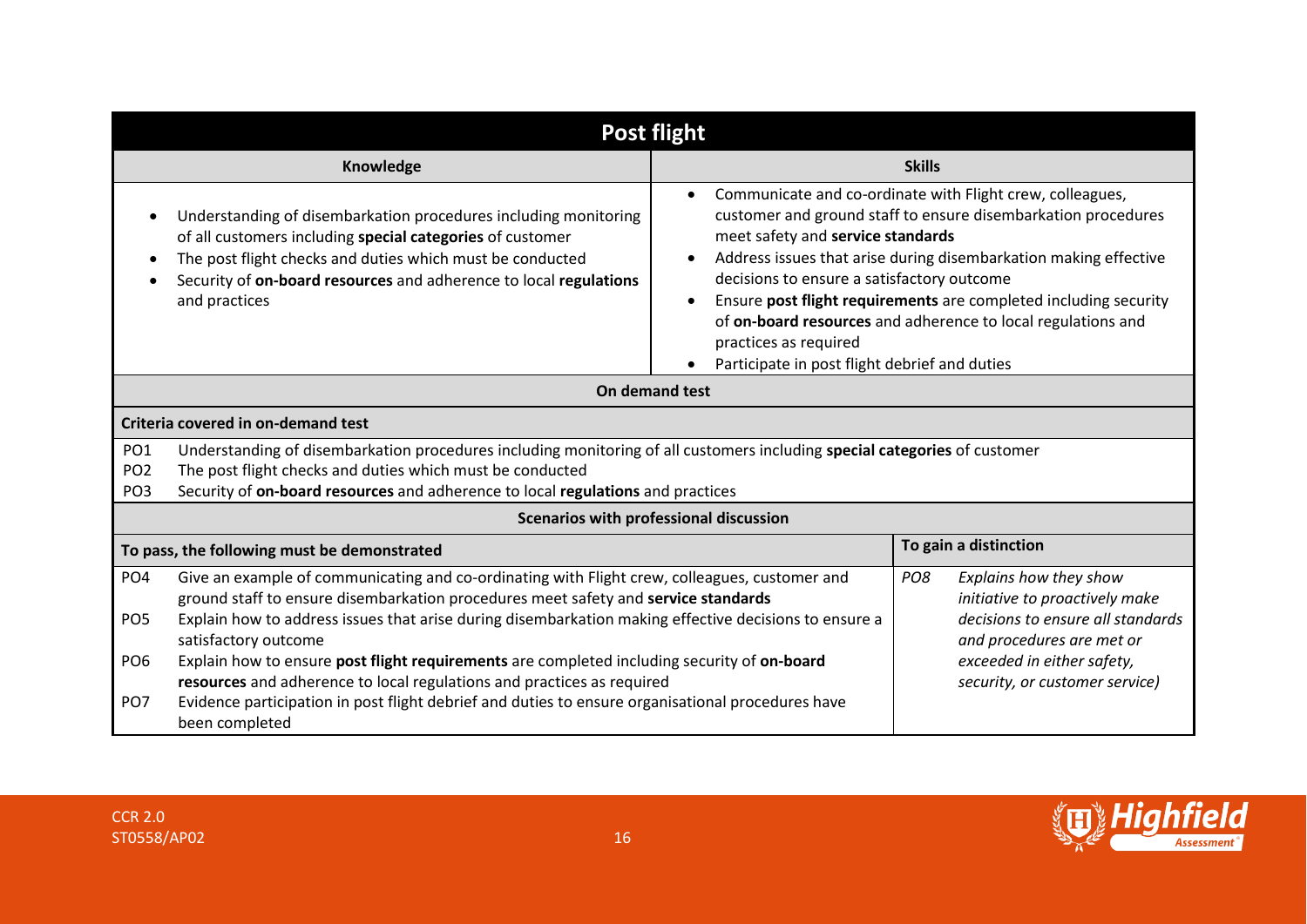- **Special categories - g**roups of people or individuals who hold different needs or characteristics
- **Onboard resources - a**ll items, systems and facilities on an aircraft and the aircraft itself
- **Post flight requirements - a**ctions you must take after a flight as laid out by your organisation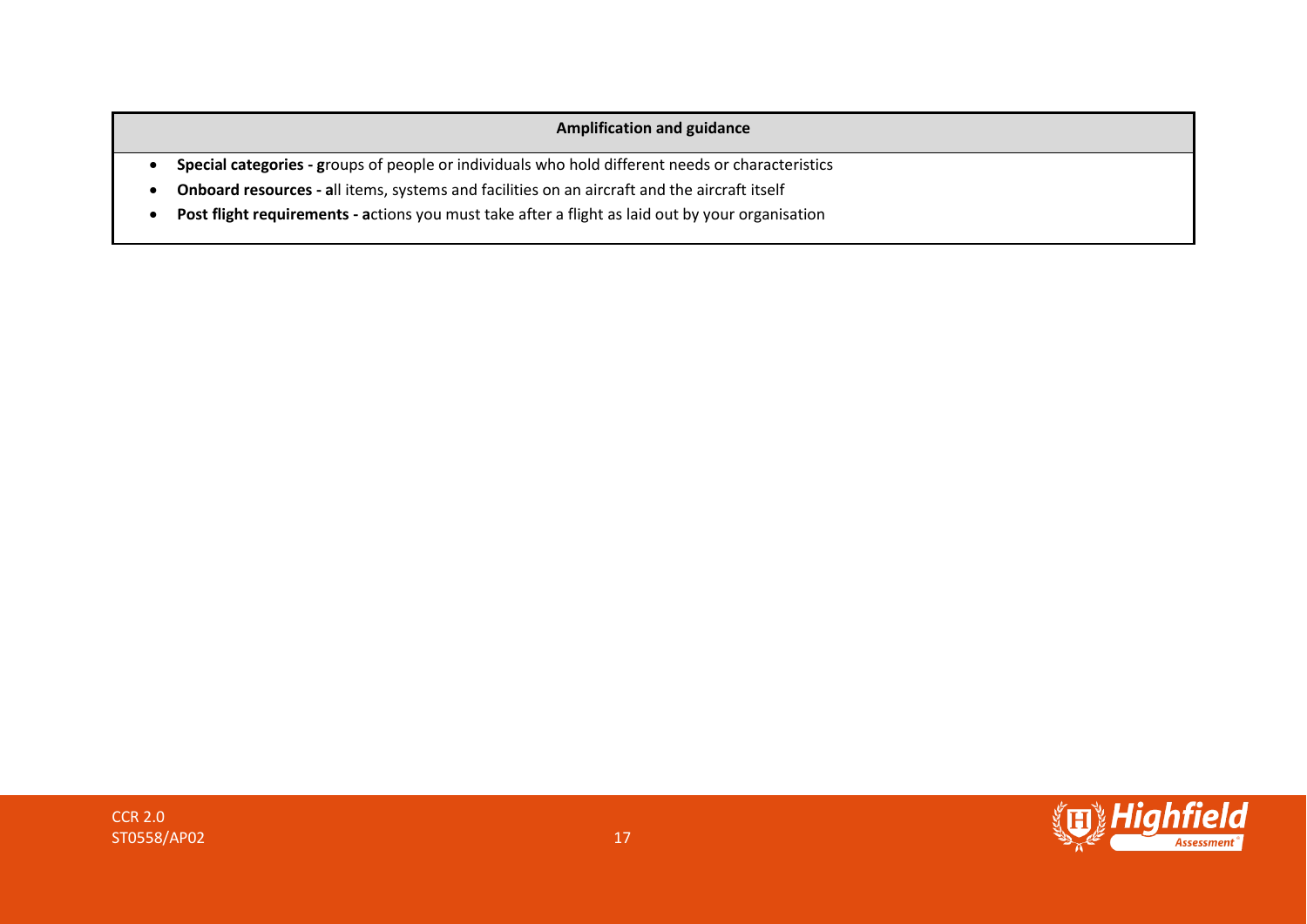|                                                                      | <b>Compliance and legislation</b>                                                                                                                                                                                                                                                                                                                   |                                                                                                                                                                                                                                                                                       |  |  |
|----------------------------------------------------------------------|-----------------------------------------------------------------------------------------------------------------------------------------------------------------------------------------------------------------------------------------------------------------------------------------------------------------------------------------------------|---------------------------------------------------------------------------------------------------------------------------------------------------------------------------------------------------------------------------------------------------------------------------------------|--|--|
|                                                                      | Knowledge<br><b>Skills</b>                                                                                                                                                                                                                                                                                                                          |                                                                                                                                                                                                                                                                                       |  |  |
|                                                                      | The importance of legislation, procedures and regulations relating<br>to an aviation environment in order to apply and deliver<br>organisational compliance requirements within own area of<br>responsibility<br>Requirements for maintaining aviation security in own area of<br>authority and action to take in the event of a breach of security | Ensure self and team monitor and apply the compliance legislation,<br>procedures and regulations commensurate to your role<br>Identify risks and non-compliance, ensuring corrective actions are<br>taken or situations are escalated in accordance with organisation's<br>procedures |  |  |
|                                                                      |                                                                                                                                                                                                                                                                                                                                                     | On demand test                                                                                                                                                                                                                                                                        |  |  |
|                                                                      | Criteria covered in on-demand test                                                                                                                                                                                                                                                                                                                  |                                                                                                                                                                                                                                                                                       |  |  |
| CL <sub>1</sub><br>CL <sub>2</sub>                                   | The importance of legislation, procedures and regulations relating to an aviation environment in order to apply and deliver organisational<br>compliance requirements within own area of responsibility<br>Requirements for maintaining aviation security in own area of authority and action to take in the event of a breach of security          |                                                                                                                                                                                                                                                                                       |  |  |
|                                                                      | <b>Simulated practical observations</b>                                                                                                                                                                                                                                                                                                             |                                                                                                                                                                                                                                                                                       |  |  |
|                                                                      | To pass, the following must be demonstrated                                                                                                                                                                                                                                                                                                         |                                                                                                                                                                                                                                                                                       |  |  |
| CL <sub>3</sub><br>CL <sub>4</sub>                                   | Ensure self and team monitor and apply the compliance legislation, procedures and regulations commensurate to your role<br>Identify risks and non-compliance, ensuring corrective actions are taken or situations are escalated in accordance with organisation's procedures                                                                        |                                                                                                                                                                                                                                                                                       |  |  |
|                                                                      | Scenarios with professional discussion                                                                                                                                                                                                                                                                                                              |                                                                                                                                                                                                                                                                                       |  |  |
| To gain a distinction<br>To pass, the following must be demonstrated |                                                                                                                                                                                                                                                                                                                                                     |                                                                                                                                                                                                                                                                                       |  |  |
|                                                                      | CL5 Identify risks and non-compliance, ensuring corrective actions<br>are taken or situations are escalated in accordance with<br>organisation's procedures                                                                                                                                                                                         | CL6 Explains how to promote a culture of safety and security by acting as<br>role model for the organisation. Gives an example of noncompliance<br>and how they have advised others in how to make their practice safer<br>and more secure                                            |  |  |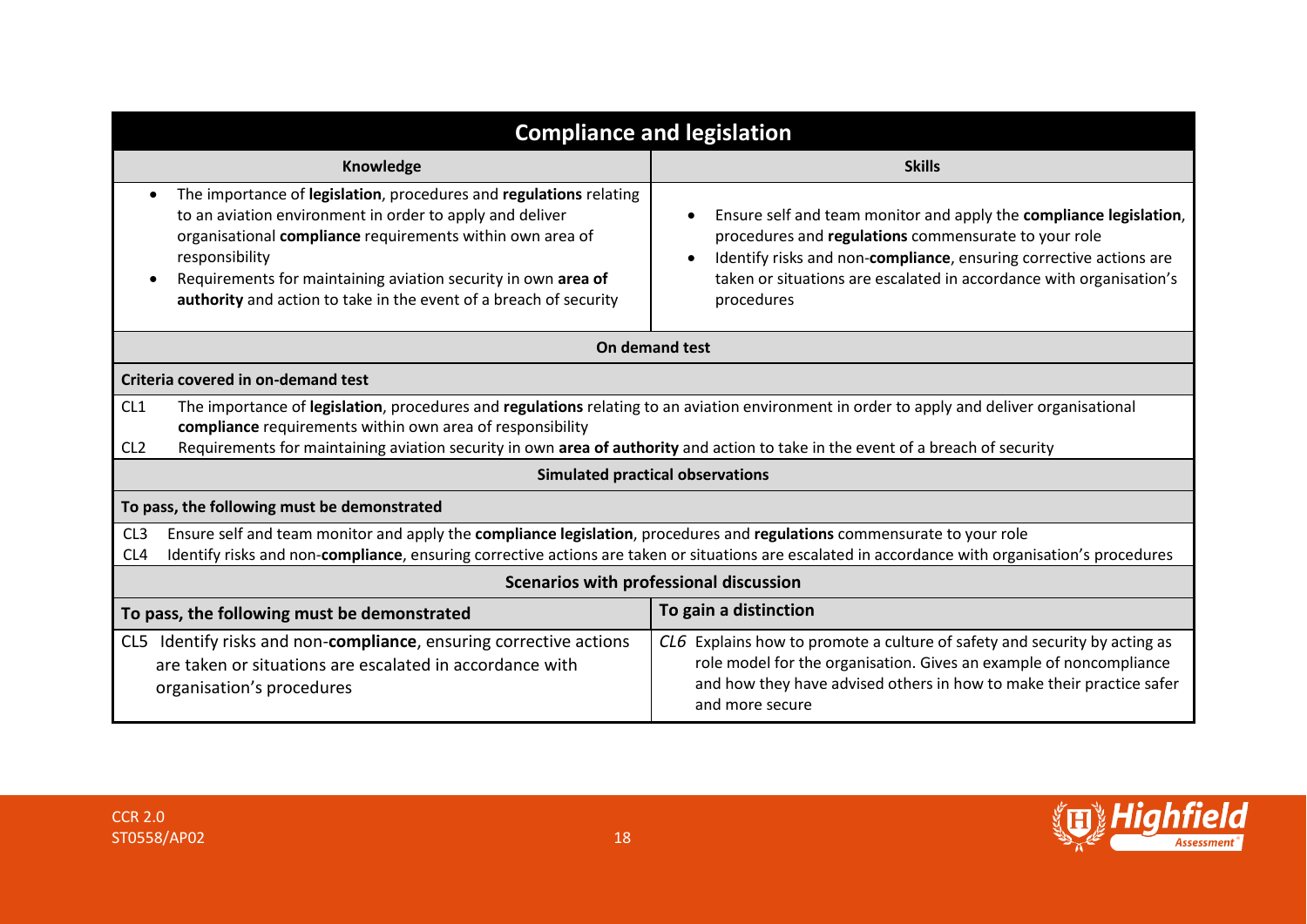- **Legislations and regulations –** rules and laws which must be followed
- **Compliance -** ensuring you and the organisation adhere to the rules or laws set out by the authority
- **Area of authority -** the parts of the aircraft cabin you are responsible for, which may be based on your level of experience

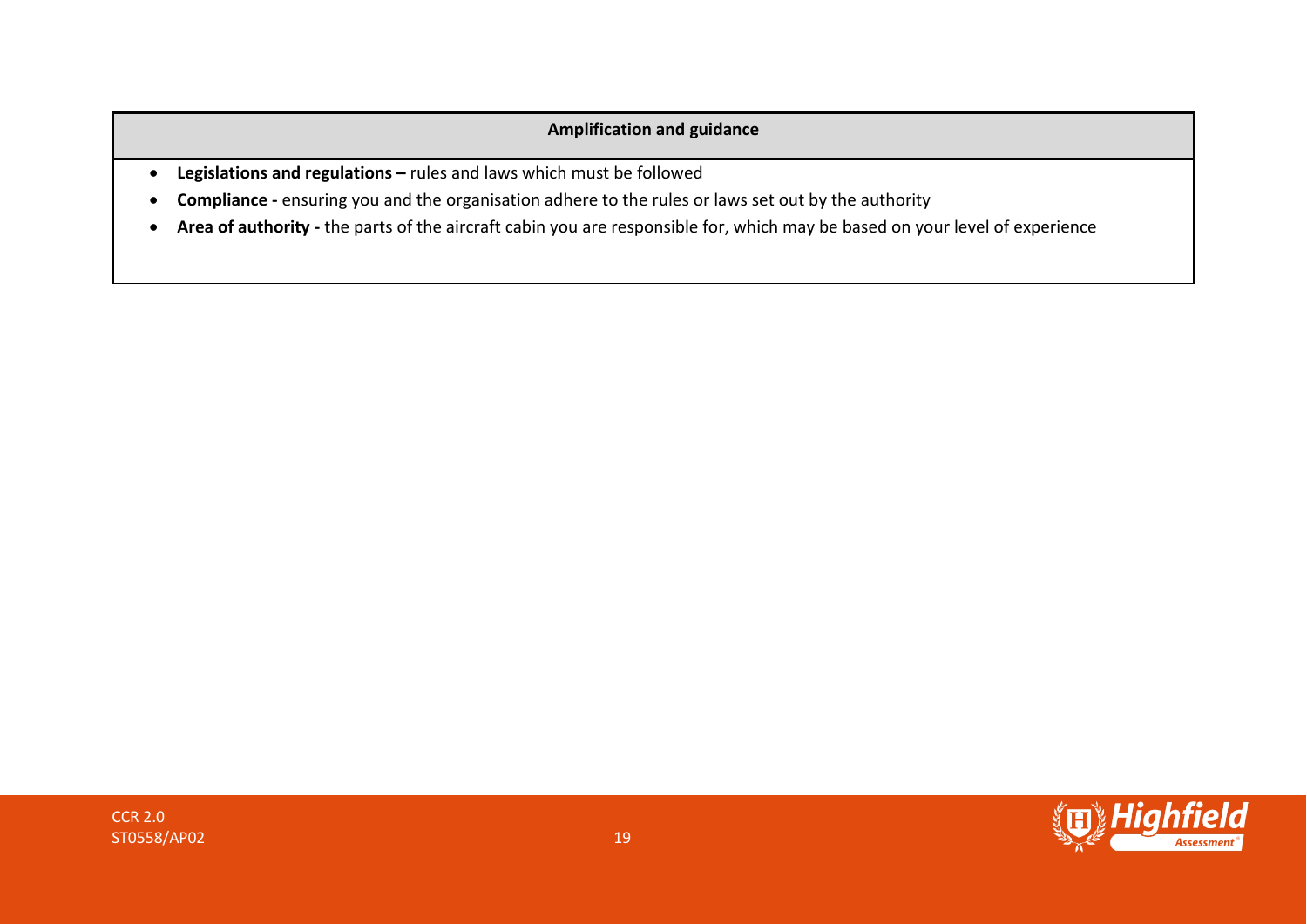| Health, safety and wellbeing                                                                                                                                                                                                                                                                           |                                                                                                                                                                                                                                                |  |  |
|--------------------------------------------------------------------------------------------------------------------------------------------------------------------------------------------------------------------------------------------------------------------------------------------------------|------------------------------------------------------------------------------------------------------------------------------------------------------------------------------------------------------------------------------------------------|--|--|
| Knowledge<br><b>Skills</b>                                                                                                                                                                                                                                                                             |                                                                                                                                                                                                                                                |  |  |
| Health and safety legislation in aviation both in relation to own<br>role and organisation, including how to monitor it<br>Requirements and importance of crew members fitness and<br>actions which must be taken if unfit for duty<br>The organisation's safety management systems and safety culture | Identify and address/report actual or potential hazards<br>Record and report safety and security incidents including self-<br>reporting when required<br>Actively engage in a safe, open and honest working environment                        |  |  |
|                                                                                                                                                                                                                                                                                                        | On demand test                                                                                                                                                                                                                                 |  |  |
| Criteria covered in on-demand test                                                                                                                                                                                                                                                                     |                                                                                                                                                                                                                                                |  |  |
| HS1<br>Health and safety legislation in aviation both in relation to own role and organisation, including how to monitor it<br>Requirements and importance of crew members fitness and actions which must be taken if unfit for duty<br>HS <sub>2</sub>                                                |                                                                                                                                                                                                                                                |  |  |
|                                                                                                                                                                                                                                                                                                        | <b>Simulated practical observations</b>                                                                                                                                                                                                        |  |  |
| To pass, the following must be demonstrated                                                                                                                                                                                                                                                            |                                                                                                                                                                                                                                                |  |  |
| Identify and address/report actual or potential hazards<br>HS3<br>Actively engage in a safe, open and honest working environment to ensure customer and crew safety and wellbeing<br>HS4                                                                                                               |                                                                                                                                                                                                                                                |  |  |
| <b>Scenarios with professional discussion</b>                                                                                                                                                                                                                                                          |                                                                                                                                                                                                                                                |  |  |
| To gain a distinction<br>To pass, the following must be demonstrated                                                                                                                                                                                                                                   |                                                                                                                                                                                                                                                |  |  |
| Show records and reports of safety and security incidents including<br>HS5<br>self-reporting as outlined in organisational polices/procedures<br>Evidence the application of safety management systems and safety<br>HS6<br>culture                                                                    | Explains how to promote a culture of safety and security by acting as<br>HS7<br>role model for the organisation. Gives an example of noncompliance<br>and how they have advised others in how to make their practice<br>safer and more secure. |  |  |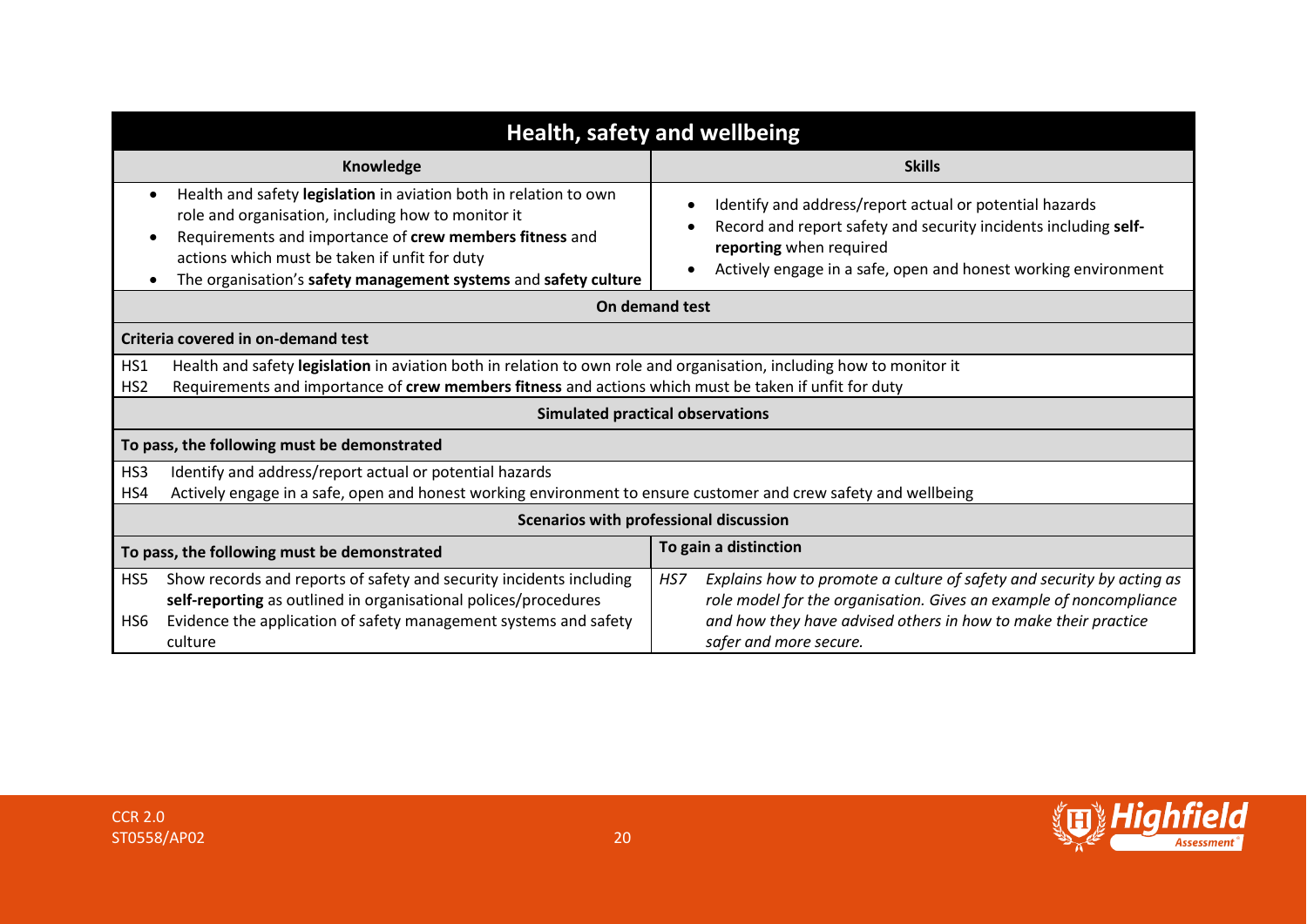- **Crew members' fitness - r**efers to the physical and mental ability of any person within the cabin or flight crew, to perform their duties
- **Safety management systems – a** system or approach undertaken by an organisation to manage safety and reduce risk of injury or safety incidents, this includes procedures and processes for staff to follow
- Safety culture employees must share the safety related values and beliefs with that of the organisation and carry out the policies and procedures which align with this
- **Self-reporting – t**he process of formally admitting your errors or omissions, for your development within your role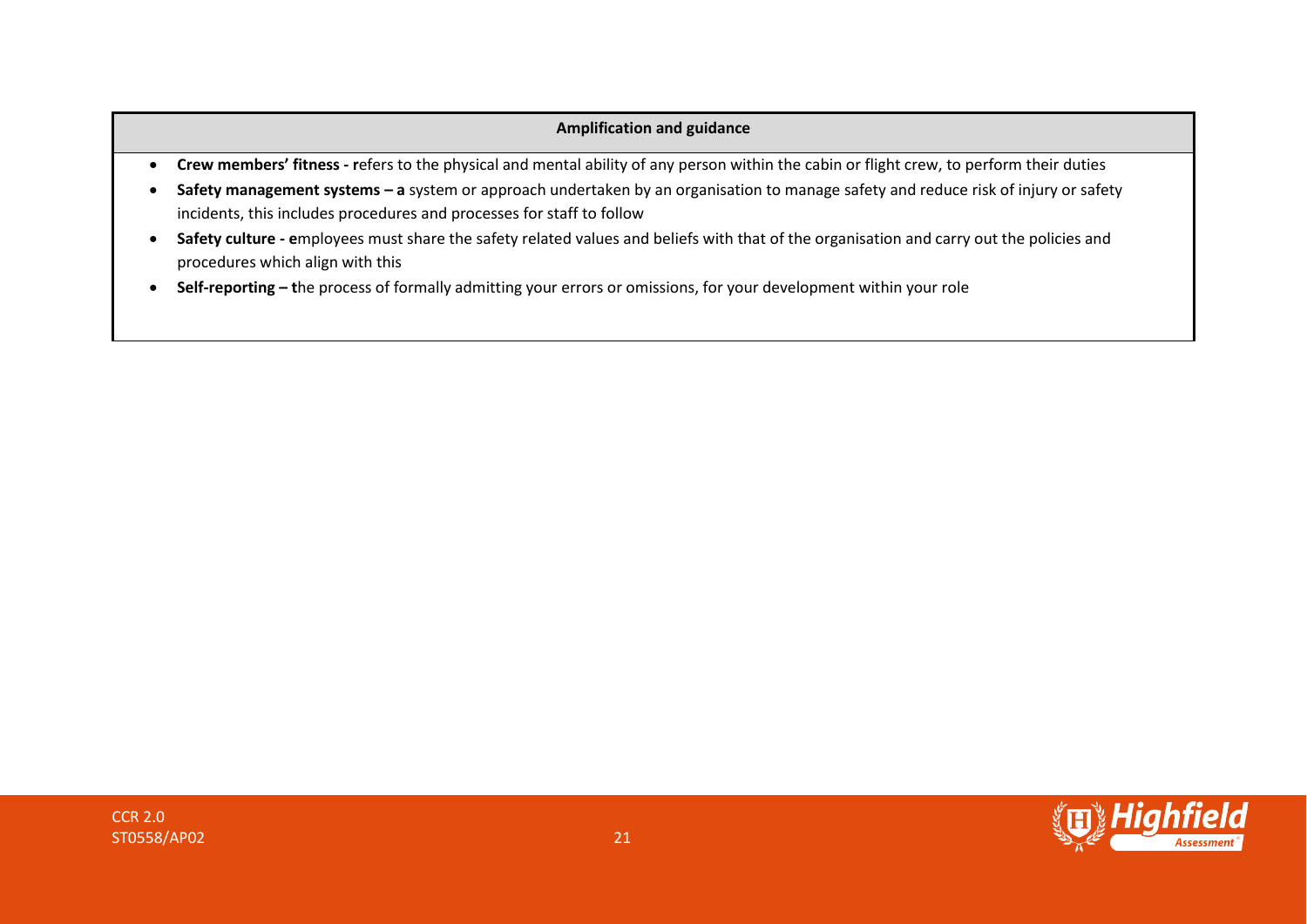|                                    | <b>Organisation</b>                                                                                                                                                                                                                                                                                                                                                                                                                     |                       |                                                                                                                                                                      |  |
|------------------------------------|-----------------------------------------------------------------------------------------------------------------------------------------------------------------------------------------------------------------------------------------------------------------------------------------------------------------------------------------------------------------------------------------------------------------------------------------|-----------------------|----------------------------------------------------------------------------------------------------------------------------------------------------------------------|--|
|                                    | Knowledge                                                                                                                                                                                                                                                                                                                                                                                                                               |                       | <b>Skills</b>                                                                                                                                                        |  |
|                                    | Understand the purpose of the organisation including its vision,<br>objectives and brand/organisational standards, how they compare<br>to its competitors and how own role, and the team, help to<br>achieve them                                                                                                                                                                                                                       |                       | Work with the team to maintain brand/organisational standards at<br>all times and identify and address any potential risks according to<br>organisational procedures |  |
|                                    | Scenarios with professional discussion                                                                                                                                                                                                                                                                                                                                                                                                  |                       |                                                                                                                                                                      |  |
|                                    | To pass, the following must be demonstrated                                                                                                                                                                                                                                                                                                                                                                                             | To gain a distinction |                                                                                                                                                                      |  |
| OR <sub>1</sub><br>OR <sub>2</sub> | Give an example to demonstrate their work as part of a team to<br>maintain brand/organisational standards at all times and identify<br>and address any potential risks according to organisational<br>procedures<br>Explain the purpose of the organisation including its vision, values,<br>objectives and brand/organisational standards, how they compare<br>to its competitors and how own role, and the team, help achieve<br>this | OR <sub>3</sub>       | Provide evidence of an improvement suggested and implemented to<br>either a process or procedure to improve either the quality of<br>customer service or efficiency  |  |
| <b>Amplification and guidance</b>  |                                                                                                                                                                                                                                                                                                                                                                                                                                         |                       |                                                                                                                                                                      |  |
|                                    | Brand/organisational standards - the specific rules or ways of doing things as dictated by an organisation and helps to mould the experience of<br>their customers                                                                                                                                                                                                                                                                      |                       |                                                                                                                                                                      |  |

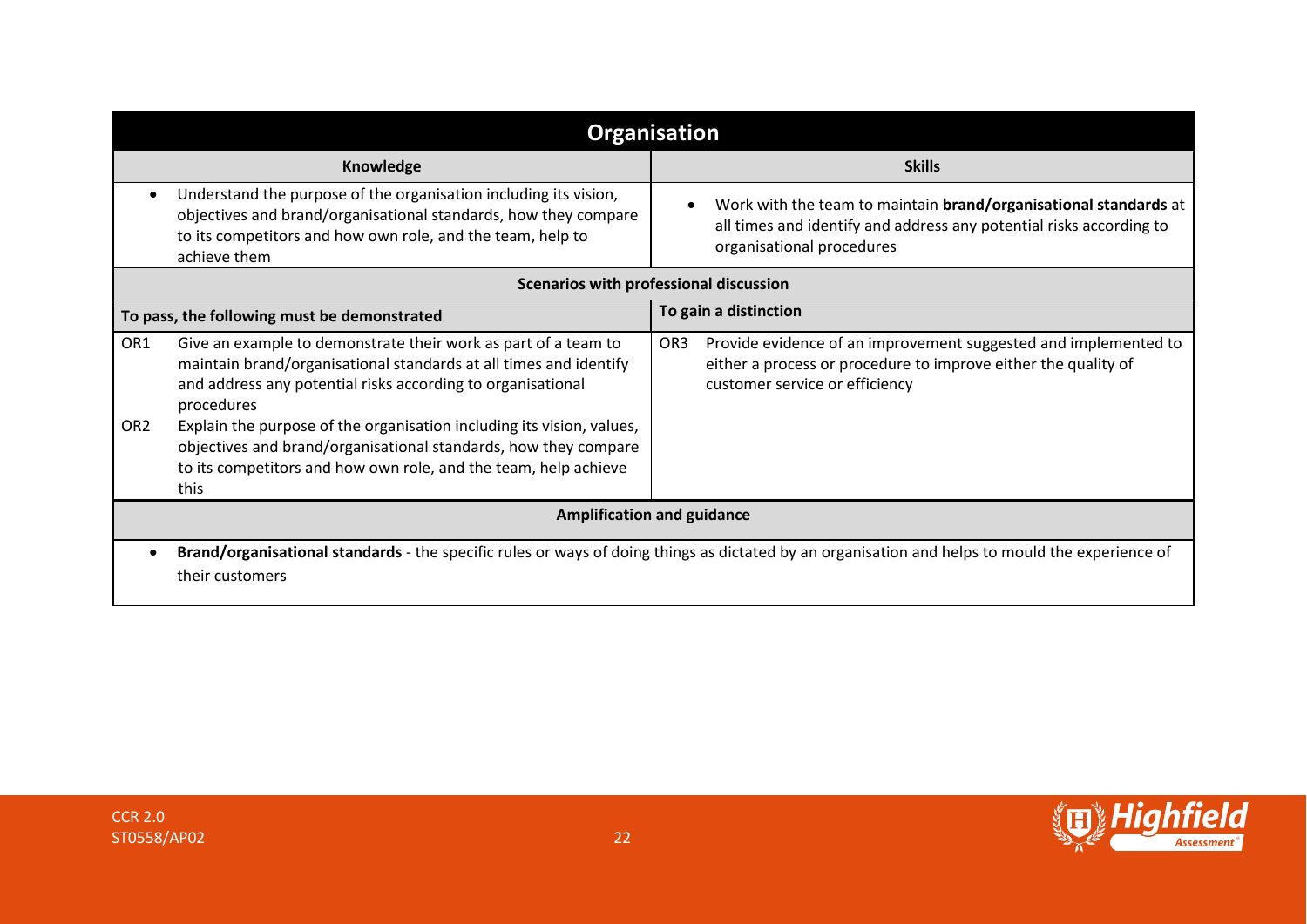| <b>Commerciality</b>                                                 |                                                                                                                                                                                                                                      |                                                                                                                                                                                                                        |                                                            |  |
|----------------------------------------------------------------------|--------------------------------------------------------------------------------------------------------------------------------------------------------------------------------------------------------------------------------------|------------------------------------------------------------------------------------------------------------------------------------------------------------------------------------------------------------------------|------------------------------------------------------------|--|
|                                                                      | Knowledge<br><b>Skills</b>                                                                                                                                                                                                           |                                                                                                                                                                                                                        |                                                            |  |
|                                                                      | The organisations vision, objectives and values of the organisation<br>How to operate commercially with the aim of achieving and<br>exceeding targets and how these contribute to achieving the<br>overall organisational objectives | Make decisions that satisfy the needs of the customer while<br>delivering for the organisation<br>Achieve and aim to exceed commercial targets by applying<br>techniques that are appropriate to all customer profiles |                                                            |  |
| Scenarios with professional discussion                               |                                                                                                                                                                                                                                      |                                                                                                                                                                                                                        |                                                            |  |
| To gain a distinction<br>To pass, the following must be demonstrated |                                                                                                                                                                                                                                      |                                                                                                                                                                                                                        |                                                            |  |
| CO <sub>1</sub><br>CO <sub>2</sub>                                   | Evidence the making of decisions that satisfy the needs of the customer while delivering for the<br>organisation<br>Give an example where commercial targets are achieved or exceeded by applying techniques that                    |                                                                                                                                                                                                                        | There are no distinction criteria for this<br>subject area |  |
| CO <sub>3</sub>                                                      | are appropriate to all customer profiles<br>Outline the organisation's vision, objectives and values                                                                                                                                 |                                                                                                                                                                                                                        |                                                            |  |
| CO <sub>4</sub>                                                      | Explain how to operate commercially with the aim of achieving and exceeding targets and how these<br>contribute to achieving the overall organisational objectives, vision and values                                                |                                                                                                                                                                                                                        |                                                            |  |
| <b>Amplification and guidance</b>                                    |                                                                                                                                                                                                                                      |                                                                                                                                                                                                                        |                                                            |  |
|                                                                      | <b>Operate commercially - working with the aim of creating revenue and profit for the organisation</b>                                                                                                                               |                                                                                                                                                                                                                        |                                                            |  |
|                                                                      | Commercial targets - financially based goals that you can contribute to by delivering excellent customer service or by selling products                                                                                              |                                                                                                                                                                                                                        |                                                            |  |
|                                                                      | (depending on organisation)                                                                                                                                                                                                          |                                                                                                                                                                                                                        |                                                            |  |
|                                                                      |                                                                                                                                                                                                                                      |                                                                                                                                                                                                                        |                                                            |  |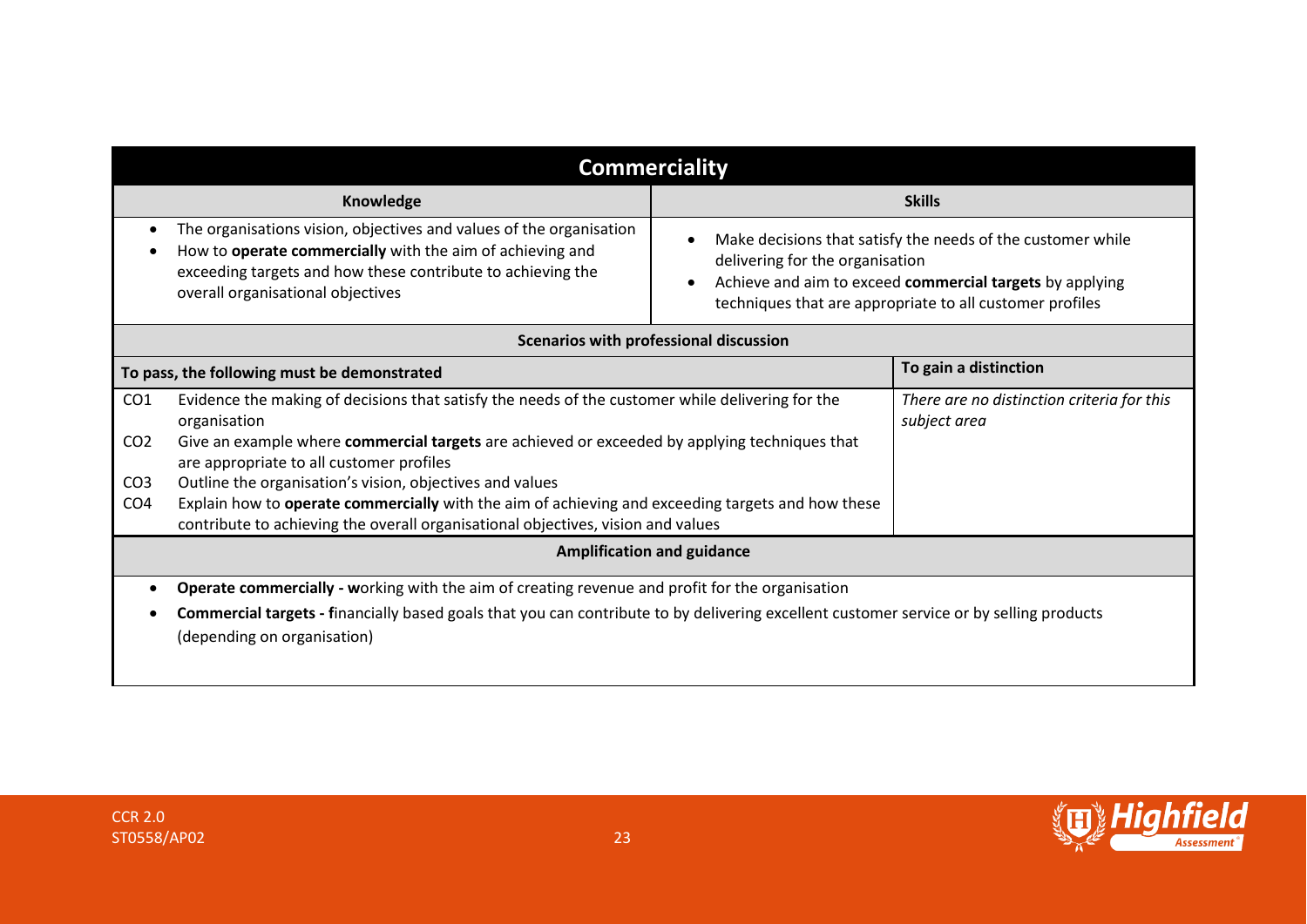|                                                                      | <b>CRM/Human factors</b>                                                                                             |                                                                                 |  |  |
|----------------------------------------------------------------------|----------------------------------------------------------------------------------------------------------------------|---------------------------------------------------------------------------------|--|--|
|                                                                      | Knowledge                                                                                                            | <b>Skills</b>                                                                   |  |  |
|                                                                      | The principles of Cockpit/Crew Resource Management (CRM) and<br>how to apply them<br>The principles of human factors | Apply principles of Cockpit/Crew Resource Management (CRM) and<br>human factors |  |  |
|                                                                      |                                                                                                                      | On demand test                                                                  |  |  |
|                                                                      | Criteria covered in on-demand test                                                                                   |                                                                                 |  |  |
| HF1<br>HF <sub>2</sub>                                               | The principles of Cockpit/Crew Resource Management (CRM) and how to apply them<br>The principles of human factors    |                                                                                 |  |  |
|                                                                      | <b>Simulated practical observations</b>                                                                              |                                                                                 |  |  |
|                                                                      | To pass, the following must be demonstrated                                                                          |                                                                                 |  |  |
| HF3                                                                  | Apply principles of cockpit crew / crew resource management                                                          |                                                                                 |  |  |
|                                                                      | Scenarios with professional discussion                                                                               |                                                                                 |  |  |
| To gain a distinction<br>To pass, the following must be demonstrated |                                                                                                                      |                                                                                 |  |  |
| HF4                                                                  | Explain how to apply principles of Cockpit/Crew Resource<br>Management (CRM) and human factors                       | There are no distinction criteria for this subject area                         |  |  |

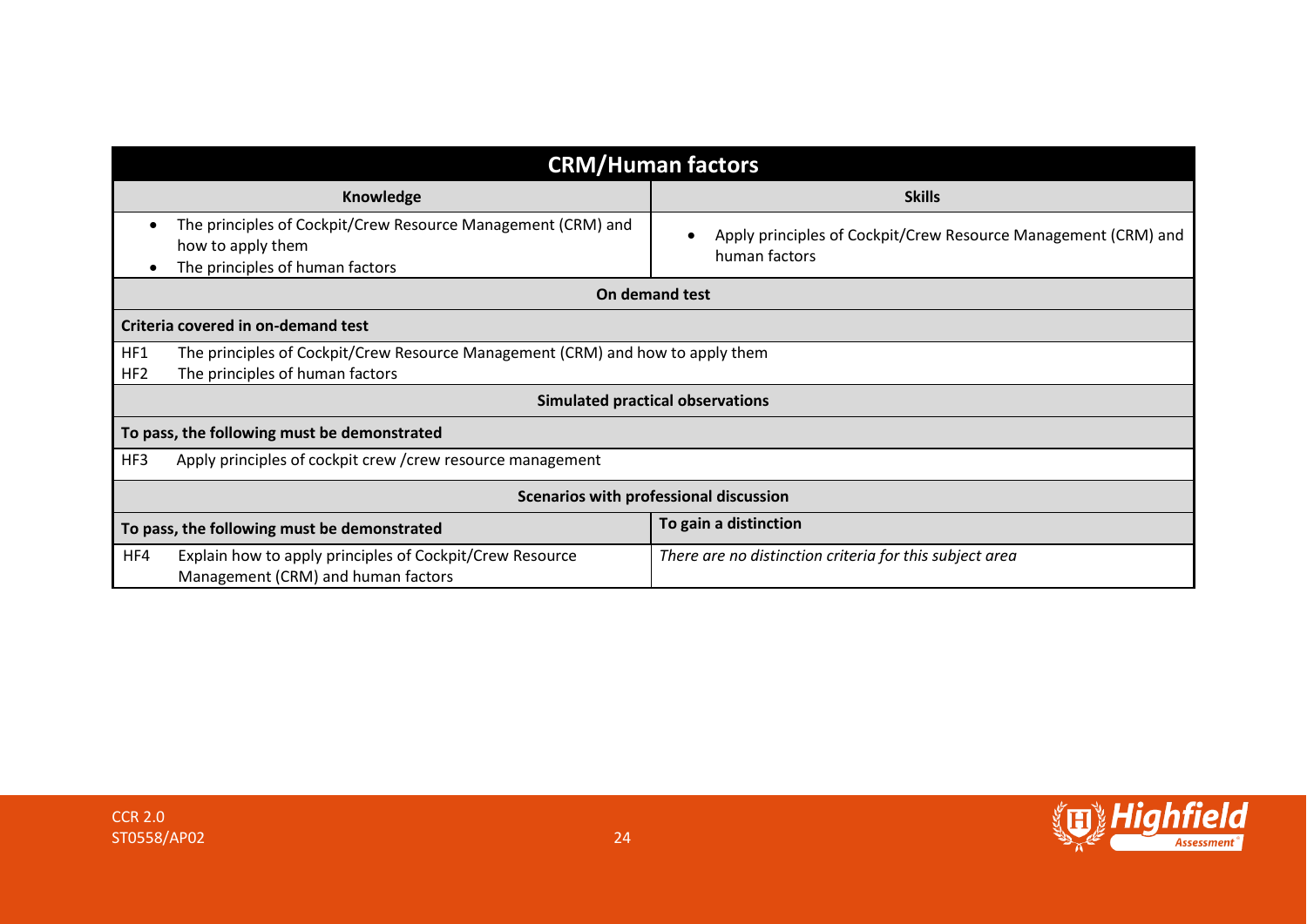| <b>Behaviours</b>                           |                                                                                                                                                                                                                                                                                                                                                                                                                                                                                                                                                              |                                                                                                                                                                                                                                                                                                                                                                                                                                                                                |  |  |
|---------------------------------------------|--------------------------------------------------------------------------------------------------------------------------------------------------------------------------------------------------------------------------------------------------------------------------------------------------------------------------------------------------------------------------------------------------------------------------------------------------------------------------------------------------------------------------------------------------------------|--------------------------------------------------------------------------------------------------------------------------------------------------------------------------------------------------------------------------------------------------------------------------------------------------------------------------------------------------------------------------------------------------------------------------------------------------------------------------------|--|--|
|                                             | Knowledge                                                                                                                                                                                                                                                                                                                                                                                                                                                                                                                                                    | <b>Skills</b>                                                                                                                                                                                                                                                                                                                                                                                                                                                                  |  |  |
|                                             | Be vigilant and proactive in promoting a safe, reliable, secure and<br>compliant working culture<br>Embrace and promote the <b>brand behaviours</b> of your organisation<br>Convey a genuine warm welcome, with a desire to help and a<br>positive attitude<br>Be visible, approachable, treating customers, colleagues and other<br>stakeholders with courtesy and respect at all times<br>Demonstrate team working, supporting colleagues and embracing<br>diversity<br>Take ownership and personal responsibility of your role and<br>working environment | Use initiative and resilience to problem solve and escalate when<br>required as per your company procedures<br>Display loyalty, integrity and accountability to the organisation<br>Commit to continuous development of self, including awareness of<br>organisational communications and regulatory updates<br>Identifies the needs of customers and adapts to different needs<br>Demonstrate commercial awareness to deliver an agile, efficient<br>and professional service |  |  |
|                                             |                                                                                                                                                                                                                                                                                                                                                                                                                                                                                                                                                              | <b>Simulated practical observations</b>                                                                                                                                                                                                                                                                                                                                                                                                                                        |  |  |
| To pass, the following must be demonstrated |                                                                                                                                                                                                                                                                                                                                                                                                                                                                                                                                                              |                                                                                                                                                                                                                                                                                                                                                                                                                                                                                |  |  |
| BE1<br>BE <sub>2</sub><br>BE3               | Be vigilant and proactive in promoting a safe, reliable, secure and compliant working culture<br>Conveys a genuine warm welcome, with a desire to help and a positive attitude to ensure customer satisfaction is delivered<br>Being visible, approachable, treating customers, colleagues and other stakeholders with courtesy and respect at all times to ensure professional<br>standard                                                                                                                                                                  |                                                                                                                                                                                                                                                                                                                                                                                                                                                                                |  |  |
| BE4                                         | Takes ownership and personal responsibility of your role and working environment to ensure compliance to operational standards                                                                                                                                                                                                                                                                                                                                                                                                                               |                                                                                                                                                                                                                                                                                                                                                                                                                                                                                |  |  |

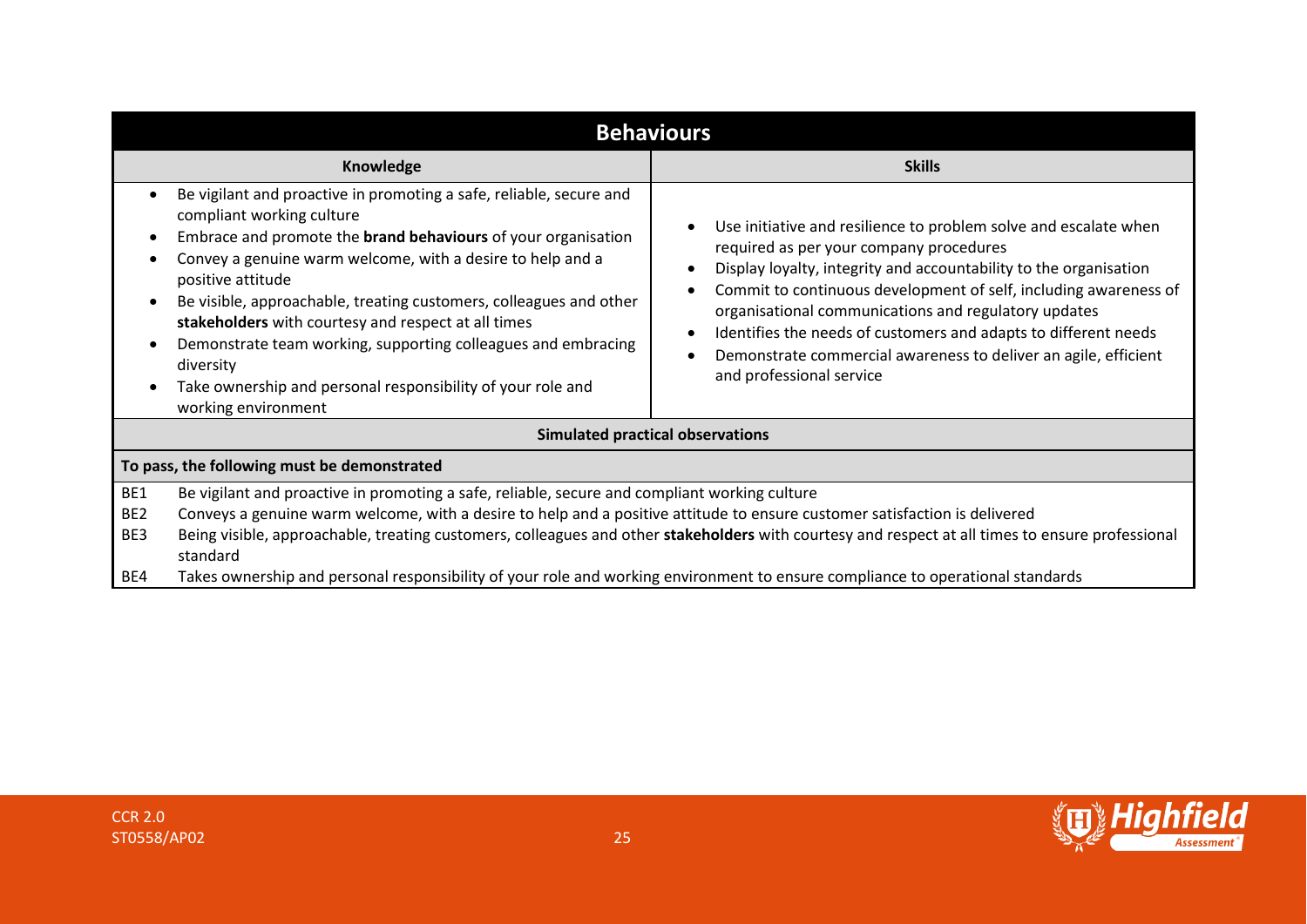| Scenarios with professional discussion                  |                                                                                                                                                                                                                                                                                                                                                                                                                                                                                                                                                                         |                            |                                                                                                                                                                                                                                                            |  |
|---------------------------------------------------------|-------------------------------------------------------------------------------------------------------------------------------------------------------------------------------------------------------------------------------------------------------------------------------------------------------------------------------------------------------------------------------------------------------------------------------------------------------------------------------------------------------------------------------------------------------------------------|----------------------------|------------------------------------------------------------------------------------------------------------------------------------------------------------------------------------------------------------------------------------------------------------|--|
| To pass, the following must be demonstrated             |                                                                                                                                                                                                                                                                                                                                                                                                                                                                                                                                                                         |                            | To gain a distinction                                                                                                                                                                                                                                      |  |
| BE5<br>BE <sub>6</sub><br>BE7<br>BE8<br>BE <sub>9</sub> | Describes how they embrace and promote the brand behaviours of the organisation<br>Describes how they work as part of a team, supporting colleagues and embracing diversity<br>Give an example of when they have used their initiative and resilience to problem solve and<br>escalate when required as per company procedures<br>Describes how they demonstrate loyalty, integrity and accountability to the organisation<br>Clarify how they commit to continuous development of self, including awareness of<br>organisational communications and regulatory updates | <b>BE12</b><br><i>BE13</i> | Explains how they have acted as a<br>good role model to their team,<br>empowering and supporting others<br>to increase engagement of the team<br>with the organisation's business plan<br>Explains how and why they have<br>taken opportunities to develop |  |
| <b>BE10</b><br><b>BE11</b>                              | Explain how they identify the needs of customers and adapts to different needs<br>Give an example of how they demonstrate commercial awareness to deliver an agile, efficient<br>and professional service                                                                                                                                                                                                                                                                                                                                                               |                            | themselves, investing in their own<br>development, reflecting and<br>continually improving their own<br>practice                                                                                                                                           |  |
| <b>Amplification and guidance</b>                       |                                                                                                                                                                                                                                                                                                                                                                                                                                                                                                                                                                         |                            |                                                                                                                                                                                                                                                            |  |
|                                                         | <b>Brand behaviours - actions that reflect the organisation and what customers can expect</b>                                                                                                                                                                                                                                                                                                                                                                                                                                                                           |                            |                                                                                                                                                                                                                                                            |  |
|                                                         | Stakeholders - people who have an interest in an organisation and its activities e.g. security or medical staff in this case<br>Business plan - an outline of an organisation's goals and the strategy of how it will achieve them                                                                                                                                                                                                                                                                                                                                      |                            |                                                                                                                                                                                                                                                            |  |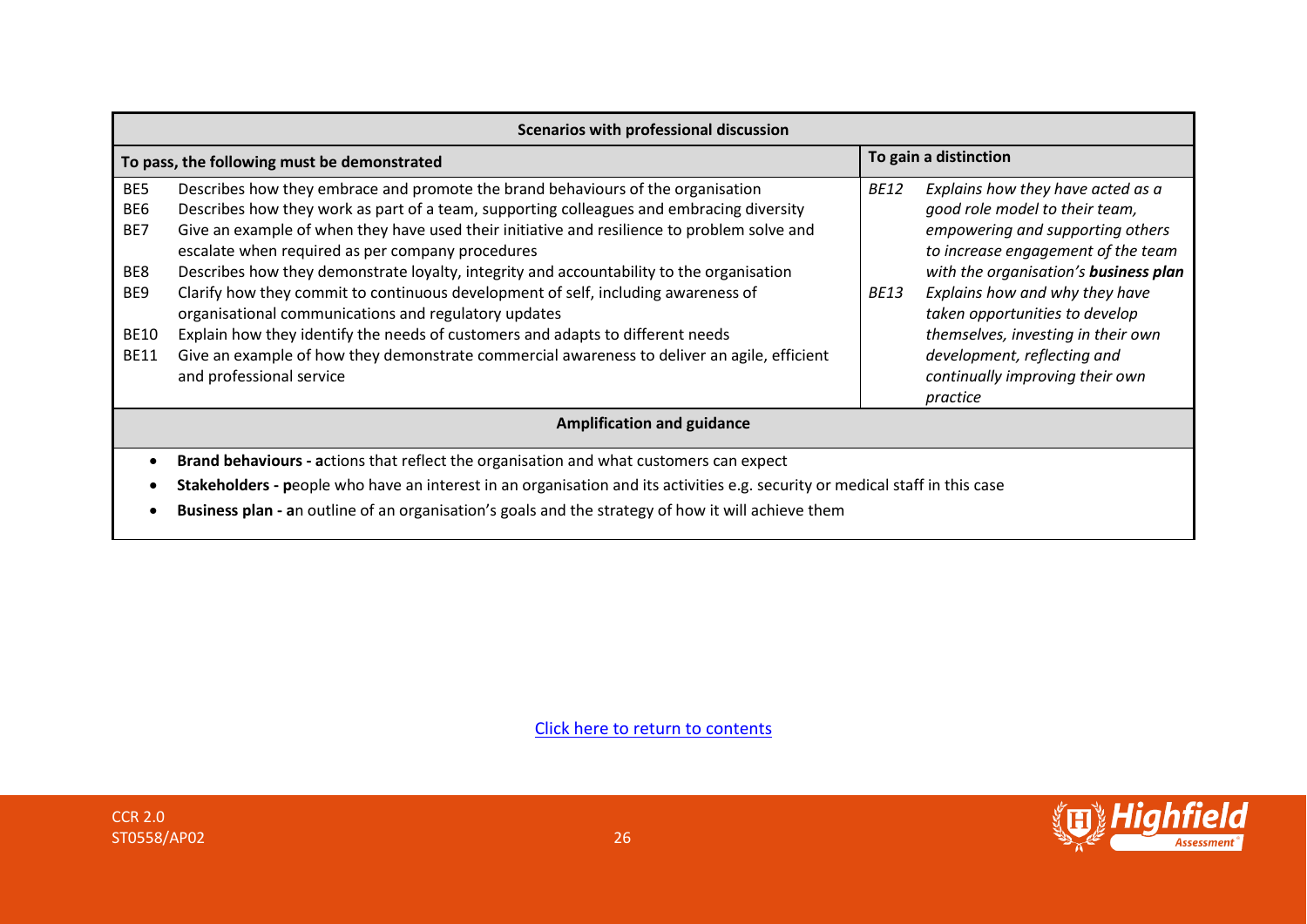### **Assessment summary**

<span id="page-26-0"></span>The end-point assessment for Cabin Crew is made up of 3 components:

- 1. A 1-hour on-demand test, consisting of 30 questions
- 2. 3 x 7 minute simulated practical observations
- 3. A 1-hour professional discussion, to include an employer report

As an employer/training provider, you should agree a plan and schedule with the apprentice to ensure all assessment components can be completed effectively.

Each component of the end-point assessment will be assessed against the appropriate criteria laid out in this guide, which will be used to determine a grade for each individual component.

### **On-demand test**

- The on-demand test is graded pass/distinction
- To achieve a pass, apprentices must achieve 70% which equates to 21 out of 30
- To achieve a distinction, apprentices must achieve 85% which equates to 26 out of 30

### **Simulated practical observations**

- The simulated practical observations are graded pass/fail
- To achieve a pass in the simulated practical observations, all pass criteria must be covered

### **Scenarios with professional discussion**

- The scenarios with professional discussion are graded pass/distinction
- To achieve a pass in the professional discussion, all pass criteria must be covered
- To achieve a distinction in the professional discussion, all pass and all distinction criteria must be covered

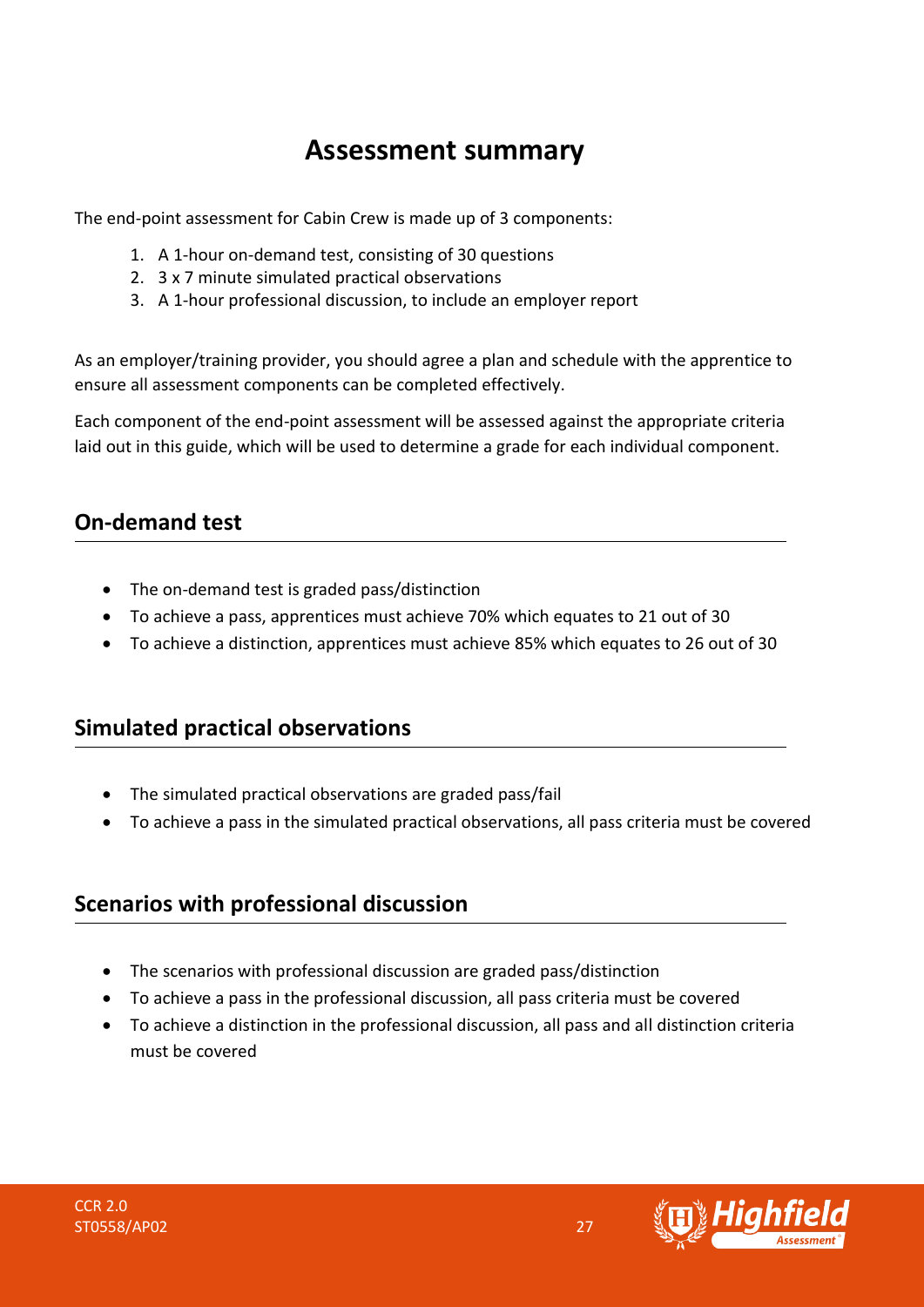### **Grading**

The apprenticeship includes pass and distinction grades with the final grade based on the apprentice's combined performance in each assessment activity.

In order to pass the apprentice is required to pass each of the three assessments.

In order to achieve a distinction, the apprentice must gain a distinction in the professional discussion and the on-demand test.

The overall grade for the apprentice is determined using the matrix below:

|                         | <b>Maximum</b><br>grade<br>available for<br>each<br>assessment<br>method | Grade achieved | <b>Overall grade</b><br>awarded |  |
|-------------------------|--------------------------------------------------------------------------|----------------|---------------------------------|--|
| Any activity            |                                                                          | Fail           | Fail                            |  |
| On-demand test          | Distinction                                                              | Pass           |                                 |  |
| Observation             | Pass                                                                     | Pass           | Pass                            |  |
| Professional discussion | Distinction                                                              | Pass           |                                 |  |
| On-demand test          | Distinction                                                              | Distinction    |                                 |  |
| Observation             | Pass                                                                     | Pass           | Pass                            |  |
| Professional discussion | Distinction                                                              | Pass           |                                 |  |
| On-demand test          | Distinction                                                              | Pass           |                                 |  |
| Observation             | Pass                                                                     | Pass           | Pass                            |  |
| Professional discussion | Distinction                                                              | Distinction    |                                 |  |
| On-demand test          | Distinction                                                              | Distinction    |                                 |  |
| Observation             | Pass                                                                     | Pass           | <b>Distinction</b>              |  |
| Professional discussion | Distinction                                                              | Distinction    |                                 |  |

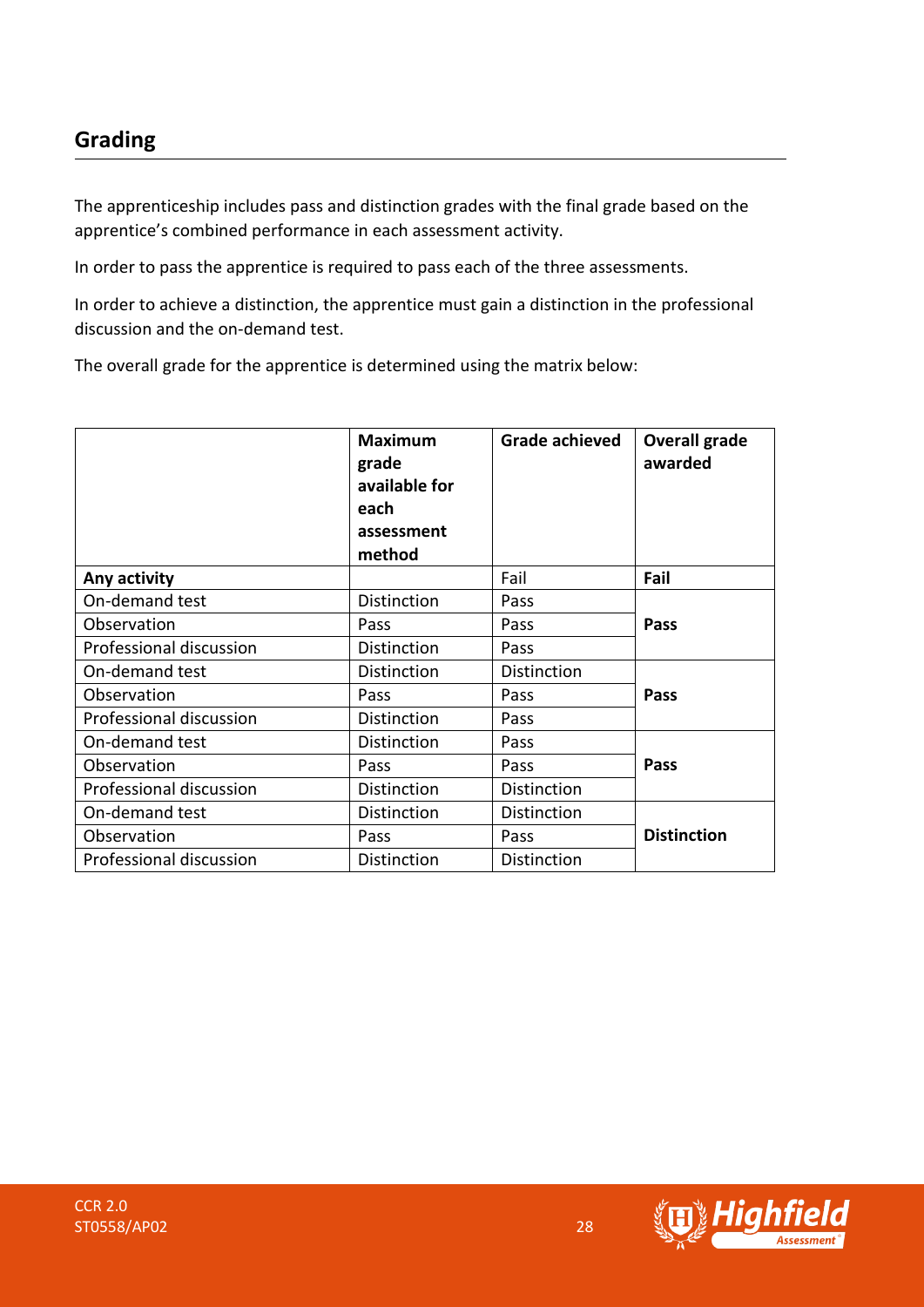### **Retake and re-sit information**

Apprentices who fail one or more assessment method(s) will be offered the opportunity to take a re-sit/re-take. A re-sit does not require further learning, whereas a re-take does.

Apprentices should have a supportive action plan to prepare for the re-sit/re-take. The apprentice's employer will need to agree that a re-sit/re-take is an appropriate course of action.

Any assessment method re-sit or re-take must be taken at a time agreed with the EPAO and the employer (typically within 6 months), otherwise the entire EPA must be re-sat or re-taken (typically within a 6-month period), unless in the opinion of the EPAO exceptional circumstances apply outside the control of the apprentice or their employer.

Re-sits/re-takes are not offered to apprentices wishing to move from pass to distinction. Where any assessment method has to be re-sat/re-taken, the apprentice may not be awarded a distinction, unless the EPAO determines there are exceptional circumstances requiring a re-sit/retake. Under normal circumstances only a pass is available to apprentices who have re-taken or resat part of their EPA.

There is no limit to the number of re-sits or re-takes. This would be agreed by the employer.

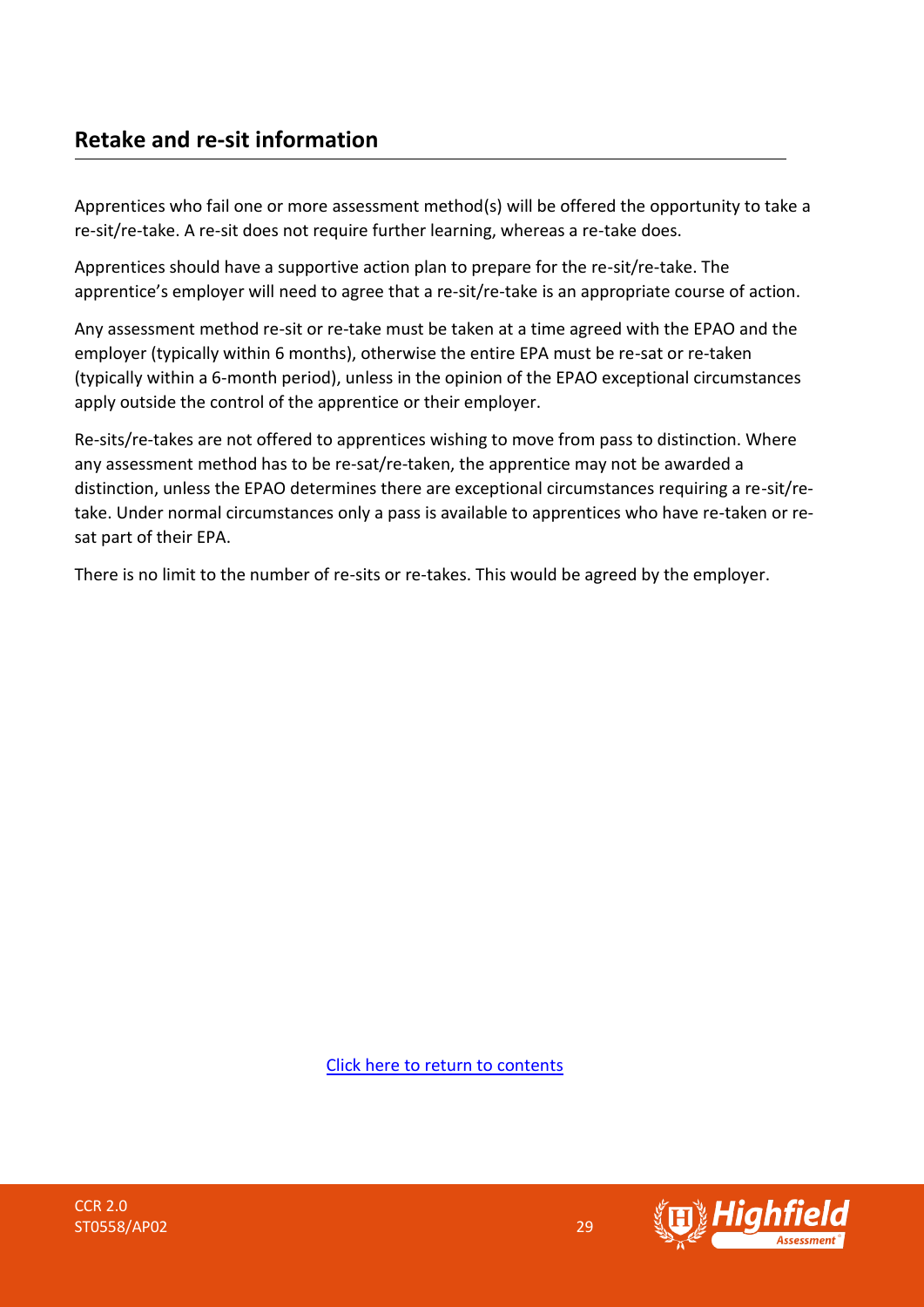### <span id="page-29-0"></span>**Assessing the on-demand test**

The following areas (knowledge) of the cabin crew standard will be assessed by a 1-hour ondemand test consisting of 30 questions. The pass mark is 70% (21 out of 30), in order to gain a distinction, apprentices must gain 85% (26 out of 30).

The topics covered within the test are listed below:

- Pre-flight
- In-flight
- Post flight
- Compliance and legislation
- Health, safety and wellbeing
- CRM/Human factors

In each paper, questions will cover each of the areas above, however not every aspect of every area will be covered in every test.

### **Before the assessment**

- While on-programme, the employer/training provider should brief the apprentice on the areas to be assessed by the on-demand test
- In readiness for end-point assessment, the apprentice should complete a sample test. A test is available to download from the Highfield Assessment website.

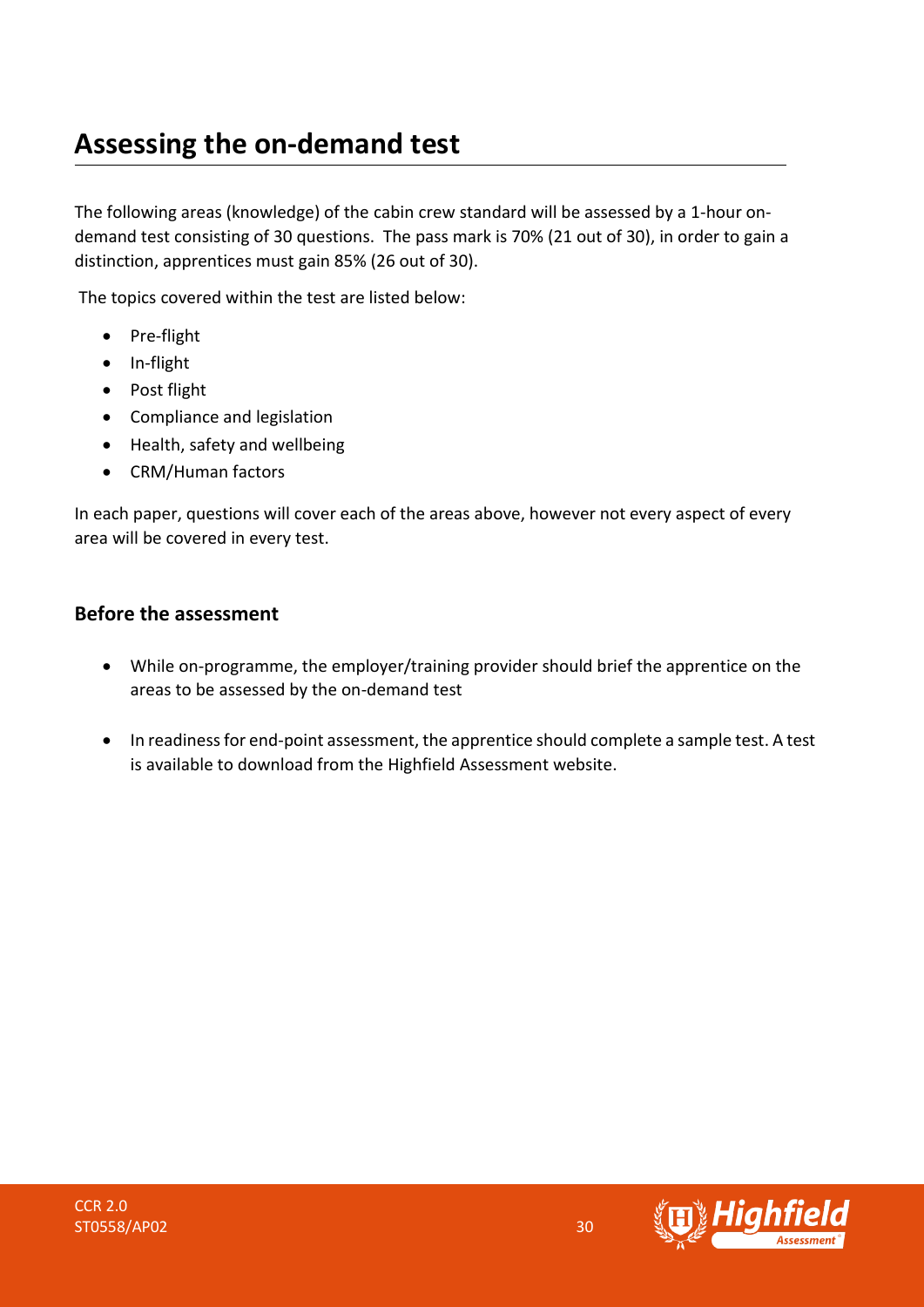### **On-demand test criteria**

|                 | Criteria covered in the on-demand test                                                                                                                                                                                                 |  |  |  |  |
|-----------------|----------------------------------------------------------------------------------------------------------------------------------------------------------------------------------------------------------------------------------------|--|--|--|--|
|                 | <b>Pre-flight</b>                                                                                                                                                                                                                      |  |  |  |  |
| PR1             | The standards required for personal presentation and that of the cabin (including<br>organisation uniform standard)                                                                                                                    |  |  |  |  |
| PR <sub>2</sub> | Systems, procedures and monitoring requirements for pre-flight checks, briefings and<br>boarding of customers and their items                                                                                                          |  |  |  |  |
| PR <sub>3</sub> | How to maintain service equipment and <b>address identified failures</b> and <b>processes</b> to<br>minimise disruption and delay, allowing for alternative arrangements to reduce<br>chance of injury, and ensure on time performance |  |  |  |  |
| PR4             | The protocols required for specific areas, locations, press, security, carrying of items<br>that may require specific care                                                                                                             |  |  |  |  |
| PR <sub>5</sub> | The protocols when Royalty, Ministers and Dignitaries are on board                                                                                                                                                                     |  |  |  |  |

### **In-flight**

| IF1  | How to deal with complex customer needs which may affect the onboard operation, |
|------|---------------------------------------------------------------------------------|
|      | including challenging situations in individual and group situations             |
| $-2$ |                                                                                 |

IF2 The pre-take off checks which must be conducted once doors are closed

#### **Post flight**

| PO1 | Understanding of disembarkation procedures including monitoring of all customers |
|-----|----------------------------------------------------------------------------------|
|     | including special categories of customer                                         |

- PO2 The post flight checks and duties which must be conducted
- PO3 Security of **on-board resources** and adherence to local **regulations** and practices

### **Compliance and legislation**

- CL1 The importance of **legislation**, procedures and **regulations** relating to an aviation environment in order to apply and deliver organisational **compliance** requirements within own area of responsibility
- CL2 Requirements for maintaining aviation security in own **area of authority** and action to take in the event of a breach of security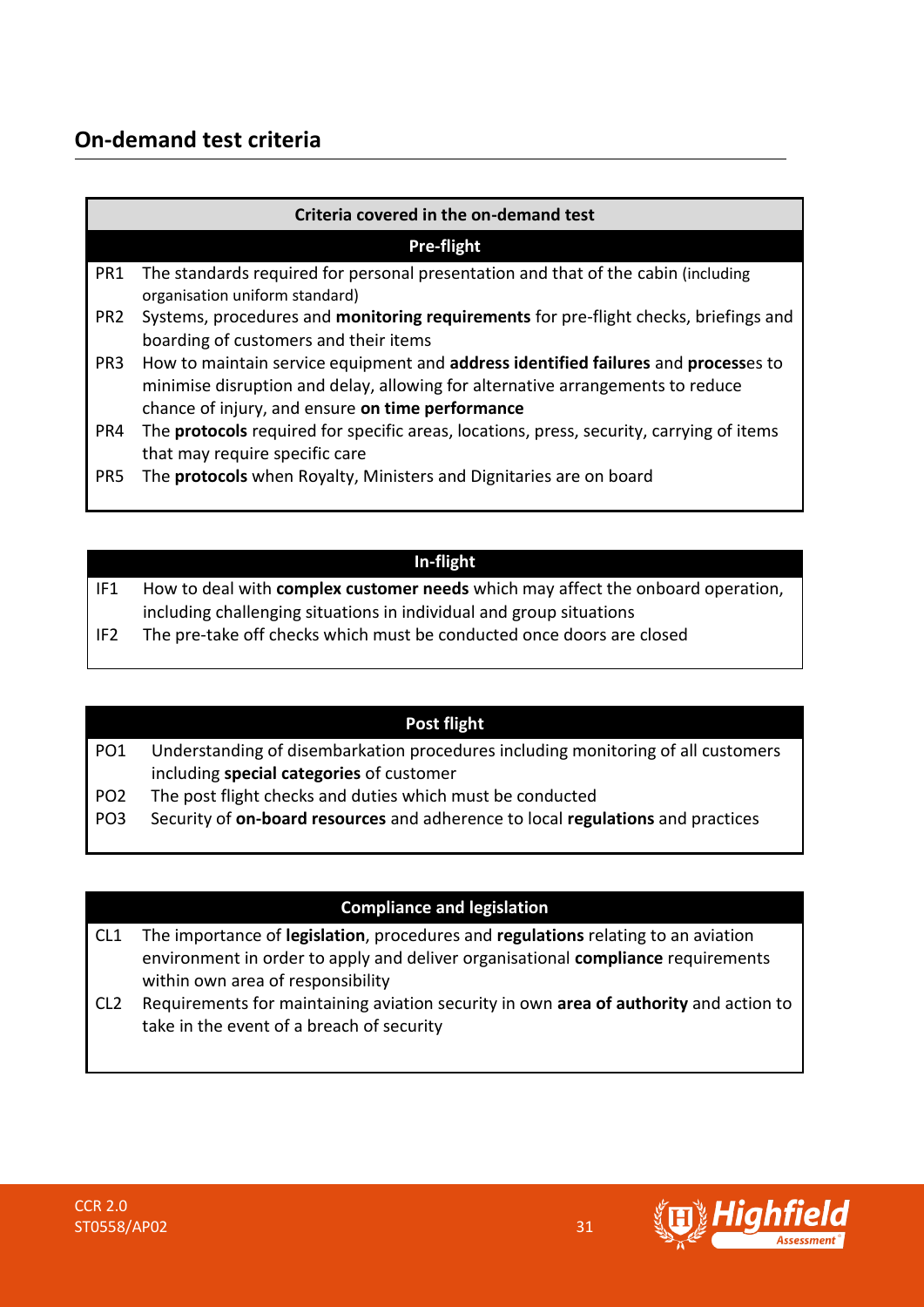### **Health, safety and wellbeing**

- HS1 Health and safety **legislation** in aviation both in relation to own role and organisation, including how to monitor it
- HS2 Requirements and importance of **crew members fitness** and actions which must be taken if unfit for duty

### **CRM/Human factors**

HF1 The principles of Cockpit/Crew Resource Management (CRM) and how to apply them HF2 The principles of human factors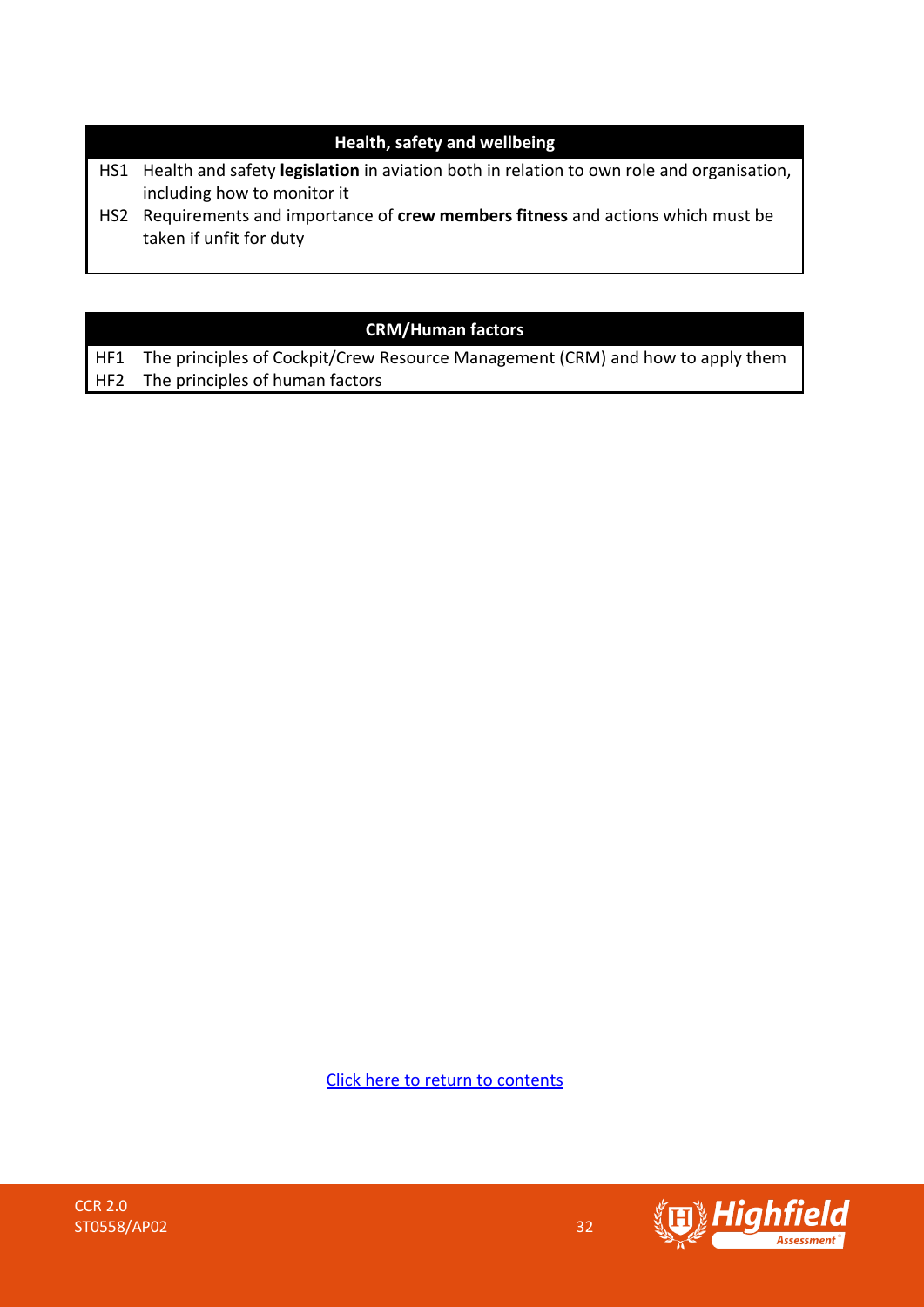### <span id="page-32-0"></span>**Assessing the simulated practical observation**

The end-point assessment plan states that apprentices are required to demonstrate their skills via 3 simulated practical observations which will take place in a simulated environment, this can, but does not have to be a cabin mock-up. Each practical observation will last for 7 minutes and will allow a maximum of 10% +/- each. They will be carried out by an end-point assessor who will ask questions on completion of the activity to clarify any observed practices.

One of the 3 simulated practical observations will always be a manual safety demonstration, the other 2 will be from the list below and the apprentice will be notified of the chosen practical activity during the planning and scheduling stages of their end-point assessment. The end-point assessor will test behavioural, analytical and decision-making skills in a realistic setting. Where a specific simulated practical observation example is not part of the organisation's normal operation it will not be chosen.

Simulated environments must succeed in recreating the atmosphere, conditions and pressures of the real situation. Any resources or equipment that would normally be in the work environment should be available and in working order for the observation. Apprentices will complete the required tasks in the allocated 7 minutes for each observed practise, taking account of any organisational restrictions, legislation and regulations that would apply. Only one apprentice will be observed at any time.

Potential simulated practical observations may include the following, which is illustrative, not exhaustive:

- Boarding
- Pilot incapacitation
- Turbulence
- Flight deck access
- Manual handling
- Service recovery
- AVMED/First Aid Basic Life Support (BLS)

### **Before the assessment**

• Employers/training providers should plan a relevant simulated observation activity, or series of activities, that provide the apprentice with the opportunity to demonstrate each of the required standards outlined in the following pages.

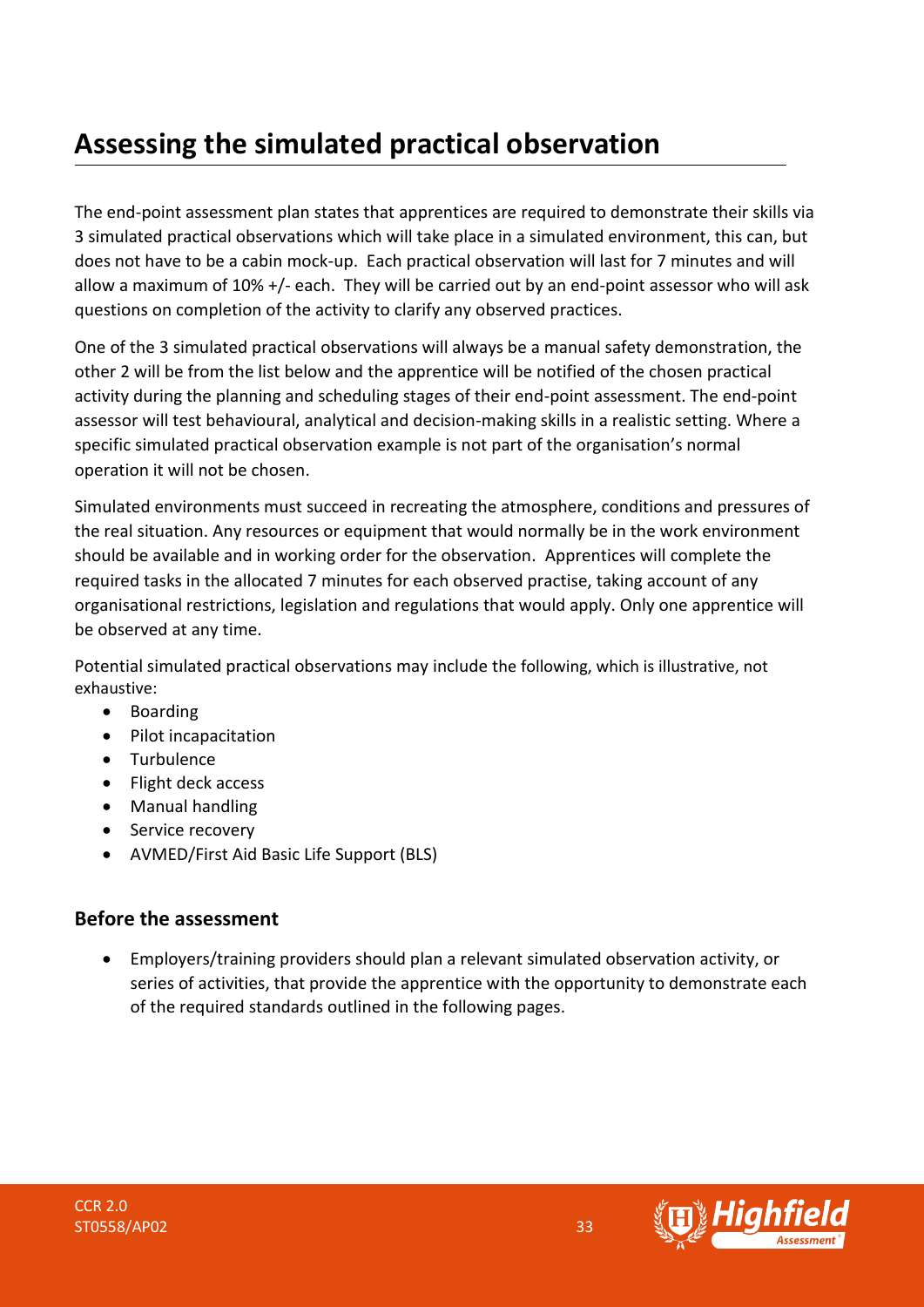### **Employers/training providers should:**

- ensure the apprentice knows the date, time and location of the assessment
- brief the apprentice on the activities to be carried out and the duration of the assessment (3 x 7-minute observations)
- ensure the apprentice knows which cabin crew criteria will be assessed (outlined on the following pages)
- encourage the apprentice to reflect on their experience and learning on-programme to understand what is required to meet the standard
- be prepared to provide clarification to the apprentice, and signpost them to relevant parts of their on-programme experience in preparation for their assessment

It is suggested that a mock assessment is carried out by the apprentice in advance of the endpoint assessment with the training provider/employer giving feedback on any areas for improvement.

Apprentices will be marked against the criteria included in the tables on the following pages. In order to achieve a pass, all pass criteria must be met as appropriate to their chosen scenario.

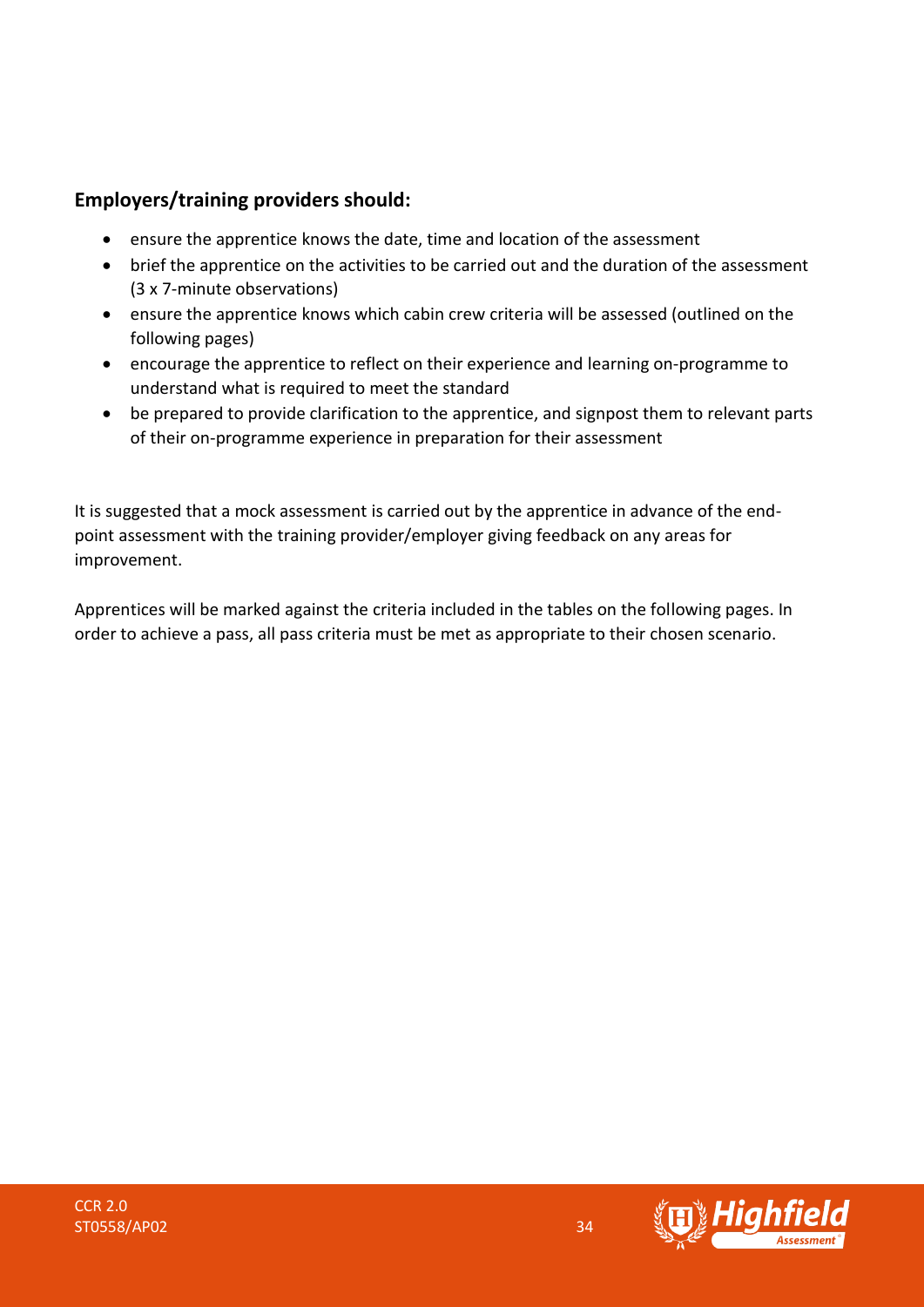### **The simulated practical observation - mock assessment**

It is the employer/training provider's responsibility to prepare apprentices for their end-point assessment, and Highfield recommend that the apprentice experiences a mock simulated practical observation in preparation for the real thing. The most appropriate form of mock assessment will depend on the apprentice's setting and the resources available at the time.

When designing a mock assessment, the employer/training provider should include the following elements in its planning:

- the mock observation should take place in a realistic simulation of the workplace
- the participation of other personnel to play the parts of customers and team members
	- o it is strongly recommended that the mock observation has been practiced beforehand and all personnel involved are properly briefed on their roles
	- o the roles should provide the opportunity for the apprentice to demonstrate the assessment criteria
- a 7 minute (+/- 10%) time slot should be available for each simulated practical observation, if it is intended to be a complete mock observation covering all relevant standards
- consider a video recording of the mock assessment, and allow it to be observed by other apprentices, especially if it is not practicable for the employer/training provider to carry out a separate mock assessment with each apprentice
- ensure that the apprentice's performance is assessed by a competent trainer/assessor, and that feedback is shared with the apprentice to complete the learning experience. The mock assessment sheets later in this guide may be used for this purpose.

Observation scenarios are as follows:

Mandatory scenario - manual safety demonstration

Carry out a manual safety demonstration

- Ensure the cabin crew are at their demonstration positions with correct equipment before the safety demonstration begins
- Ensure the demonstration is performed correctly in line with own airline's manual safety demonstration and equipment is demonstrated correctly
- Ensure all passengers can see the manual safety demonstration.

Highfield will choose 2 further scenarios from the following list, however further scenarios may be added in the future, at which time this list will be updated:

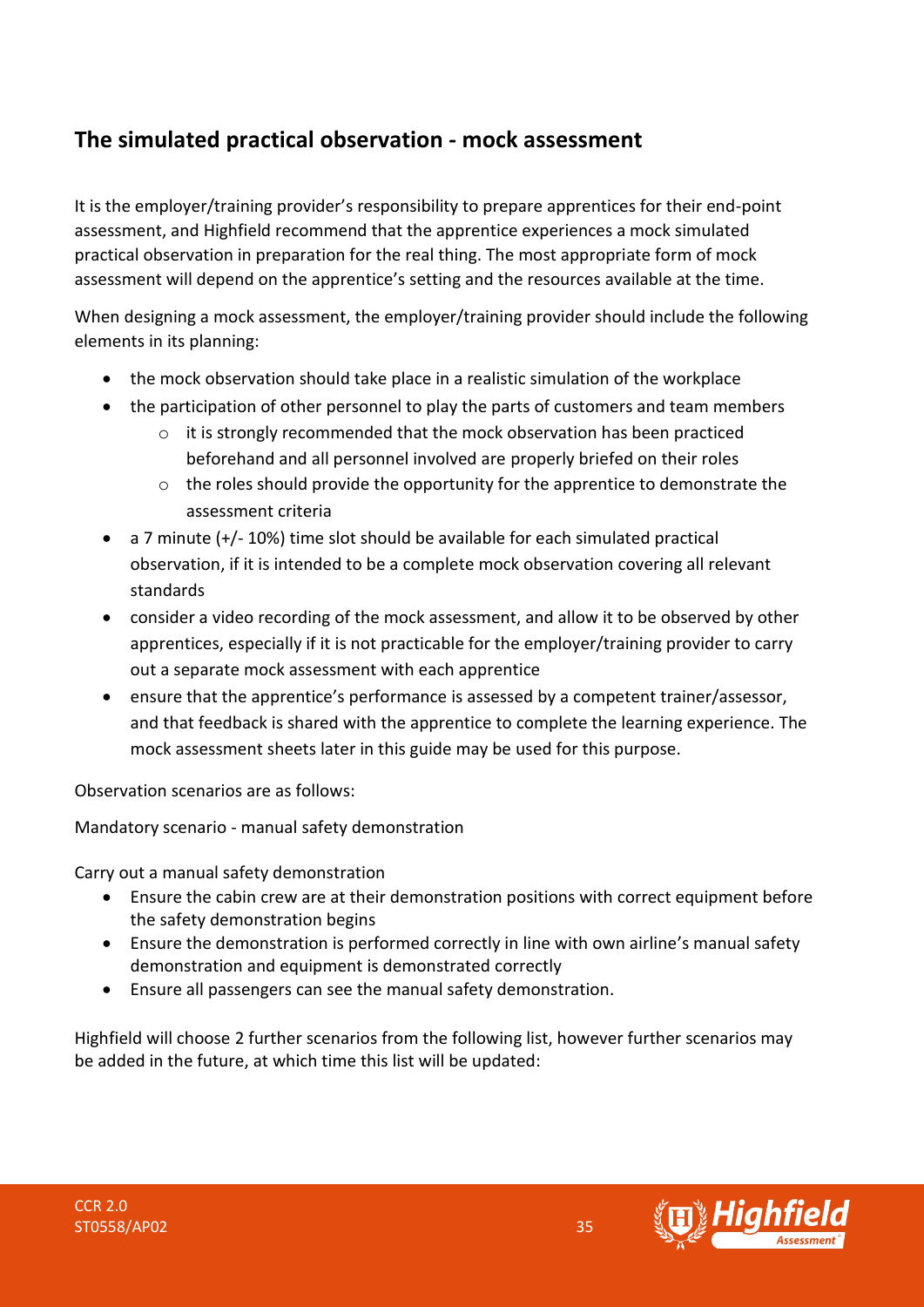### Boarding

Prepare to board customers

- Ensure personal standards ready to greet passengers
- Ensure aircraft prepared for passengers
- Board customers following airline's security/safety procedures and customer service considerations

### Pilot incapacitation

Demonstrate procedures on hearing the alert signal for a pilot incapacitation

• Ensure correct procedure is followed (airline specific) for passenger announcement, accessing flight deck, getting support for incapacitated pilot and providing support on the flight deck

### Flight deck access

Demonstrate procedure to access the flight deck

- Routine access granted / denied
- Emergency access granted / denied

### **Turbulence**

Demonstrate procedure during turbulence

- Ensure communication to passengers and all crew to keep everyone informed of conditions in the cabin
- Ensure entire cabin and all passengers are secure
- Ensure safety of passengers at crew throughout all levels of turbulence

### Service recovery

Demonstrate company procedures in response to service failure

- Ensure that a solution is offered
- Maximise the use of soft skills (polite, concerned)

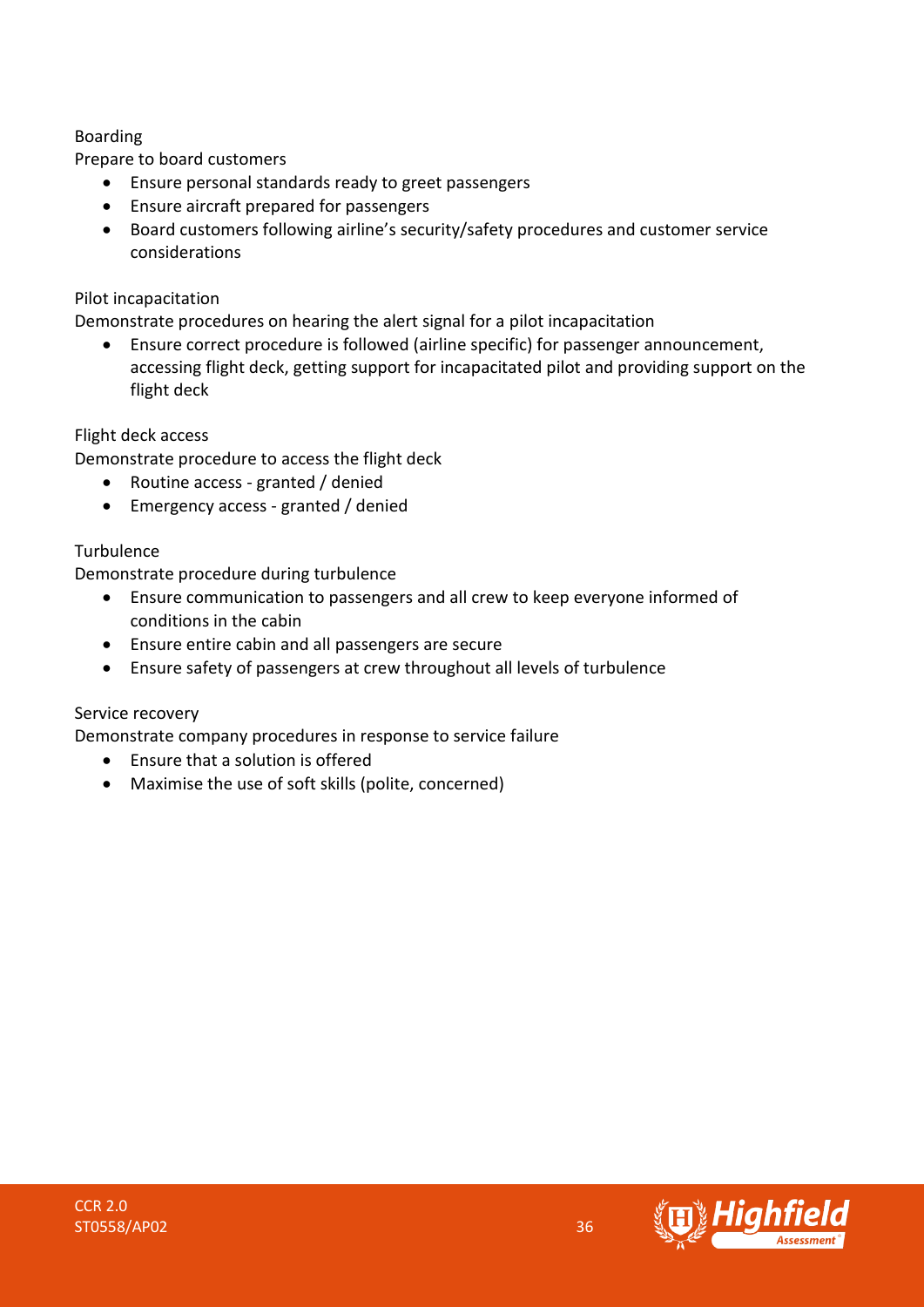• Ensure that you listen to the customer, acknowledge the issue, show empathy, apologise using a positive body language and offer a solution.

### Manual handling

Demonstrate manual handling procedures - includes (but not exclusive to) pushing / pulling a trolley, serving food from a trolley, lifting luggage, stowing a bag in the overhead locker, removing a canister from stowage.

- Ensure item is within weight limitation and route is clear of obstructions
- Ensure there is somewhere to put the load down
- Stand as close to the load as possible, spread your feet to shoulder width, bend knees and try to keep back natural, upright posture
- Ensure load is as close to the body as possible
- Use legs to lift in a smooth motion. avoid twisting the body by turning feet to position

### AVMED/First aid basic life support (BLS)

Demonstrate the use of emergency equipment (could include but is not limited to) - portable oxygen, automated external defibrillator (AED), pocket mask, suction device, medical kits (if applicable).

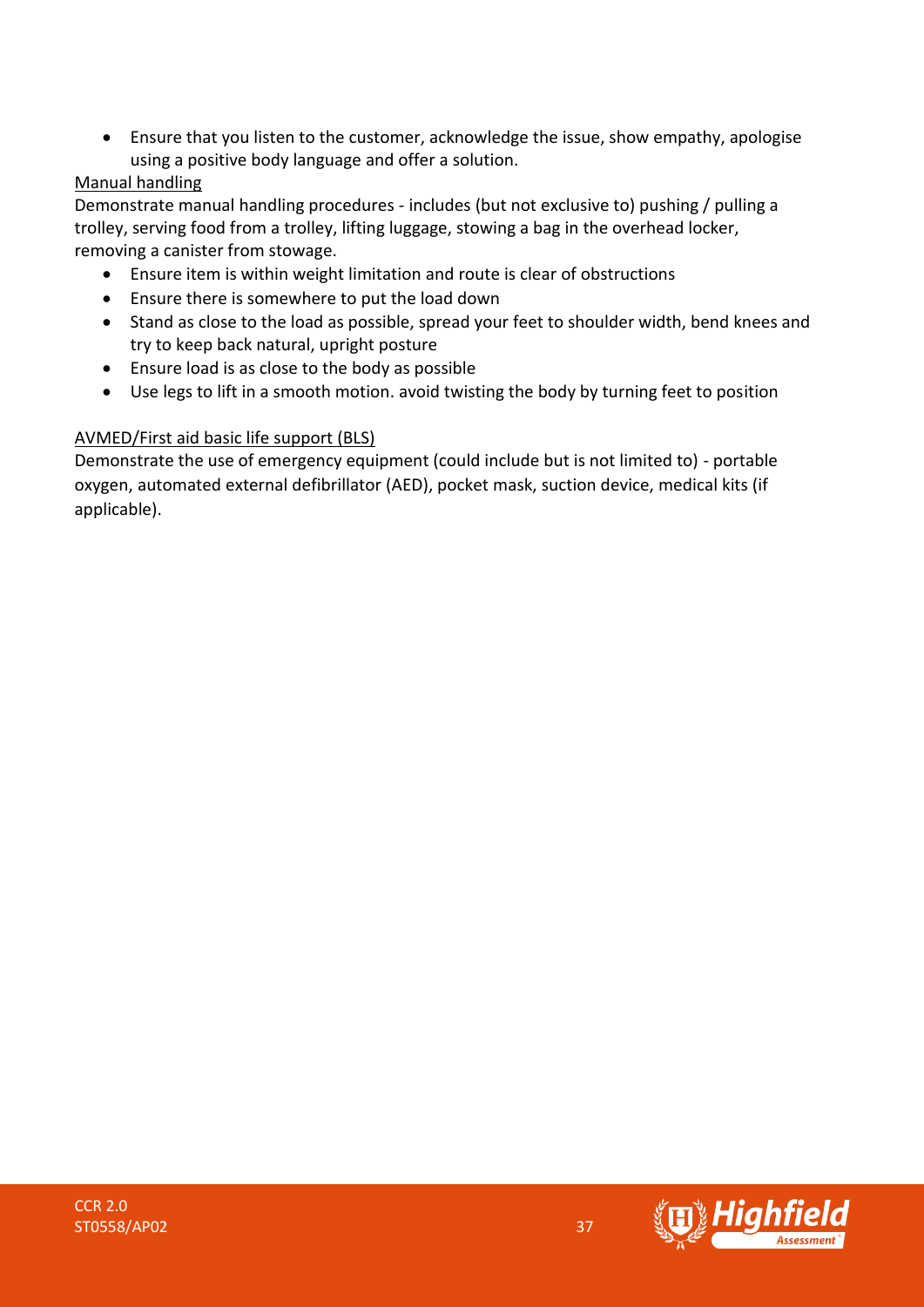During the simulated practical observation, the following standards should be evidenced. Apprentices should prepare for the simulated practical observation by considering how the criteria can be met.

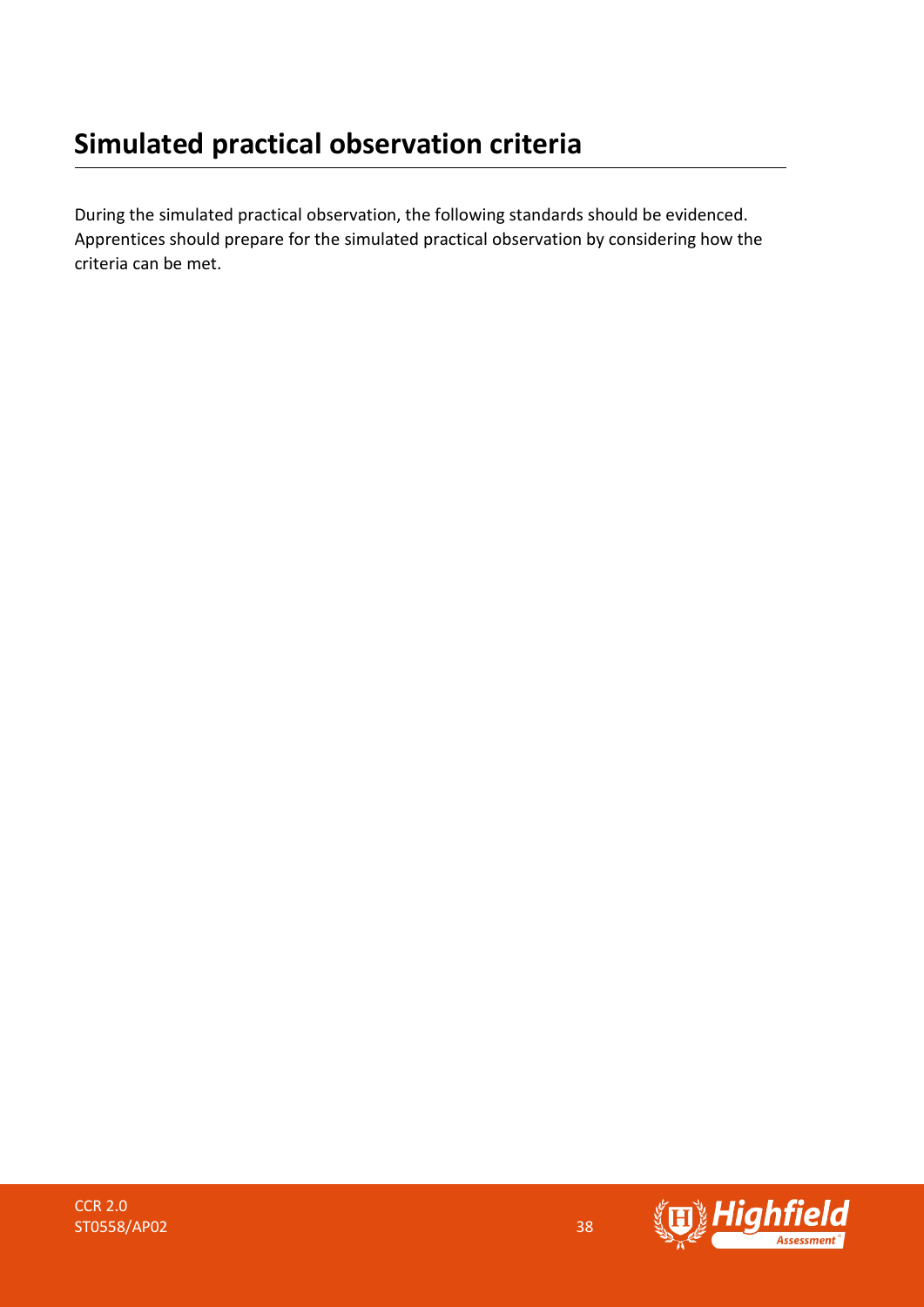### **In-flight**

**To pass, the following must be demonstrated**

IF3 Communicate effectively with colleagues, flight crew, ground operational teams and customers at appropriate times to ensure service efficiency, safety and security and timely reporting of defective equipment is maintained

### **Compliance and legislation**

**To pass, the following must be demonstrated**

CL3 Ensure self and team monitor and apply the compliance **legislation**, procedures and regulations commensurate to your role

CL4 Identify risks and non-compliance, ensuring corrective actions are taken or situations are escalated in accordance with organisation's procedures

### **Health, safety and wellbeing**

**To pass, the following must be demonstrated**

HS3 Identify and address/report actual or potential hazards

HS4 Actively engage in a safe, open and honest working environment to ensure customer and crew safety and wellbeing

### **CRM/Human factors**

#### **To pass, the following must be demonstrated**

HF3 Apply principles of Cockpit/Crew Resource Management (CRM) and human factors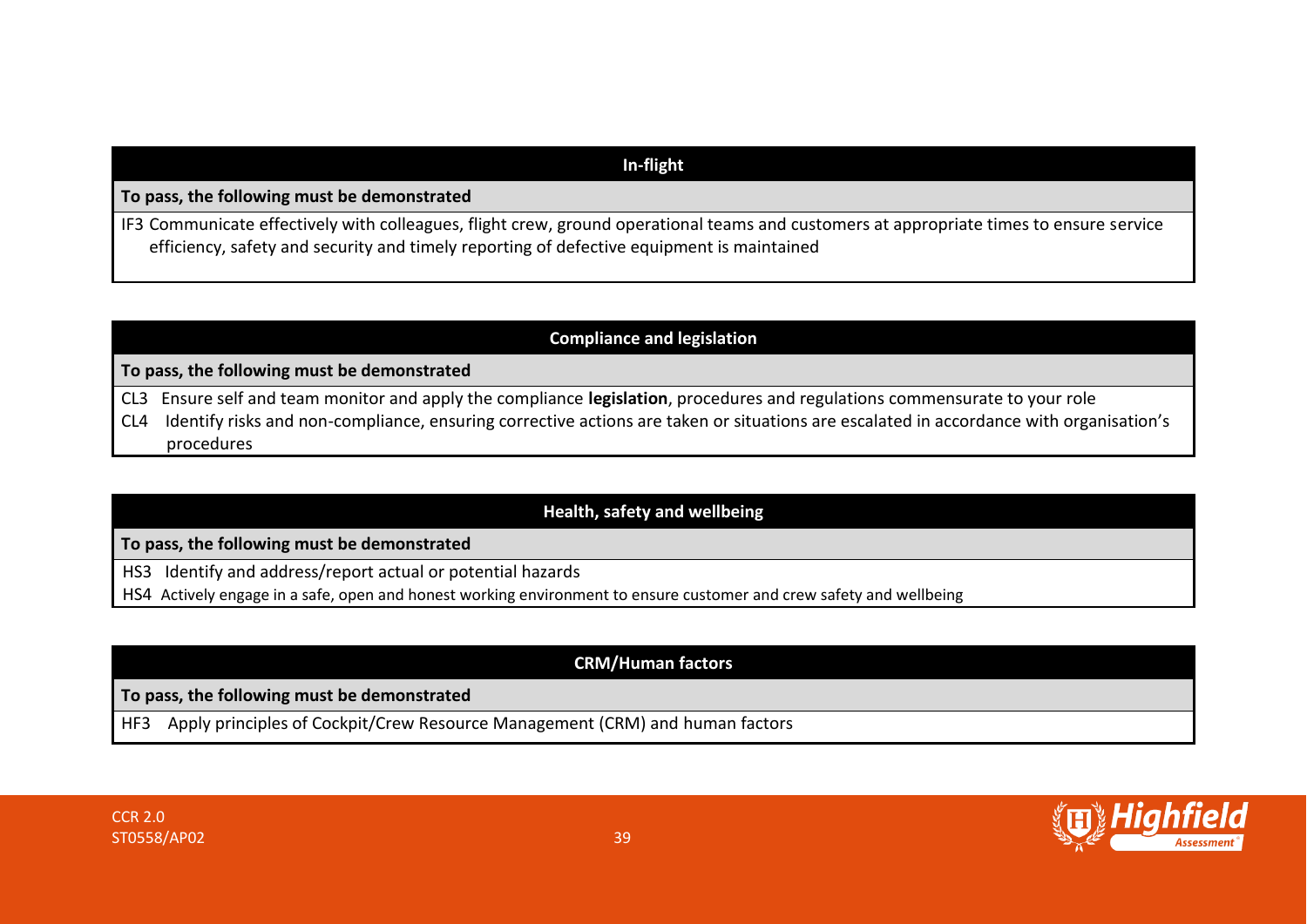| <b>Behaviours</b>                           |                                                                                                                                     |  |  |
|---------------------------------------------|-------------------------------------------------------------------------------------------------------------------------------------|--|--|
| To pass, the following must be demonstrated |                                                                                                                                     |  |  |
|                                             | BE1 Be vigilant and proactive in promoting a safe, reliable, secure and compliant working culture                                   |  |  |
| BE2                                         | Conveys a genuine warm welcome, with a desire to help and a positive attitude to ensure customer satisfaction is delivered          |  |  |
| BE3                                         | Being visible, approachable, treating customers, colleagues and other stakeholders with courtesy and respect at all times to ensure |  |  |
|                                             | professional standard                                                                                                               |  |  |
| BE4                                         | Takes ownership and personal responsibility of your role and working environment to ensure compliance to operational standards      |  |  |

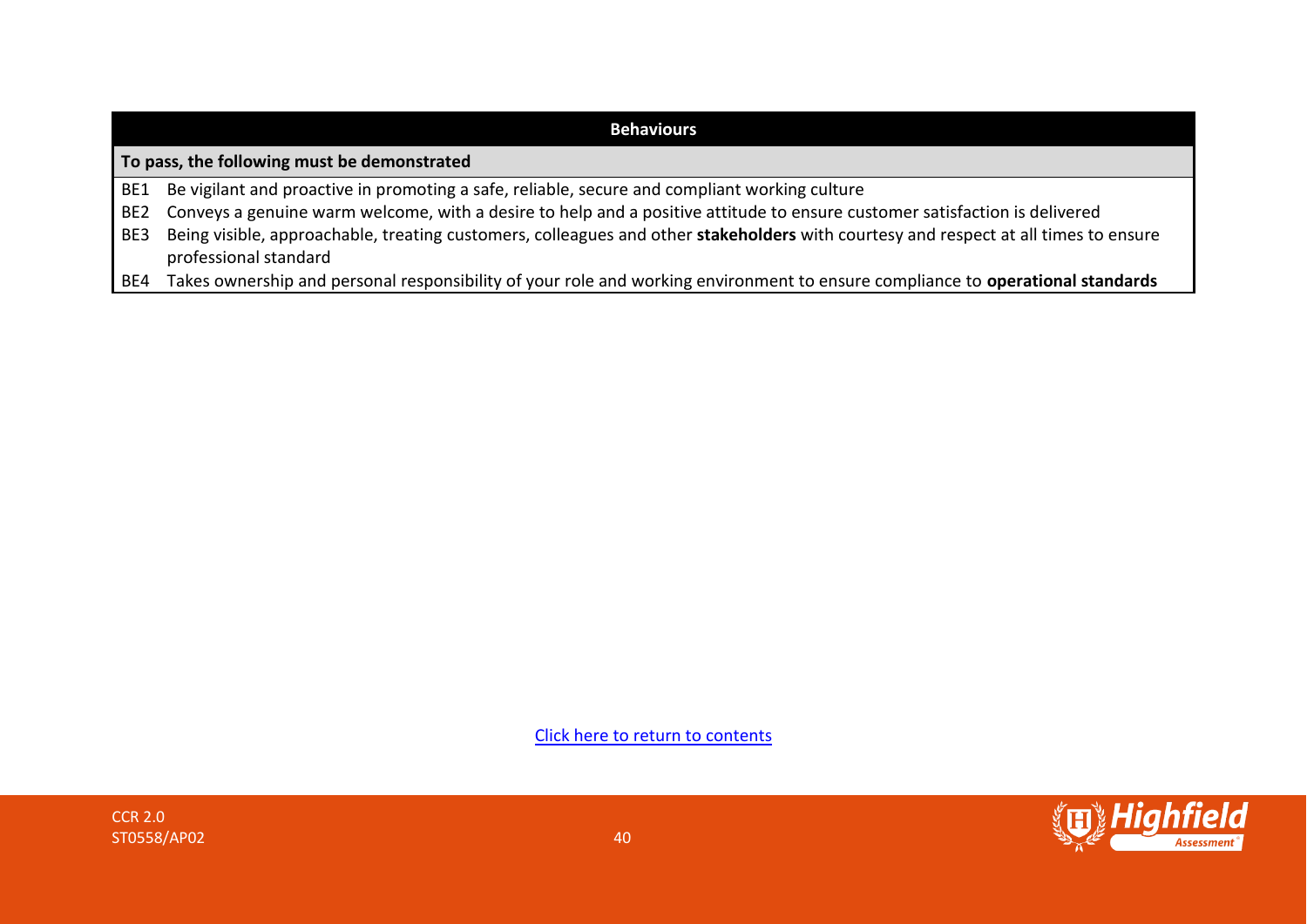### <span id="page-40-0"></span>**Assessing the professional discussion**

The end-point assessment plan states that the professional discussion will be a structured discussion between the apprentice and the end-point assessor. The employer may be present, to support, but not lead the apprentice and to confirm information, at the assessor's request.

The employer will not be allowed to add any further information or examples to what the apprentice has stated or lead them in any way. Highfield would encourage the employer/training provider and the apprentice to plan for the professional discussion and consider what resources they may bring with them to support them during their professional discussion. This must be their own work and will only be used to support their discussion. The employer should prepare a report, based on direct and factual evidence and is utilised by the independent end-point assessor to underpin the professional discussion but it is not assessed. The independent assessor will prepare a minimum of 10 open questions across the standard criteria to ask the apprentice. The professional discussion should take place after the practical observation, to establish the apprentice's understanding and application of the remaining knowledge, skills and behaviours.

The professional discussion will need to take place in a suitable environment and should last for 1 hour. The discussion will be against the set criteria that is outlined in the following pages and it will be appropriately structured to draw out the best of the apprentice's energy, enthusiasm, competence and excellence. It will include areas of the standard not seen in the observation plus key additional areas identified in the criteria section of this document.

The purpose of the professional discussion is to clarify any questions the end-point assessor has for specified standards:

- confirm and validate judgements about the quality of work
- explore aspects of the work, including how it was carried out, in more detail
- discuss how the apprentice would behave in specific scenarios, should they not have occurred within the practical observation
- ask questions in relation to personal development and reflection
- provide a basis for the end-point assessor to make a decision about the grade to be awarded

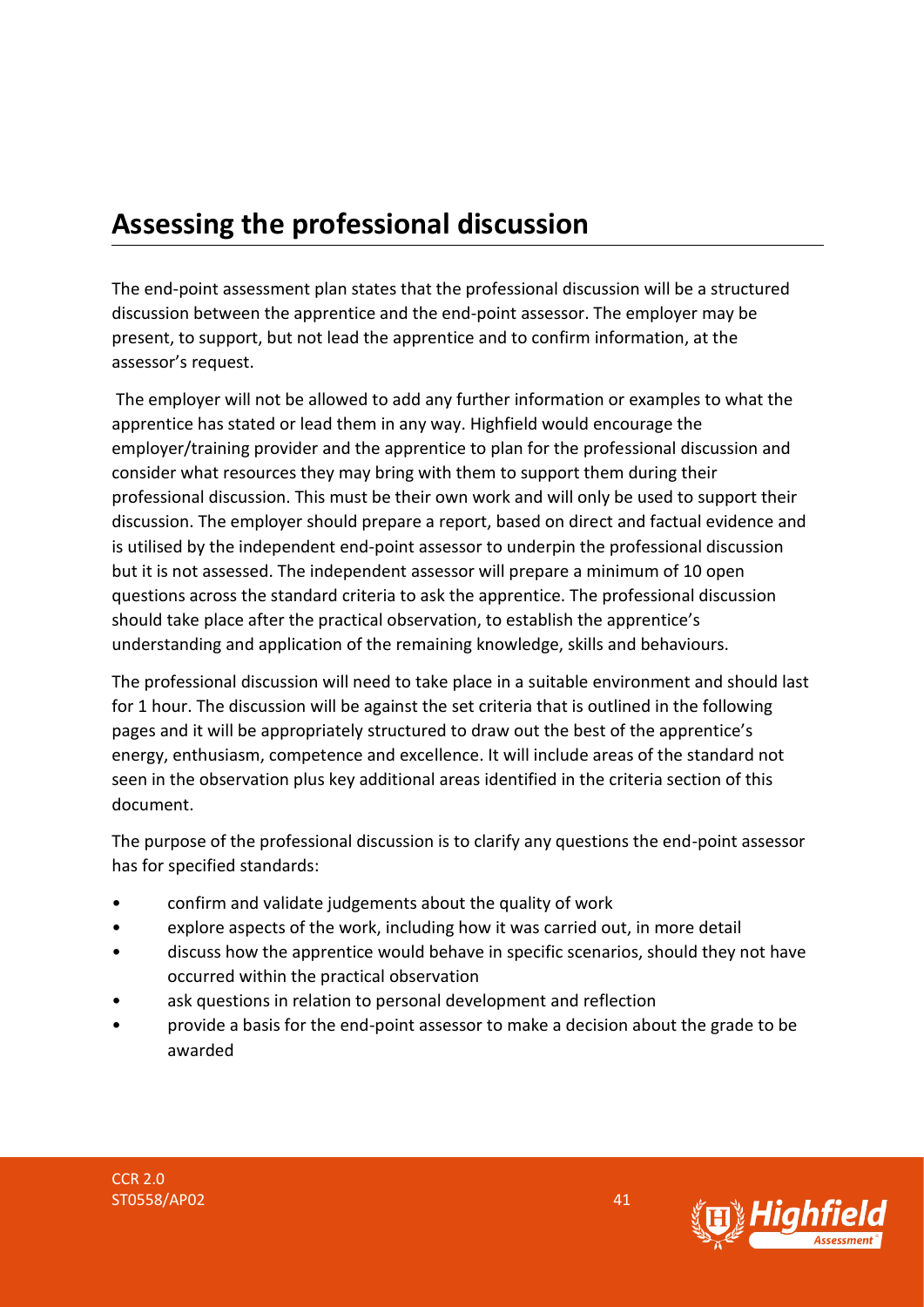#### **Before the assessment:**

Employers/training providers should:

- ensure the apprentice knows the date, time and location of the assessment
- ensure the apprentice knows which criteria will be assessed (outlined on the following pages)
- encourage the apprentice to reflect on their experience and learning on-programme to understand what is required to meet the standard and identify real-life examples
- be prepared to provide clarification to the apprentice, and signpost them to relevant parts of their on-programme experience as preparation for this assessment

It is suggested that a mock assessment is carried out by the apprentice in advance of the endpoint assessment with the training provider/employer giving feedback on any areas for improvement.

Apprentices will be marked against the pass and distinction criteria included in the tables on the following pages. Apprentices meeting all pass criteria will be awarded a pass, and if all of the pass and distinction criteria are met the result will be a distinction.

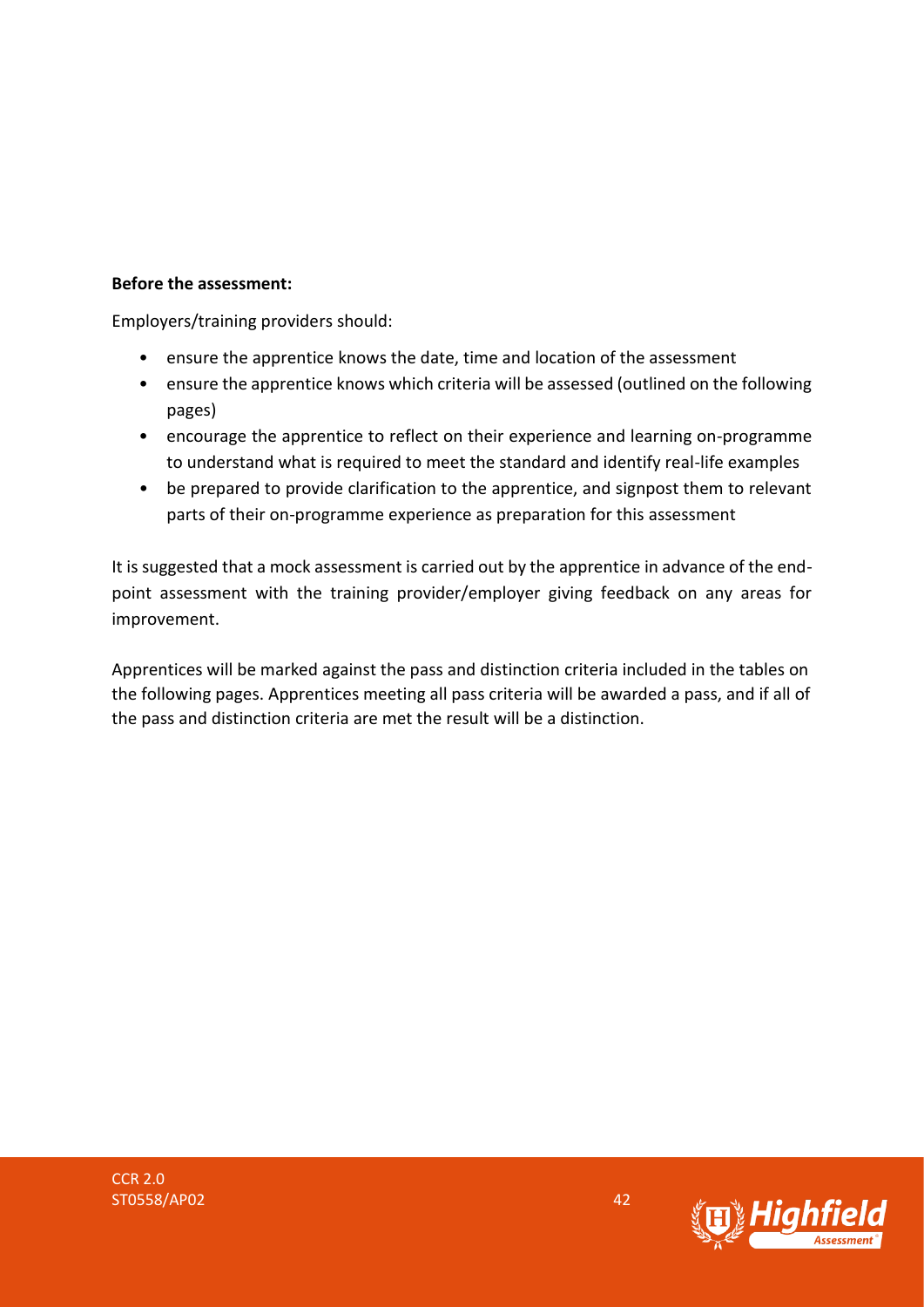### **Professional discussion – mock assessment**

It is the employer/training provider's responsibility to prepare apprentices for their endpoint assessment, and Highfield recommend that they experience a mock professional discussion in preparation for the real thing. The most appropriate form of mock assessment will depend on the apprentice's setting and the resources available at the time.

When designing a mock assessment, the employer/training provider should consider the following elements in their planning:

• a 1-hour time slot should be available for the complete professional discussion, if it is intended to be a complete mock assessment covering all relevant standards, however this time may be split up to allow for progressive learning

• consider an audio recording of the mock, and to allow the mock to be observed by other apprentices, especially if it is not practicable for the employer/training provider to carry out a separate mock assessment with each apprentice

• ensure that the apprentice's performance is assessed by a competent trainer/assessor, and that feedback is shared with the apprentice, to complete the learning experience; the mock assessment document sheets later in this guide may be used for this purpose

• structured 'open' questions should be used as part of the professional discussion which do not lead the candidate, but allows them to express their knowledge in a calm and comfortable manner, some examples of this may include the following:

- o Pre-flight
	- Can you give me some examples of the different people you might communicate with during your pre-boarding operations and how and why you would communicate with them?
	- Can you tell me about how you ensure that the cabin if fully prepared for departure?
	- Can you give me some examples of what you may do if you have a PRM on board?
- o In-flight
	- Can you tell me about your service routine for a flight to...?
	- Can you tell me about your regular service routine?
	- Can you tell me about what types of communication you may need to carry out during the flight?
- o Post flight



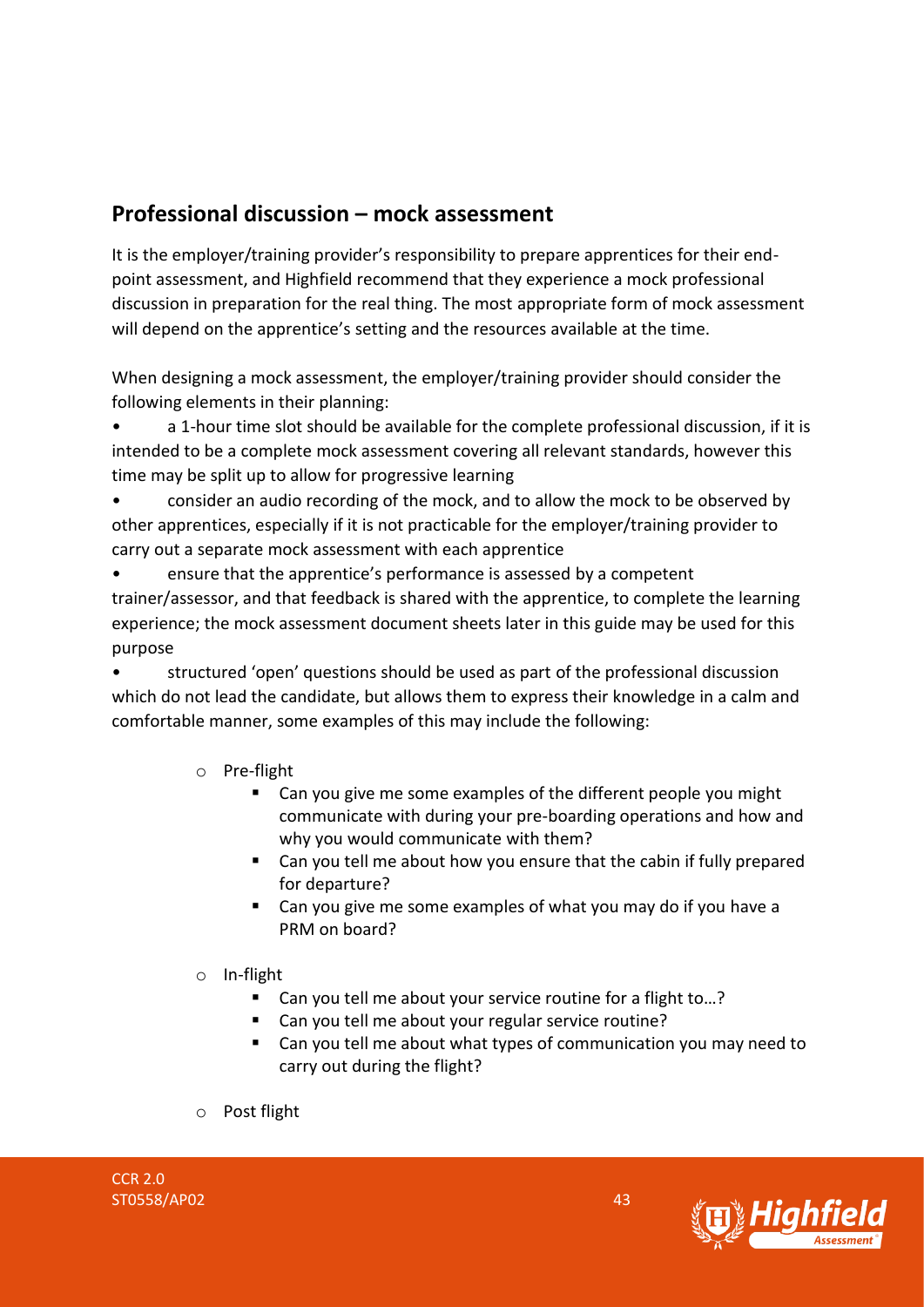- What issues might you encounter during disembarkation and how would you deal with them?
- Can you tell me about the procedure post-flight?
- o Compliance and legislation
	- Can you tell me how you remain compliant at all times?
- o Health, safety and wellbeing
	- What does health and safety mean to you in your role as a cabin crew member?

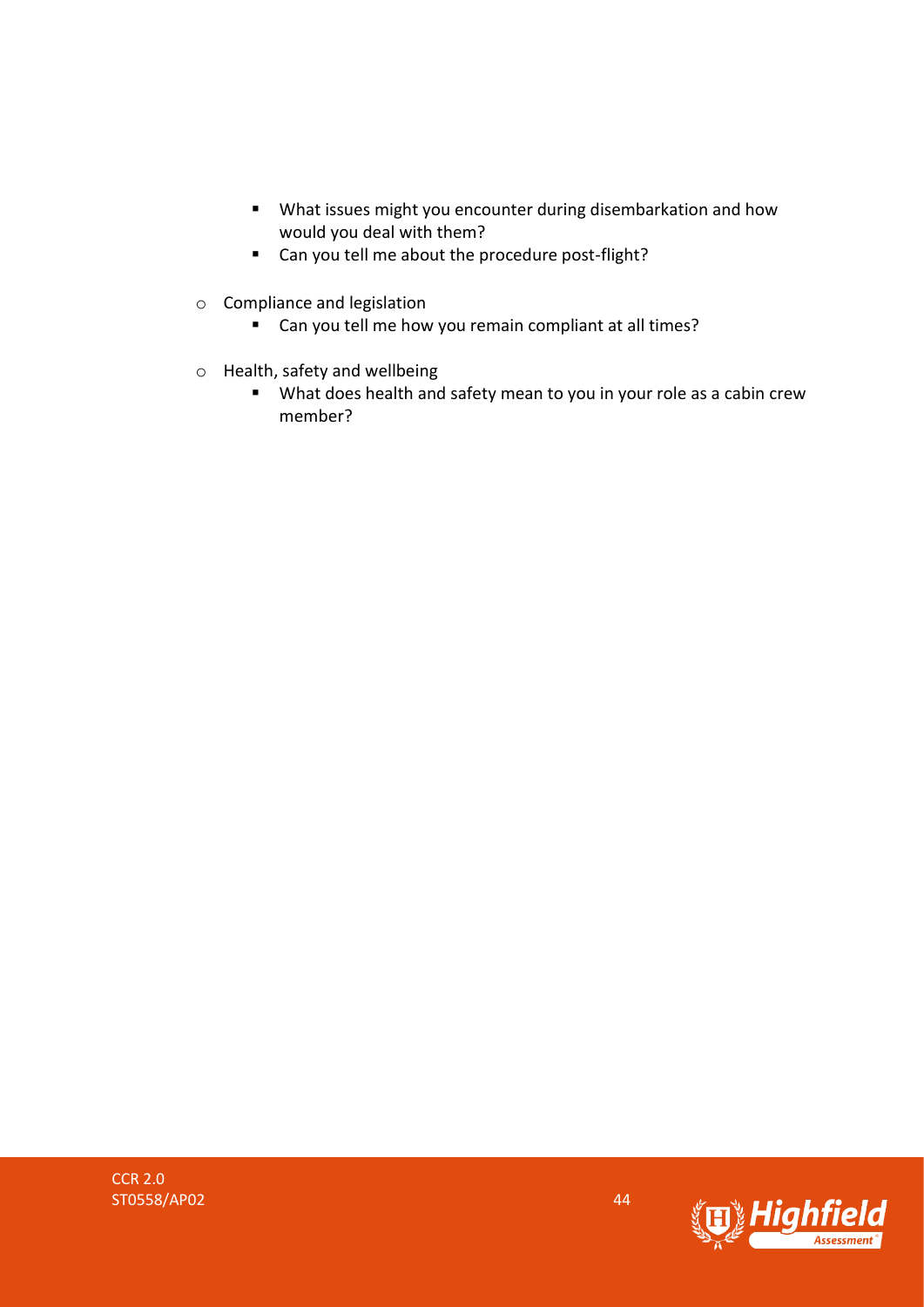### **Professional discussion criteria**

Throughout the 1-hour professional discussion, the assessor will review the apprentice's competence in all of the pass criteria outlined below as a minimum, therefore apprentices should prepare for the professional discussion by considering how the criteria can be met. The apprentice can only achieve a distinction by covering all of the pass and distinction criteria, which is outlined in the distinction column.

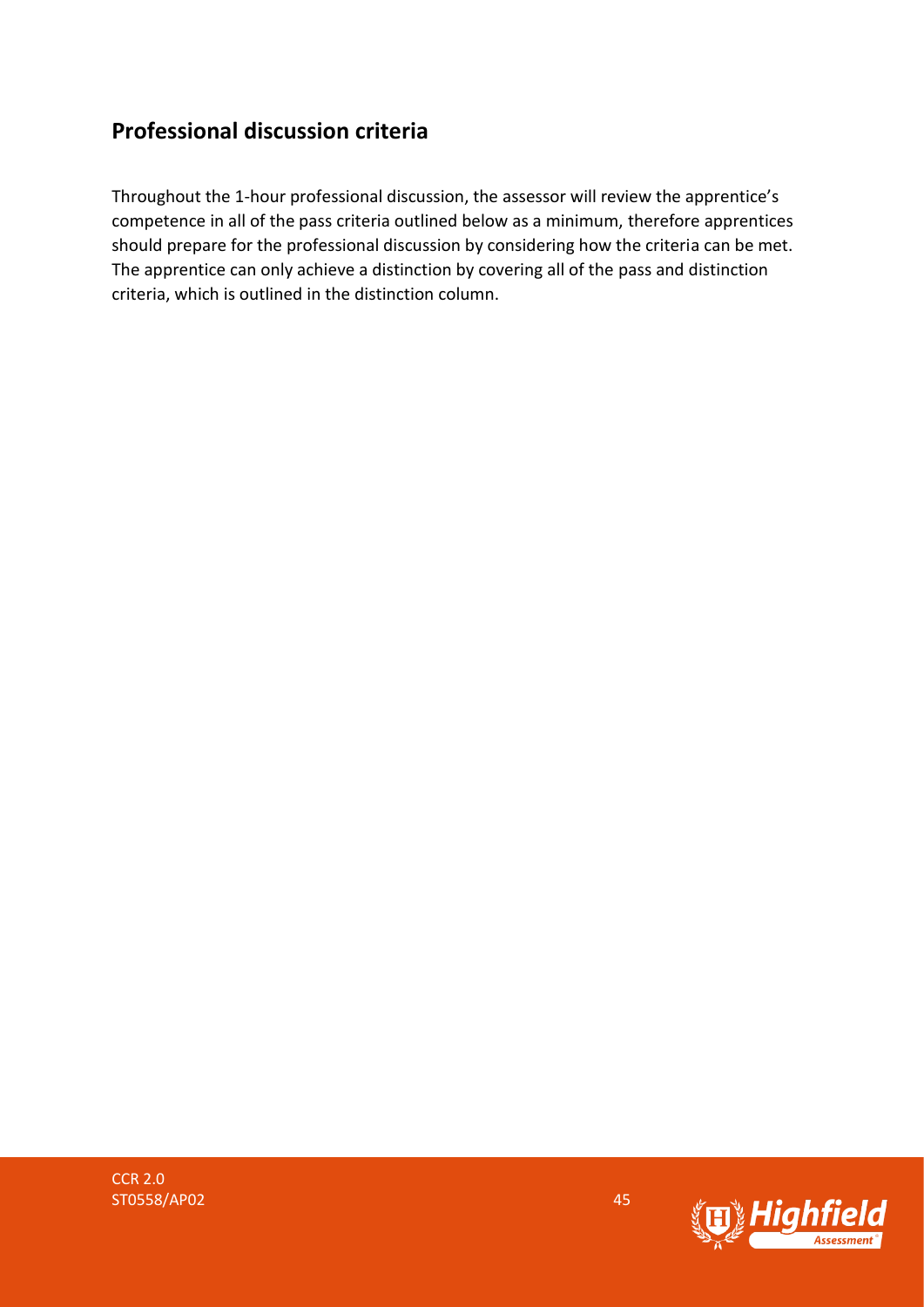|                               | <b>Pre-flight</b>                                                                                                                                                                                                                                                                           |                                                                                                        |  |  |  |  |
|-------------------------------|---------------------------------------------------------------------------------------------------------------------------------------------------------------------------------------------------------------------------------------------------------------------------------------------|--------------------------------------------------------------------------------------------------------|--|--|--|--|
|                               | To pass, the following must be evidenced                                                                                                                                                                                                                                                    | To gain a distinction                                                                                  |  |  |  |  |
| PR <sub>6</sub><br>PR7<br>PR8 | Outline the typical customer profile for the organisation and how the services provided<br>are matched to it<br>Outline the destination profile and how the flight may be adapted according to this<br>Explain the organisational procedures for Passengers with Reduced Mobility (PRM) and | PR14 Explains how they show initiative<br>to proactively make decisions to<br>ensure all standards and |  |  |  |  |
| PR9                           | other special assistance which may be required<br>Explain how they liaise with the customer, airport, ground staff, suppliers and colleagues<br>to ensure the efficient loading of catering and ancillary items and boarding procedures<br>meet service standards and aviation regulations  | procedures are met or exceeded in<br>either safety, security, or customer<br>service                   |  |  |  |  |
|                               | PR10 Evidence how they Proactively address issues that arise during boarding, making<br>effective decisions to ensure a satisfactory outcome and on time departure                                                                                                                          |                                                                                                        |  |  |  |  |
|                               | PR11 Detail how they monitor cabin environment, appearance and on-board facilities to<br>ensure customer satisfaction and adherence to <b>operational standards</b> , and using<br>controls to adjust it                                                                                    |                                                                                                        |  |  |  |  |
|                               | PR12 Explain methods used to communicate effectively with customers, flight and cabin crew<br>and other parties in the event of disruption, keeping them informed of progress, actions<br>and results                                                                                       |                                                                                                        |  |  |  |  |
|                               | PR13 Explain how to follow procedures to assist passengers with reduced mobility (PRM) or<br>other requirements for special assistance                                                                                                                                                      |                                                                                                        |  |  |  |  |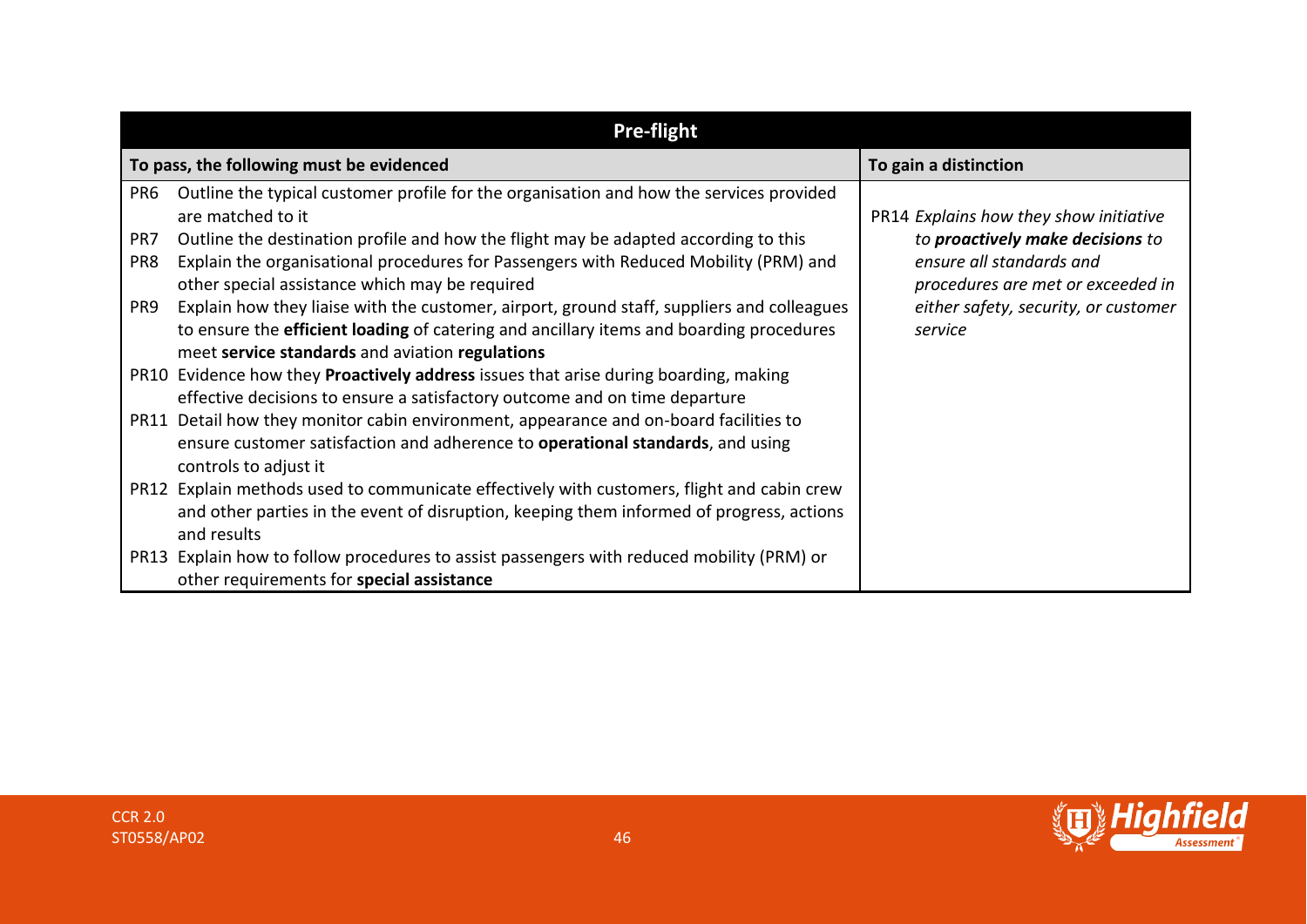|                               | In-flight                                                                                                                                                                                                                                                                                         |      |                                                                                                                                     |  |  |
|-------------------------------|---------------------------------------------------------------------------------------------------------------------------------------------------------------------------------------------------------------------------------------------------------------------------------------------------|------|-------------------------------------------------------------------------------------------------------------------------------------|--|--|
|                               | To pass, the following must be evidenced                                                                                                                                                                                                                                                          |      | To gain a distinction                                                                                                               |  |  |
| IF4<br>IF5<br>IF <sub>6</sub> | Explain how to address complex customer needs to ensure service standards and<br>individual requirements are maintained<br>Outline the organisations service routines for specific flight/route/sector<br>Explain the procedures for service recovery and procedures for any possible issues that | IF13 | Explains how they show initiative<br>to proactively make decisions to<br>ensure all standards and<br>procedures are met or exceeded |  |  |
| IF7                           | arise, including understanding of approved maintenance records and report forms<br>Describe how the onboard food, beverage and retail service is provided by the<br>organisation in line with standards and quality measures                                                                      |      | in either safety, security, or<br>customer service                                                                                  |  |  |
| IF8                           | Give at least one example of how the required on board targets for service and sales is<br>met, in line with organisation's procedures                                                                                                                                                            |      |                                                                                                                                     |  |  |
| IF9                           | Clarify how they communicate effectively with colleagues, flight crew, ground<br>operational teams and customers at appropriate times to ensure a service efficiency,<br>safety and security and timely reporting of defective equipment is maintained                                            |      |                                                                                                                                     |  |  |
| <b>IF10</b>                   | Outline the process to report defective equipment                                                                                                                                                                                                                                                 |      |                                                                                                                                     |  |  |
| <b>IF11</b>                   | Explain how they conduct in flight checks and monitor customers and onboard facilities<br>to ensure the required quality of service has been delivered                                                                                                                                            |      |                                                                                                                                     |  |  |
| IF12                          | Describe the process to ensure post service requirements are completed, including<br>reconciliations of stock/money or cash equivalents as required                                                                                                                                               |      |                                                                                                                                     |  |  |

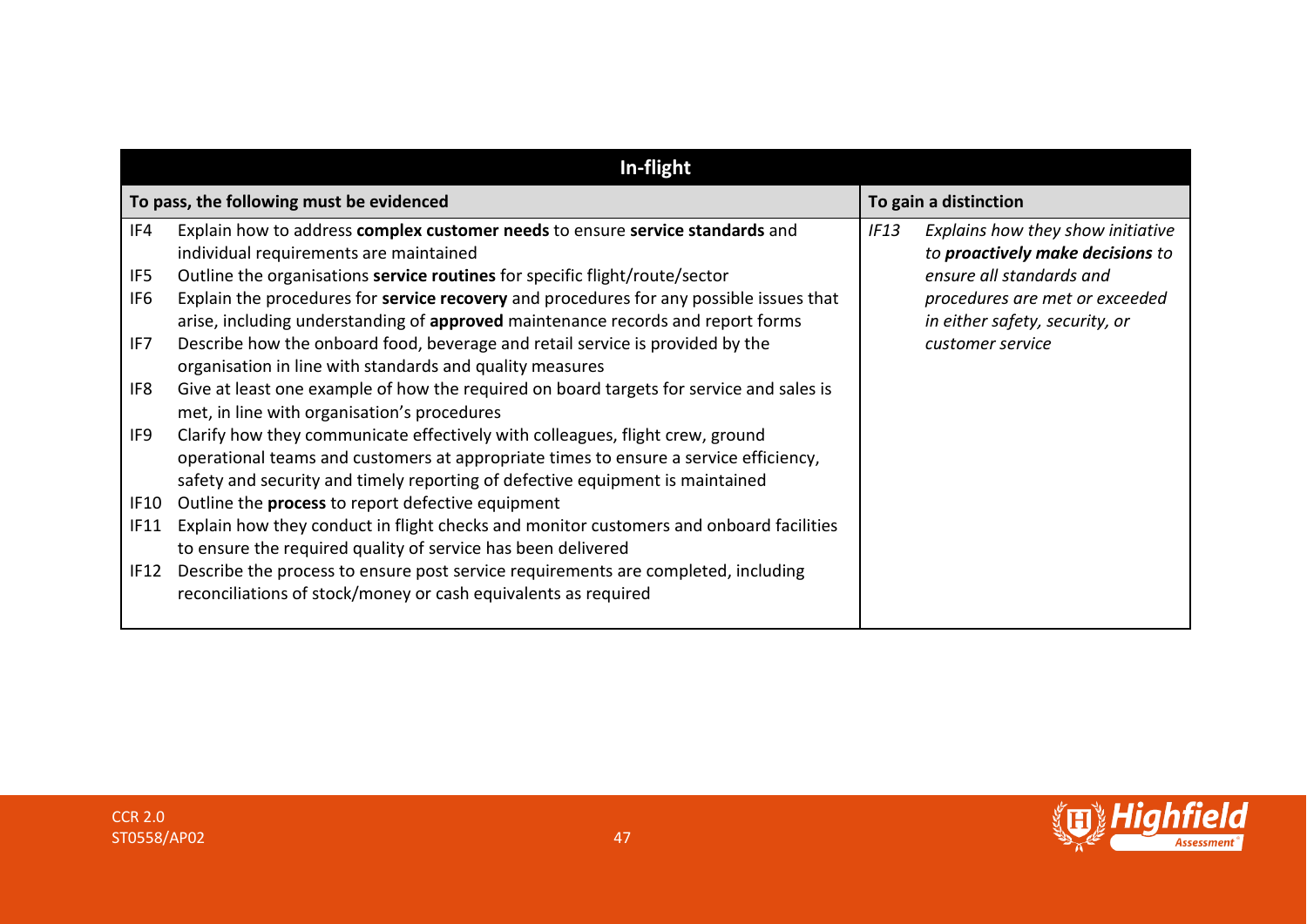| Post flight     |                                                                                                                                                                                     |                       |                                                                       |  |
|-----------------|-------------------------------------------------------------------------------------------------------------------------------------------------------------------------------------|-----------------------|-----------------------------------------------------------------------|--|
|                 | To pass, the following must be evidenced                                                                                                                                            | To gain a distinction |                                                                       |  |
| PO <sub>4</sub> | Give an example of communicating and co-ordinating with Flight crew, colleagues, customer<br>and ground staff to ensure disembarkation procedures meet safety and service standards | PO <sub>8</sub>       | Explains how they show initiative<br>to proactively make decisions to |  |
| PO <sub>5</sub> | Explain how to address issues that arise during disembarkation making effective<br>decisions to ensure a satisfactory outcome                                                       |                       | ensure all standards and<br>procedures are met or exceeded            |  |
| PO <sub>6</sub> | Explain how to ensure post flight requirements are completed including security of on-<br>board resources and adherence to local regulations and practices as required              |                       | in either safety, security, or<br>customer service                    |  |
| PO <sub>7</sub> | Evidence participation in post-flight debrief and duties to ensure organisational procedures<br>have been completed                                                                 |                       |                                                                       |  |

|                                          | <b>Compliance and legislation</b>                                                                                                                    |                       |                                                                                                                                                                                                                                                   |  |
|------------------------------------------|------------------------------------------------------------------------------------------------------------------------------------------------------|-----------------------|---------------------------------------------------------------------------------------------------------------------------------------------------------------------------------------------------------------------------------------------------|--|
| To pass, the following must be evidenced |                                                                                                                                                      | To gain a distinction |                                                                                                                                                                                                                                                   |  |
| CL5                                      | Identify risks and non-compliance, ensuring corrective actions are taken or situations<br>are escalated in accordance with organisation's procedures | CL6                   | Explain how to promote a culture<br>of safety and security by acting as<br>role model for the organisation.<br>Gives an example of<br>noncompliance and how they<br>have advised others in how to<br>make their practice safer and<br>more secure |  |

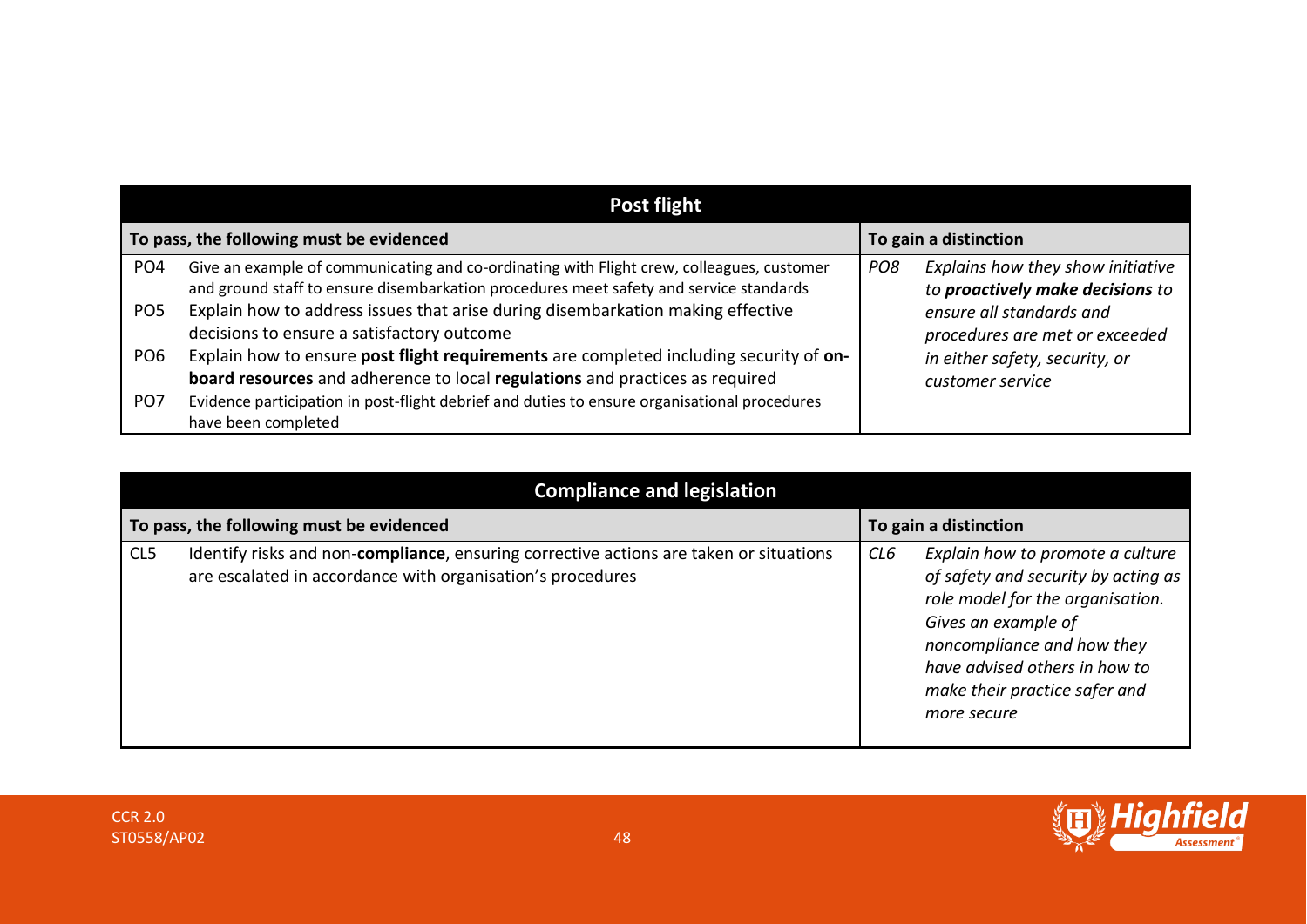|                                          | Health, safety and wellbeing                                                                                                            |     |                                                                                                                                                                                  |  |
|------------------------------------------|-----------------------------------------------------------------------------------------------------------------------------------------|-----|----------------------------------------------------------------------------------------------------------------------------------------------------------------------------------|--|
| To pass, the following must be evidenced |                                                                                                                                         |     | To gain a distinction                                                                                                                                                            |  |
| HS5                                      | Show records and reports of safety and security incidents including self-reporting as<br>outlined in organisational polices/procedures. | HS7 | Explains how to promote a<br>culture of safety and security by                                                                                                                   |  |
| HS6                                      | Evidence the application of safety management systems and safety culture                                                                |     | acting as role model for the<br>organisation. Gives an example<br>of noncompliance and how they<br>have advised others in how to<br>make their practice safer and<br>more secure |  |

| <b>Organisation</b>                |                                                                                                                                                                                                                                                                                                                                                                                                                                   |                                                                                                                                                                                            |  |  |  |  |  |
|------------------------------------|-----------------------------------------------------------------------------------------------------------------------------------------------------------------------------------------------------------------------------------------------------------------------------------------------------------------------------------------------------------------------------------------------------------------------------------|--------------------------------------------------------------------------------------------------------------------------------------------------------------------------------------------|--|--|--|--|--|
|                                    | To pass, the following must be evidenced                                                                                                                                                                                                                                                                                                                                                                                          | To gain a distinction                                                                                                                                                                      |  |  |  |  |  |
| OR <sub>1</sub><br>OR <sub>2</sub> | Give an example to demonstrate their work as part of a team to maintain<br>brand/organisational standards at all times and identify and address any potential<br>risks according to organisational procedures<br>Explain the purpose of the organisation including its vision, values, objectives and<br>brand/organisational standards, how they compare to its competitors and how own<br>role, and the team, help achieve this | Provide evidence of an<br>OR3<br>improvement suggested and<br>implemented to either a <b>process</b> or<br>procedure to improve either the<br>quality of customer service or<br>efficiency |  |  |  |  |  |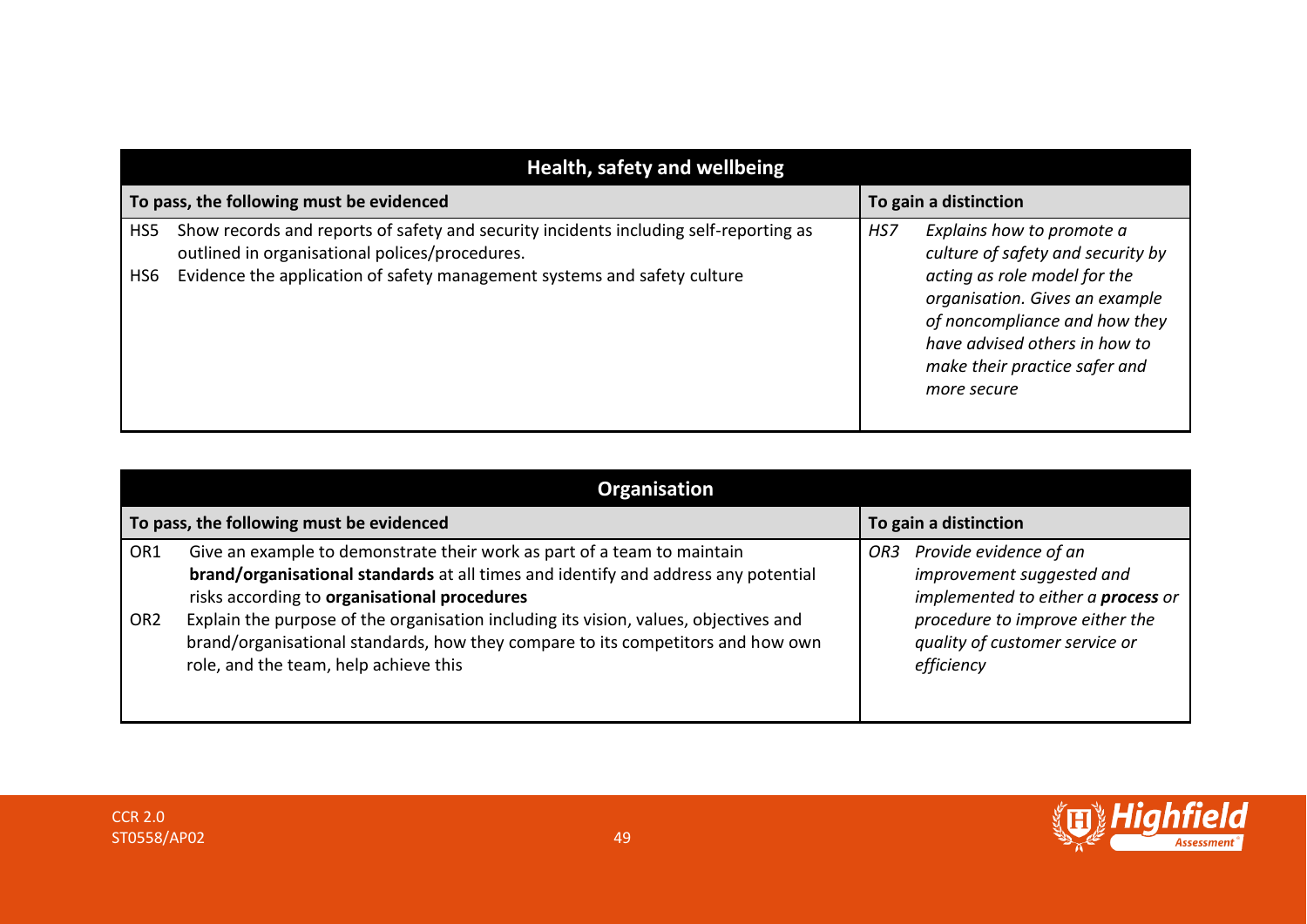|                                          | <b>Commerciality</b>                                                                                                                                                                     |                                                            |  |  |  |  |  |  |
|------------------------------------------|------------------------------------------------------------------------------------------------------------------------------------------------------------------------------------------|------------------------------------------------------------|--|--|--|--|--|--|
| To pass, the following must be evidenced |                                                                                                                                                                                          | To gain a distinction                                      |  |  |  |  |  |  |
| CO <sub>1</sub>                          | Evidence the making of decisions that satisfy the needs of the customer while<br>delivering for the organisation                                                                         | There are no distinction criteria for this<br>subject area |  |  |  |  |  |  |
| CO <sub>2</sub>                          | Give an example where commercial targets are achieved or exceeded by applying<br>techniques that are appropriate to all customer profiles.                                               |                                                            |  |  |  |  |  |  |
| CO <sub>3</sub>                          | Outline the organisation's vision, objectives and values                                                                                                                                 |                                                            |  |  |  |  |  |  |
| CO <sub>4</sub>                          | Explain how to operate commercially with the aim of achieving and exceeding targets<br>and how these contribute to achieving the overall organisational objectives, vision and<br>values |                                                            |  |  |  |  |  |  |

| <b>CRM/Human factors</b>                                                                              |                                                            |  |  |  |  |  |
|-------------------------------------------------------------------------------------------------------|------------------------------------------------------------|--|--|--|--|--|
| To pass, the following must be evidenced                                                              | To gain a distinction                                      |  |  |  |  |  |
| Explain how to apply principles of Cockpit/Crew Resource Management (CRM) and<br>HF4<br>human factors | There are no distinction criteria for this<br>subject area |  |  |  |  |  |